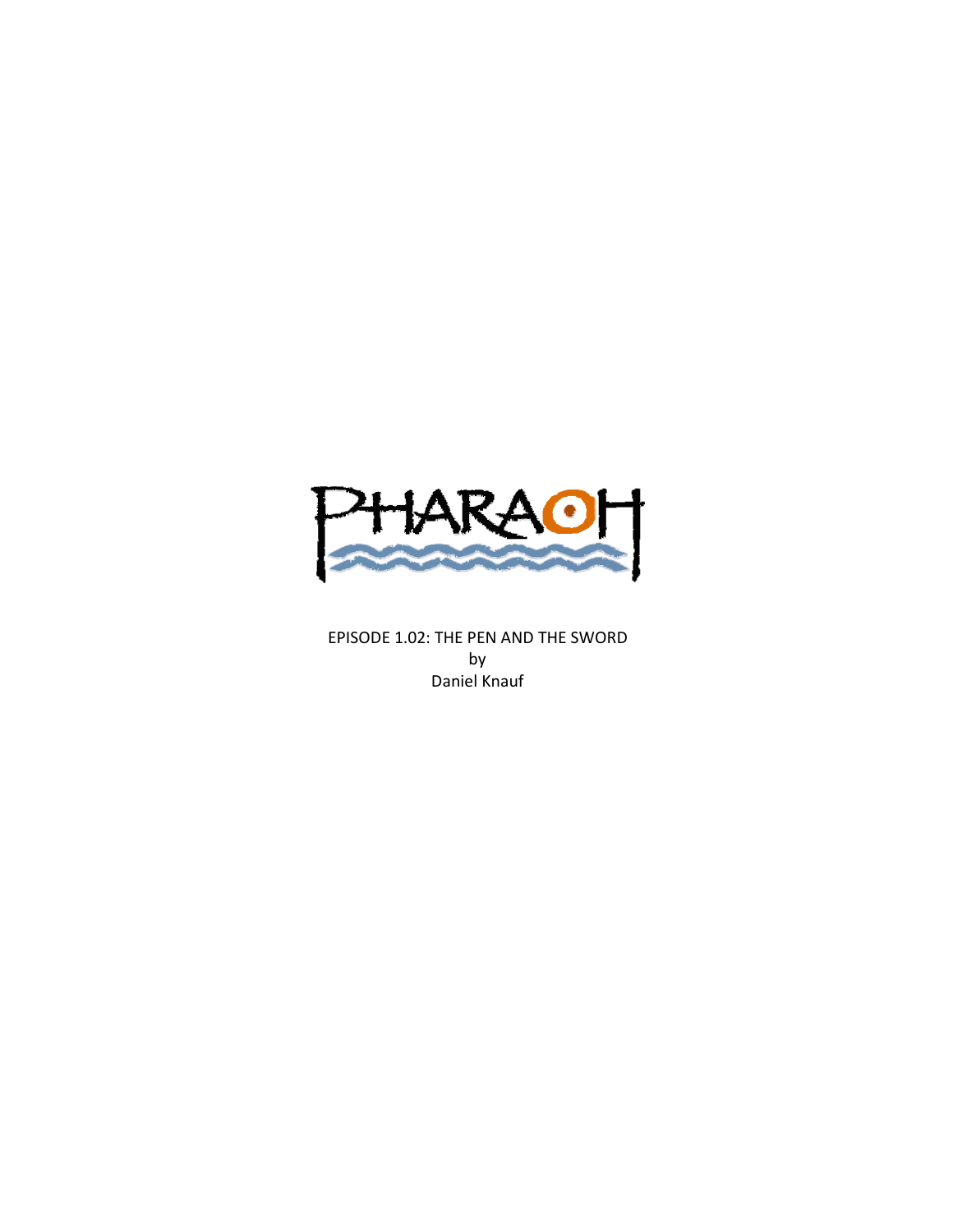FADE IN:

EXT. MEDITERRANEAN SEA - MOVING (EFX) - DAY

RUSH AT HIGH SPEED over the deep blue, wind tossed sea toward the DISTANT COAST of Egyptian-occupied Canaan...

> INSURGENT
> (V.O.) The
> mad
> god,
> Yamm,
> rendered judgement
> on
> the
> children
> of
> Amun-Ra long
> ago,
> when
> the
> very sea rose
> to obliterate their
> wanton
> decadence...

RAMP DOWN - as we pass A SMALL FLEET of EGYPTIAN MERCHANT SHIPS wind filling their broad, painted sails as they skim past a MASSIVE ROCK OUTCROPPING that marks the north end of the deepwater port, waves crashing, treacherous water swirling around the reef...

> INSURGENT (V.O.; CONT'D) And yet they still occupy our city, defiant, as if they alone possess righteous claim to this land...

RAMP UP - to a RUSHING, BANKING SWEEP through the DOZENS OF SHIPS at anchor in the fortified PORT OF GEBAL. Devastated a century ago by a tsunami, Egyptians have built upon the ruins of the ancient Phoenician harbor...

EXT. GEBAL - HARBOR - CONTINUOUS

SERIES OF RAMPS - BRIEFLY SPOTLIGHTING tableaus on the DOCKS: Workers loading cattle onto a waiting ship; a merchant haggling with a ship-captain over his manifest; a regiment of fresh EGYPTIAN RECRUITS arriving in-country...

> INSURGENT (V.O.; CONT'D) We far outnumber the usurpers, yet their Pharaoh and his puppet, Rib-Avel, will not allow us even one voice on Council...

RAMP UP - ZIG-ZAGGING through a maze of shops and stands, through the main CITY GATE into...

EXT. GEBAL - STREETS

SPEEDING THROUGH narrow streets and alleys...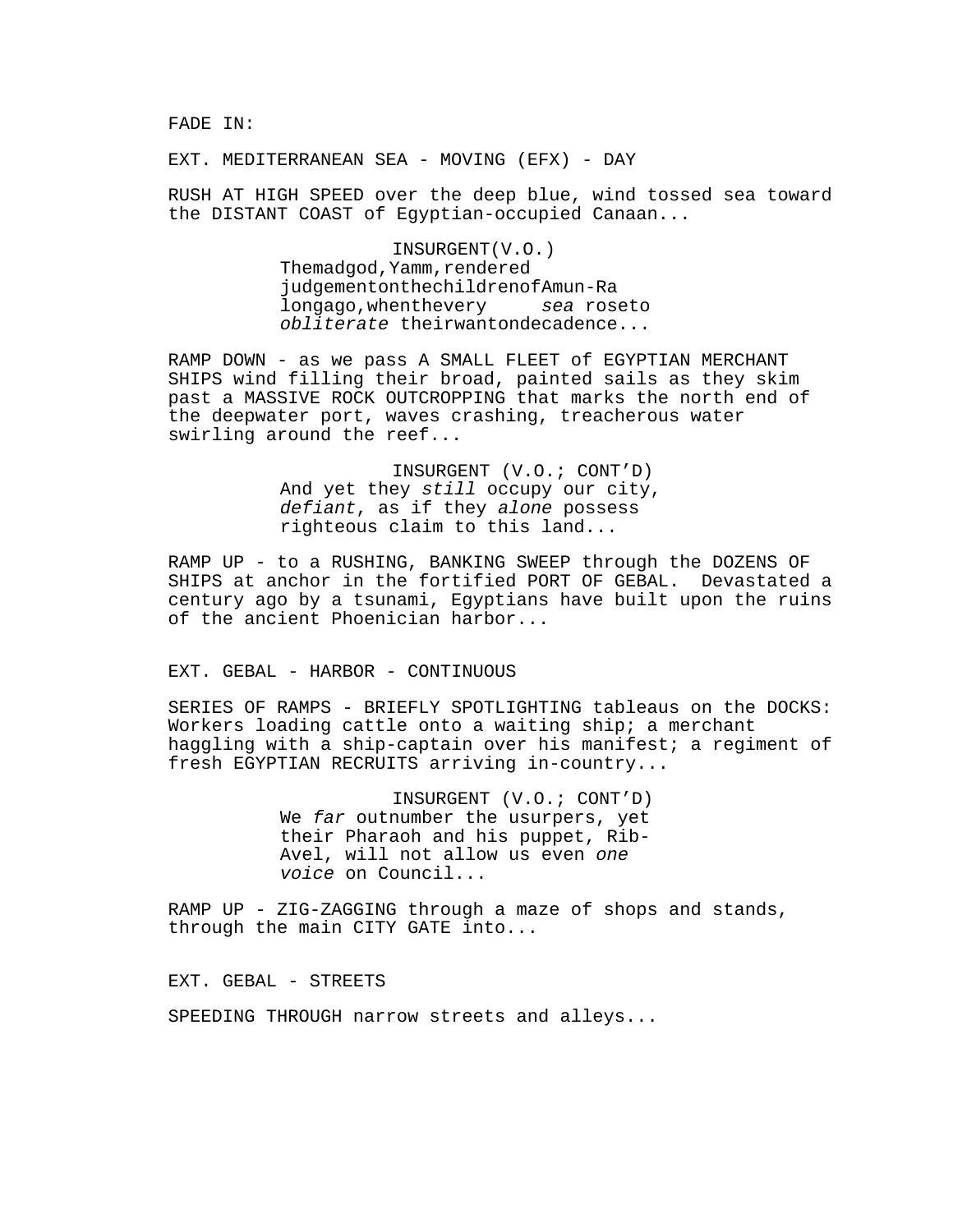INSURGENT (V.O.; CONT'D) Nay, brothers and sisters! Nor may we set foot in their temples and palaces, for they call us barbarians!

... until we LAND and RAMP DOWN on the INSURGENT, standing on a crude bench IN MID-RANT before a MOB:

> INSURGENT I say it is they who are the savages; it is they who are an evil blight upon this land...

INT. GEBAL - KABOSE'S CHAMBER - CONTINUOUS

OLD KABOSE stands at his window, listening intently to the rabble-rouser.

> **INSURGENT** Witness the shaking of the earth, the dying of the cattle, the rain that burns the skin and withers crops...

His young Mycenaean scribe, HEKTOR, enters, carrying his waxcoated tablets. Kabose beckons him to the window.

> OLD KABOSE Where does he stand?

> > HEKTOR

I am not certain, but I would guess with the Cult of Ba'alat.

OLD KABOSE (impatient) No no no, where does he stand?

Hektor realizes his master wants to know the Insurgent's physical location.

> HEKTOR Directly below us. A little to the right...

Kabose smirks and dumps the contents of a clay CHAMBER-POT out the window, drenching the Insurgent with FECAL SLOP and abruptly silencing him. The Mob ROARS with LAUGHTER as Kabose SLAMS his shutters, grumbles:

> OLD KABOSE There... now I can think.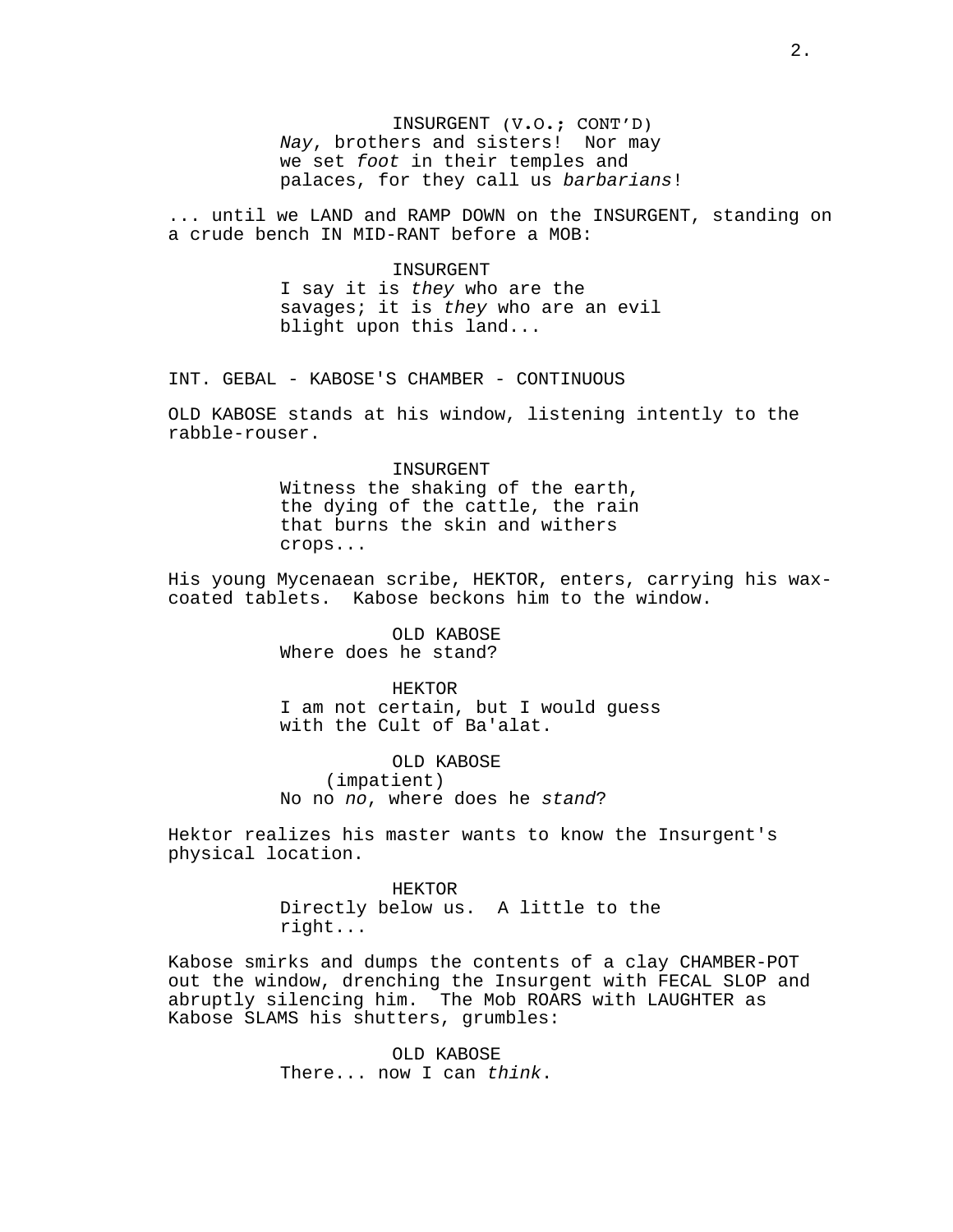Hektor takes a seat, readies his tablet and stylus as Old Kabose drags his stool up to the table, sets the chamber-pot next to him on the floor.

> OLD KABOSE Quickly. What did we cover yesterday.

HEKTOR You don't remember?

OLD KABOSE (surly) Of course I remember. I just want to know if you got everything.

Hektor checks his notes, looks up and opens his mouth to speak and we...

SLAM TO:

EPISODE 1.01 RECAP, concluding with Thutmose's flight from Thebes and Pen-Nekhbet's final moments with Senenmut.

BACK TO:

INT. GEBAL - KABOSE'S CHAMBER - MOMENTS LATER

Old Kabose nods.

OLD KABOSE Did you mention that the wine was poisoned?

HEKTOR It seemed self-evident.

OLD KABOSE To you and I, perhaps. Even so, put it down. If there is one thing I have learned, it is that each generation is more thick-witted than the last...

Hektor makes the revision.

OLD KABOSE There, now, ready?

HEKTOR

Yes.

The old man settles, casts his mind to events long past.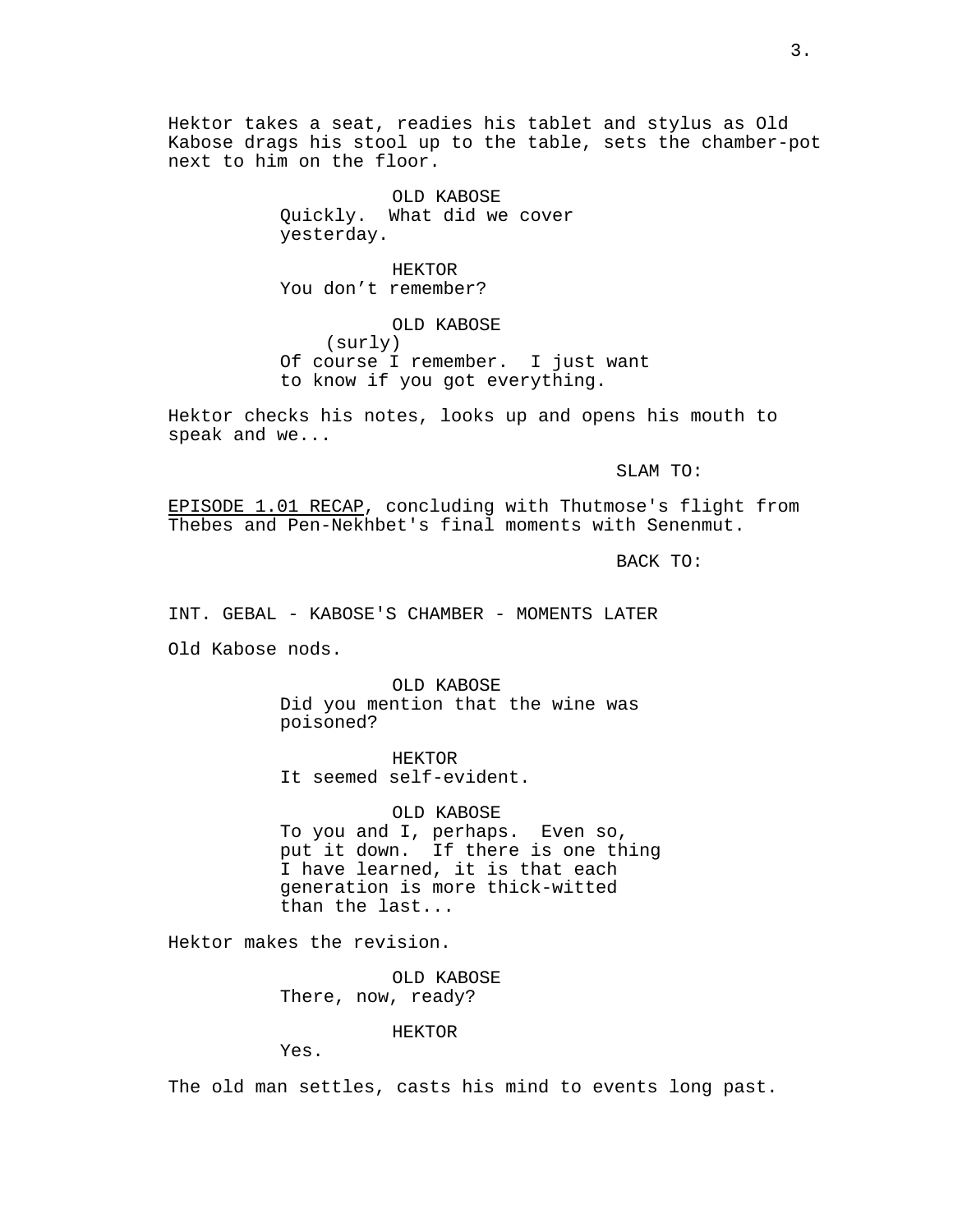OLD KABOSE Though Hatshepsut detested Pen-Nekhbet, she dared not doubt the wisdom of his final counsel...

EXT. THEBES - DAWN

The sun rises over the great city.

OLD KABOSE (V.O.) And so the High Priests of all the Temples were summoned to the palace to hear the Queen's proclamation: That Thutmose the Third had embarked on a lengthy trade-mission to the Southern Kingdoms...

INT. THEBES - PALACE - THRONE ROOM - DAY

The Divine Adoratrix, HUY, objects vociferously:

HUY Why were we not consulted?

Huy, AMENEMOPE and the other HIGH PRIESTS are gathered before QUEEN HATSHEPSUT, SENENMUT, BADRU as TWO SCRIBES record the proceedings. Face ashen, still diminished from giving birth, she replies in an even tone:

### HATSHEPSUT

I saw no need. As His Majesty's Regent, I decided it is vital that he begin learning affairs of state if he is to someday assume the throne.

HUY You say if! Is there any circumstance you would wish to tell us that would preclude the Prince from assuming his rightful place as King?

Flustered by her question and the brazen disrespect with which it is asked, Hatshepsut falters. Sensing problems, Senenmut smoothly intercedes on her behalf:

> SENENMUT Divine Huy, a figure of speech, only... (to the SCRIBES)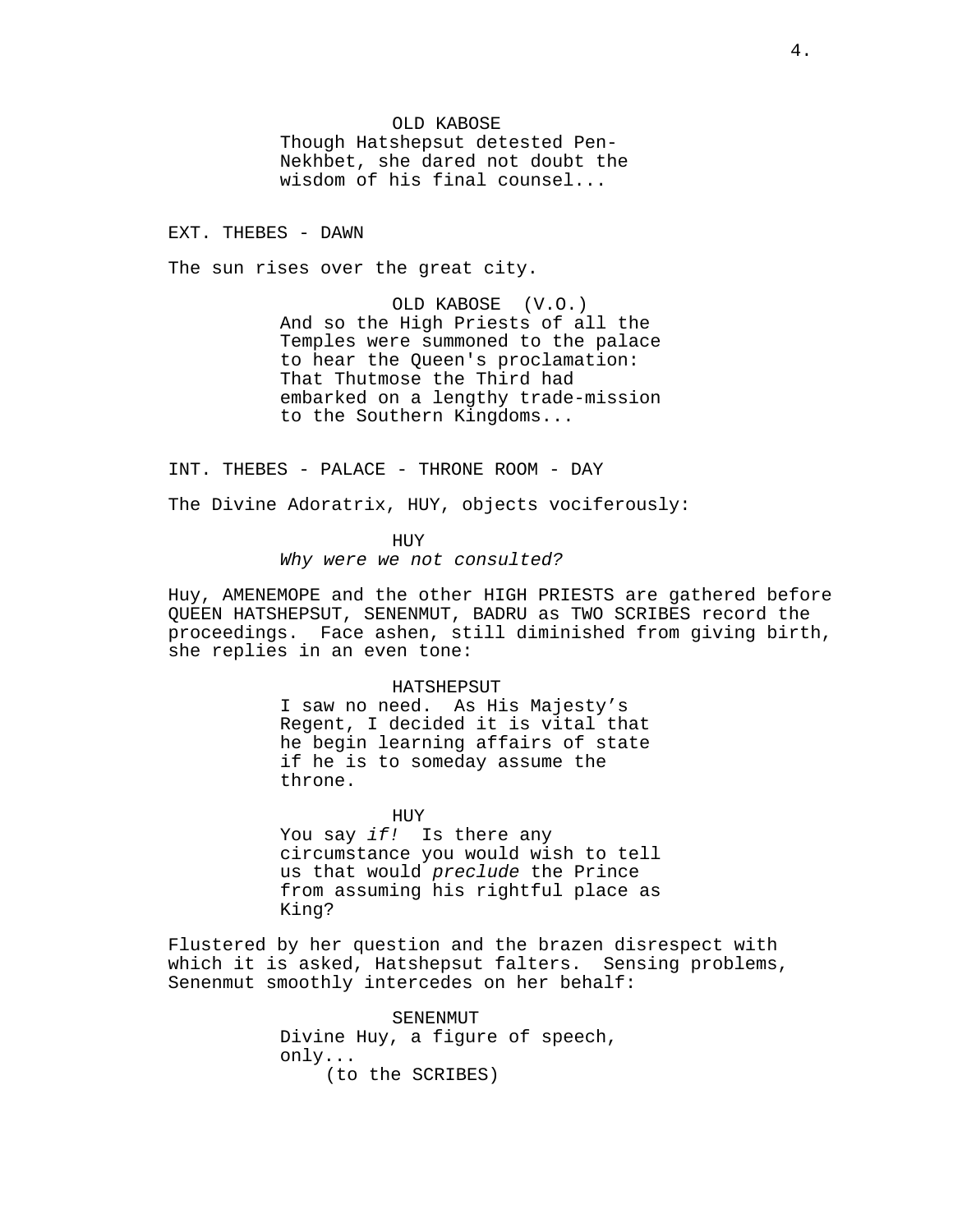SENENMUT(cont'd) Let it be recorded that the Her Highness meant "when he takes the

throne." (to Hatshepsut)

With your consent...

### HATSHEPSUT

Yes, of course. When he takes the throne.

# SENENMUT

As I'm sure you can see, our Beloved Queen is still fatigued from the blessing she bestowed upon the Kingdom only last night, so if there are no further questions...

Currying favor, Amenemope speaks for the others in a FAWNING TONE:

### AMENEMOPE

Of course, Wise Senenmut. The Queen has been most patient. I see no reason to--

HUY (interrupts) --when shall we expect the King's return?

Hatshepsut regards the Adoratrix with cool disdain.

HATSHEPSUT The Prince will return when the Prince wishes.

EXT. THEBES - PALACE - HAREM TERRACE - DUSK

A broad common terrace. A SMALL GROUP OF CHILDREN seated on the stone floor listens attentively to a MALE TUTOR; FAMILIES gossip, play senet, laugh; a group of NOBLE WOMEN try on ornate wigs, a MERCHANT, moving from one to the next so she might admire her reflection in a polished copper hand-mirror; two teens practice a song on HARP AND FLUTE.

> OLD KABOSE (V.O.; CONT'D) If devoted to his love, the Queen, Senenmut was made only doubly so upon the birth of their daughter, the Princess Neferure...

Seated in the shade of a vine-wrapped pergola, a NURSEMAID breast-feeds PRINCESS NEFERURE. An utterly charmed Senenmut gazes rapturously at his daughter with unveiled pride.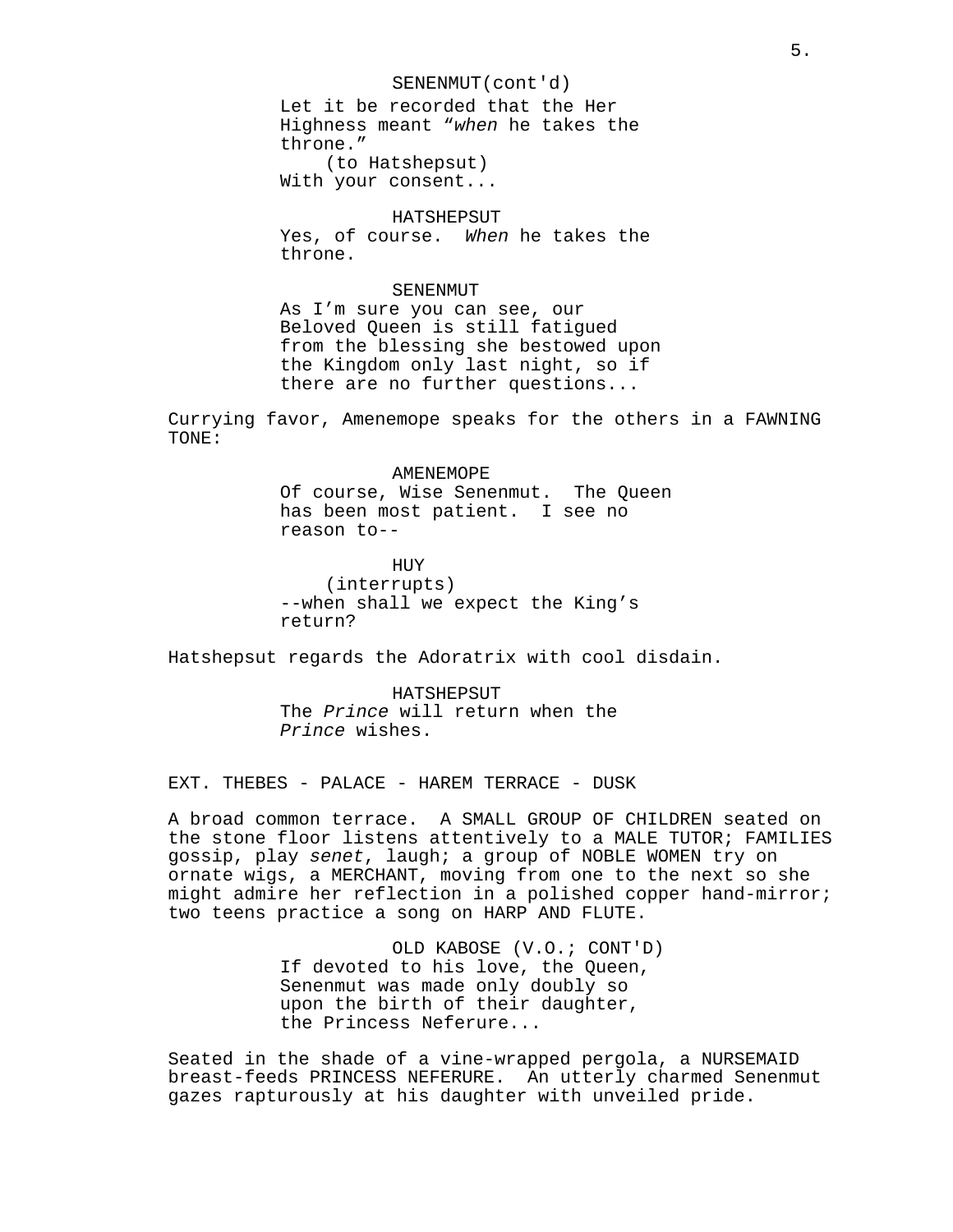OLD KABOSE (V.O.; CONT'D) Long had he sought immortality in stone, but now he had rendered it in flesh; a living dynasty through which would course his blood and that of Amun-Ra...

Hatshepsut paces restlessly, still QUIETLY FUMING over Huy's insolence in court.

### HATSHEPSUT

Did you not hear the way that cunt spoke to me, as if I am an interloper--an usurper--when it is she who so artlessly seeks status!

She addresses Senenmut, livid.

### HATSHEPSUT

In all those years my idiot husband hunted crocodiles and fucked his way through every temple harem, did I not prove myself a capable ruler...?

But Senenmut is captivated by his newborn daughter. He looks up at Hatshepsut, a delighted grin on his face.

> SENENMUT See how she gorges herself, the greedy little imp...

His feckless adoration for their newborn daughter instantly dissolves her fury. She SIGHS and steps up next to him, looks down at Nefrure.

> SENENMUT Is she not beautiful?

HATSHEPSUT Yes... it is a shame she will rise to nothing save obscurity.

Senenmut looks at her in shock that she would say such a thing. With a gesture, Hatshepsut dismisses the Nursemaid, \* who takes the baby inside.

> SENENMUT You must be patient, my love. All is not lost...

She takes a seat on the bench next to him. Rubbing her shoulders, he CONTINUES IN A LOW VOICE: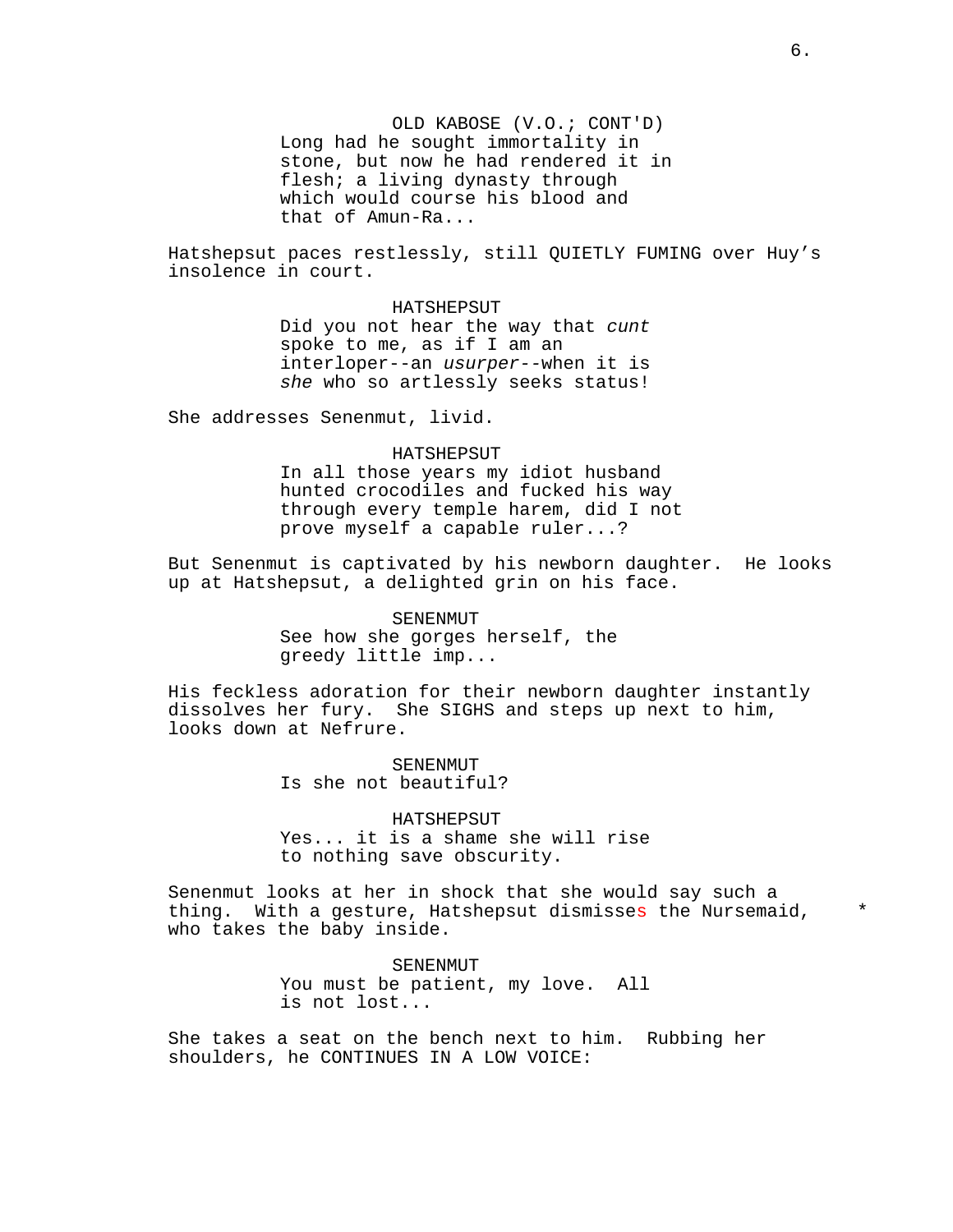### SENENMUT

Now
that
the
Prince
is
gone,
there is
only
his
Regent
to
rule
in
his stead,
is
that
not
what
you
wished for?

# HATSHEPSUT

The boy is like his father. Soft. He
will
never
be
fit
to
rule.

### SENENMUT

All
the
better.

Then
you
will rule
as
his
proxy
as
you
did
your husband's.

Something
in
his
words
lights
a
flame
in
Hatshepsut's dark
eyes.

She
tenses.

# HATSHEPSUT

No.

Not
again.

She
stands,
steps
away
from
him,
thoughts
racing. Suddenly,
she
turns.

# HATSHEPSUT

I
will
not
again
consign
Egypt to the whims of a fool. Who knows
what
ideas
Pen-Nekhbet
put in
the
boy's
head?

He
might insist
on
assuming
the
throne upon
his
return.

And
that
is assuming
he
does
not
choose another as
his
proxy!

# SENENMUT

(soothing) Come,
my
love.

Who
else
but
his Regent?

### HATSHEPSUT

The
Adoratrix.

Perhaps
her
idiot daughter? Both will
have
his
ear and
will
no
doubt
turn
him
against me.

Senenmut's expression
darkens.

SENENMUT That could be remedied.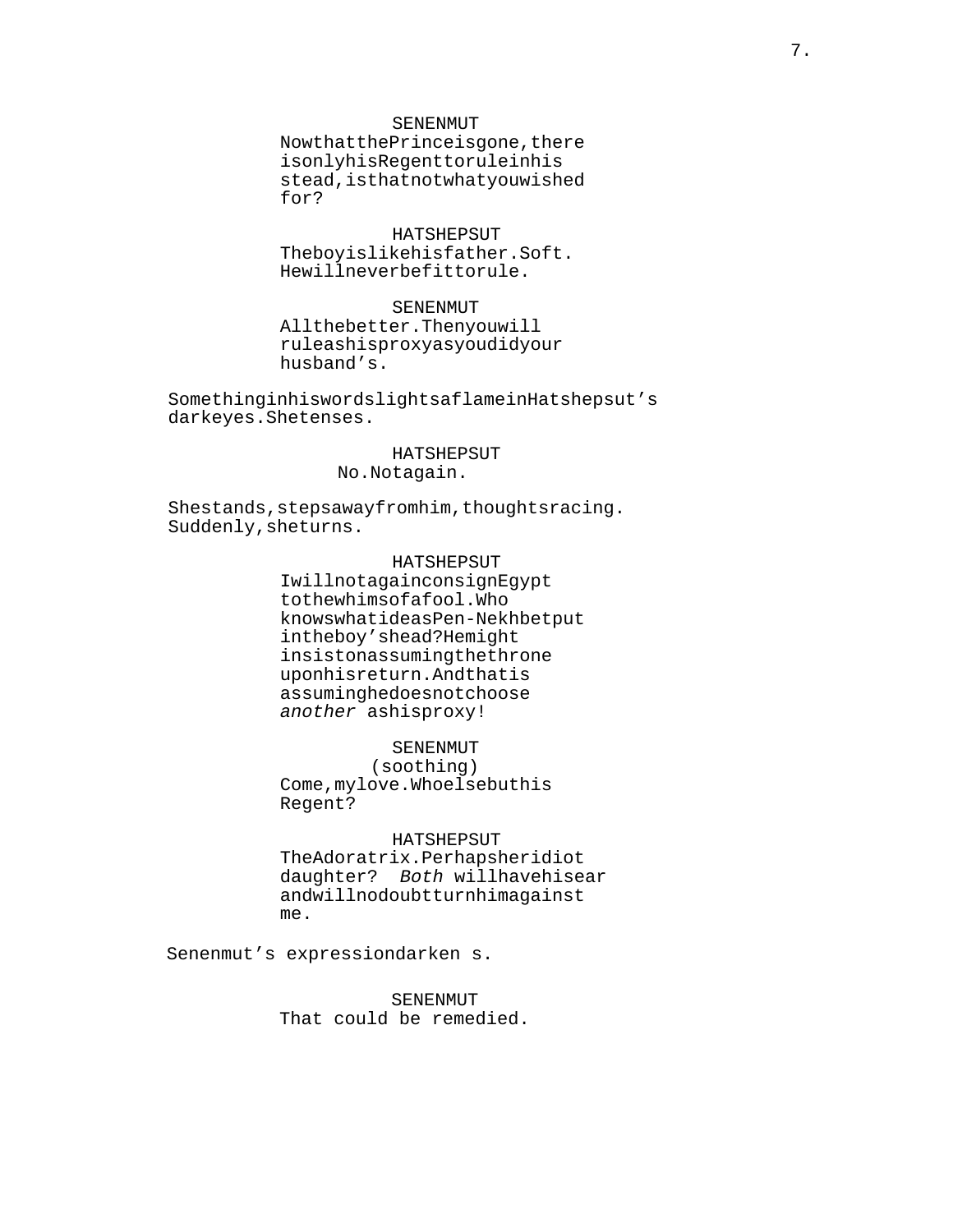### HATSHEPSUT

Don't
be
absurd.

Merytre
is
my ward.

Even
if
she
was
to
succumb
to illness
or
some
mishap,
her
mother would
accord
me
blame and
see
me discharged
as
Regent.

SENENMUT I
was
not
speaking
of
Merytre.

She regards him, puzzled. He continues:

SENENMUT What you say is true. When the Prince
returns,
you
will
no
longer rule
in
his
stead. If he
returns--

> HATSHEPSUT (gasps) --no! No, be silent--

### SENENMUT

--everyone
knows
grave
misfortune may
easily
befall
a
traveler- especially
one
so
young
and
with such
scant
protection--

Terrified,
she
rushes
to
him
and
covers
his
lips
with her
fingers.

HATSHEPSUT

Never say such things. Do you forget
that
my
father
is
Amun-Ra?

With
my
ears
he
can
surely hear
your
words.

He
clasps
her
wrists
tightly
in
his
hands
and
meets
her
eyes

SENENMUT Then he knows they are my words, not
yours,
and
I
would
sooner
see my
entrails
forever
gnawed
upon by
all
the
Demons
of
the
Sekhmet than to ill-serve my love; my Queen...

They
kiss
deeply.

After
a
long
moment,
they
break,
trembling with
passion.

> HATSHEPSUT Swear
> to
> me,
> you
> will
> never
> again speak
> such
> thoughts
> in
> my
> presence.

SENENMUT If they displease you, I will not.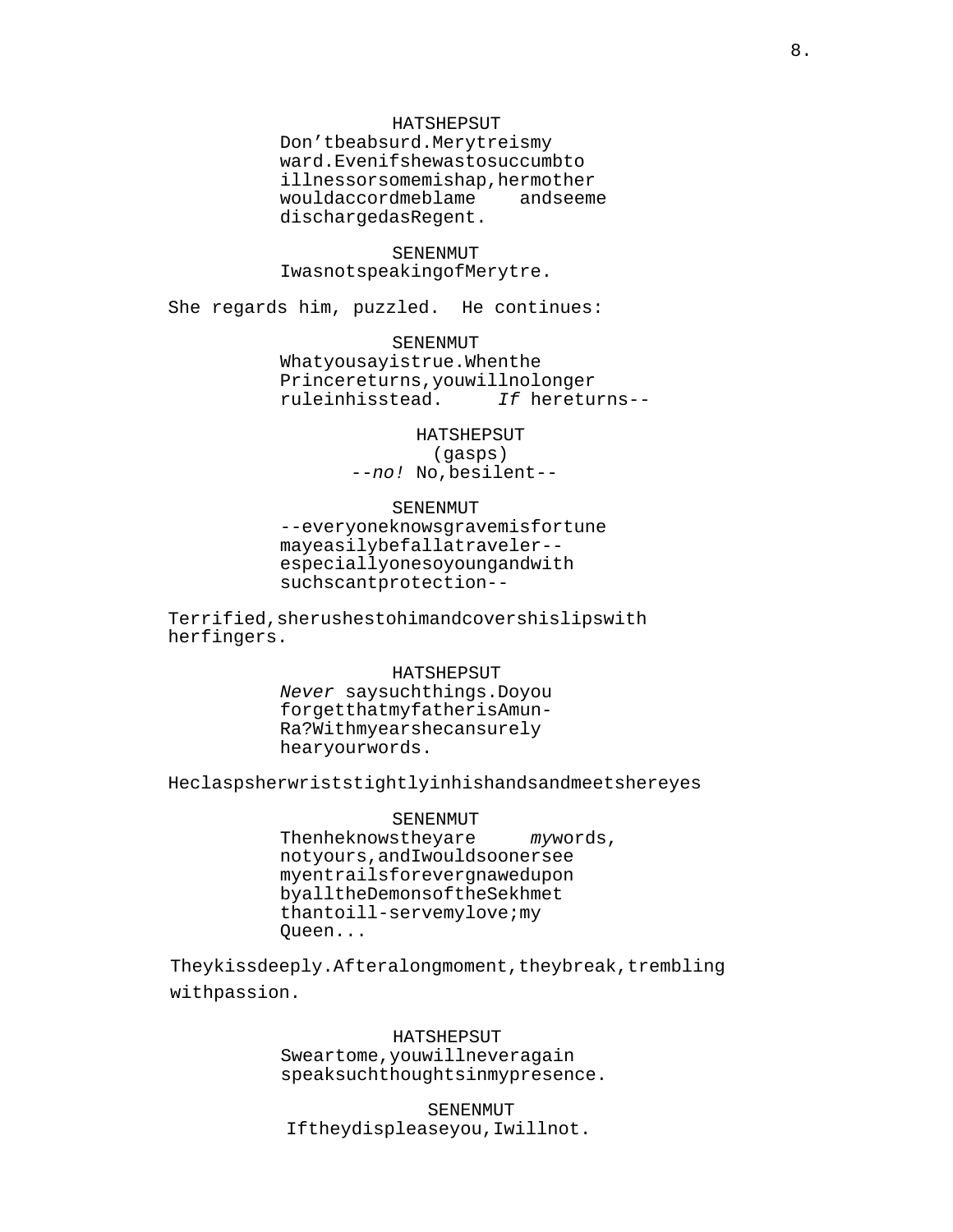### **HATSHEPSUT**

Or see them done?

A
long,
charged
beat
as
they
lock
eyes,
reading intent. Senenmut says in a measured, loaded tone:

> SENENMUT I shall never again speak them.

EXT. NILE - NIGHT

The gentle, lilting music of a REED FLUTE carries over the water from a fishing boat gliding South, a stiff wind filling its the patched sail, the glow of an oil-lamp at the bow.

> OLD KABOSE (V.O.) Meanwhile, Thutmose fled ever South, beyond the rapacious grasp of the Queen and her consort...

EXT. FISHING BOAT - CONTINUOUS

RANEBA mans the tiller as HAKOR plays a simple but beautiful song on a FLUTE.

> OLD KABOSE (V.O.; CONT'D) Disguised as common fishermen, he and his faithful guardians, Hakor and Raneb, traveled by night, weighing anchor and concealing themselves among the reeds by day…

Curled up under the shelter of the forecabin, THUTMOSE watches Hakor play.

EXT. LAGOON - DAY

HONKING, a FLOCK OF GEESE fly overhead. Suddenly, one is STRUCK BY AN ARROW, plummets toward the ground.

> OLD KABOSE Though their progress was maddeningly slow, they dared not risk discovery until they had safely delivered the Prince to safe harbor in Kerma-Mem.

RANEB - grips his bow, pleased with the shot. Knee-high in brackish water, he begins wading through thick reeds to retrieve his kill.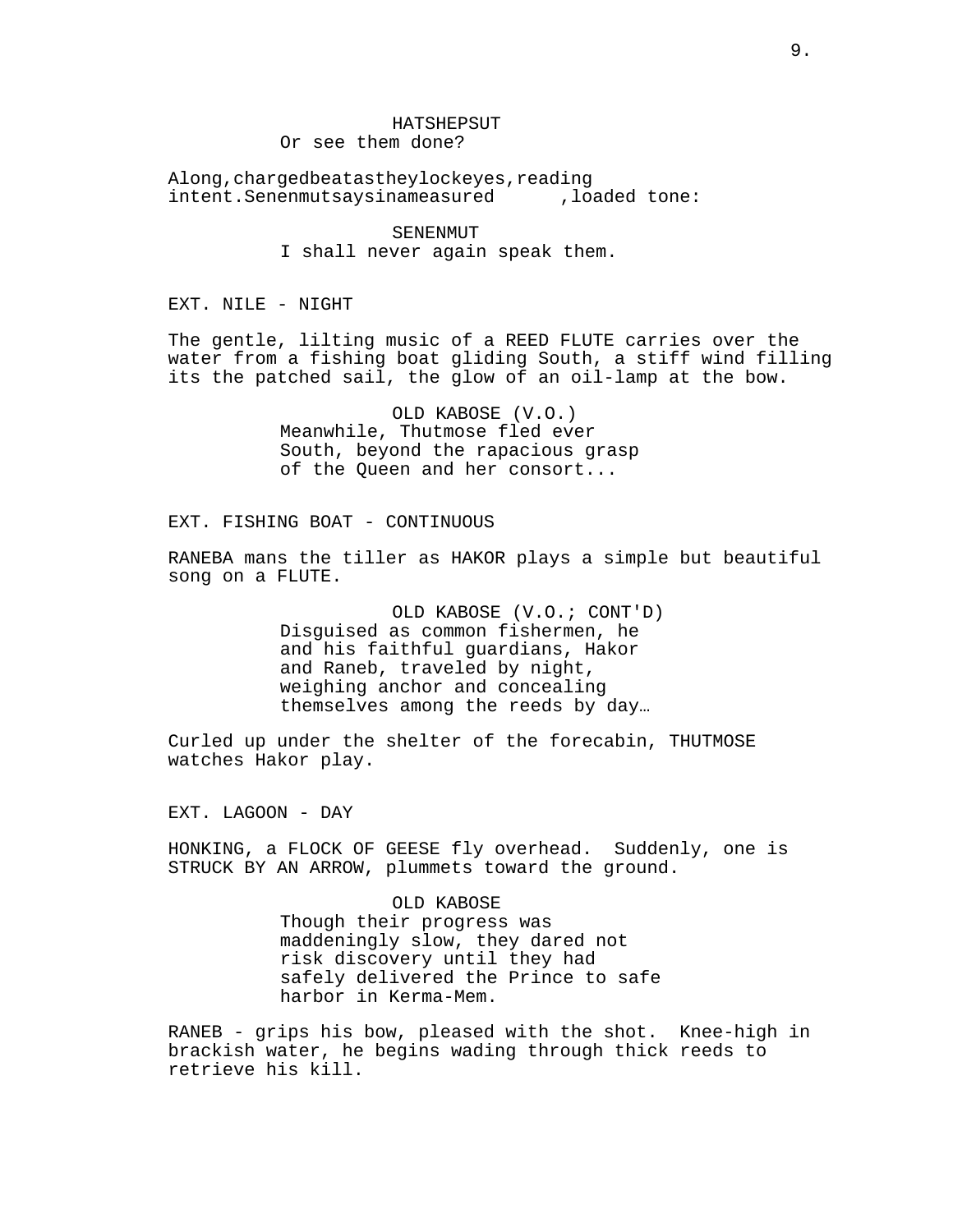Seated in the boat, Hakor PLAYS HIS FLUTE. Filthy and miserable, transcribing figures from an open scroll to a clay tablet, Thutmose pauses and stares intently at him, occasionally batting away the relentless MOSQUITOES.

# HAKOR

Focus on your lesson.

Thutmose finally snaps, casting the tablet aside.

THUTMOSE Enough! I demand you return me to Thebes.

Raneb wades up to the boat, drops the freshly killed goose over the gunwale.

RANEB

Problem?

HAKOR Our Highness has just commanded we take him back to Thebes.

### RANEB

(amused) Ho! Commanded... that's good! (to Thutmose) And just what do you plan on doing when we get back?

THUTMOSE First, I will order you two flogged for the way you speak to me...

Raneb raises his eyebrows and trades a crooked grin with Hakor.

#### RANEB

Then what?

# THUTMOSE

I will command the Adoratrix Huy to restore Pen-Nekhbet as my Regent. I will then order the slut, Hatshepsut, ejected from my palace and placed in the Temple harem where she belongs.

The two guards stare at him in stunned silence, and then BURST OUT LAUGHING. Infuriated, Thutmose stands.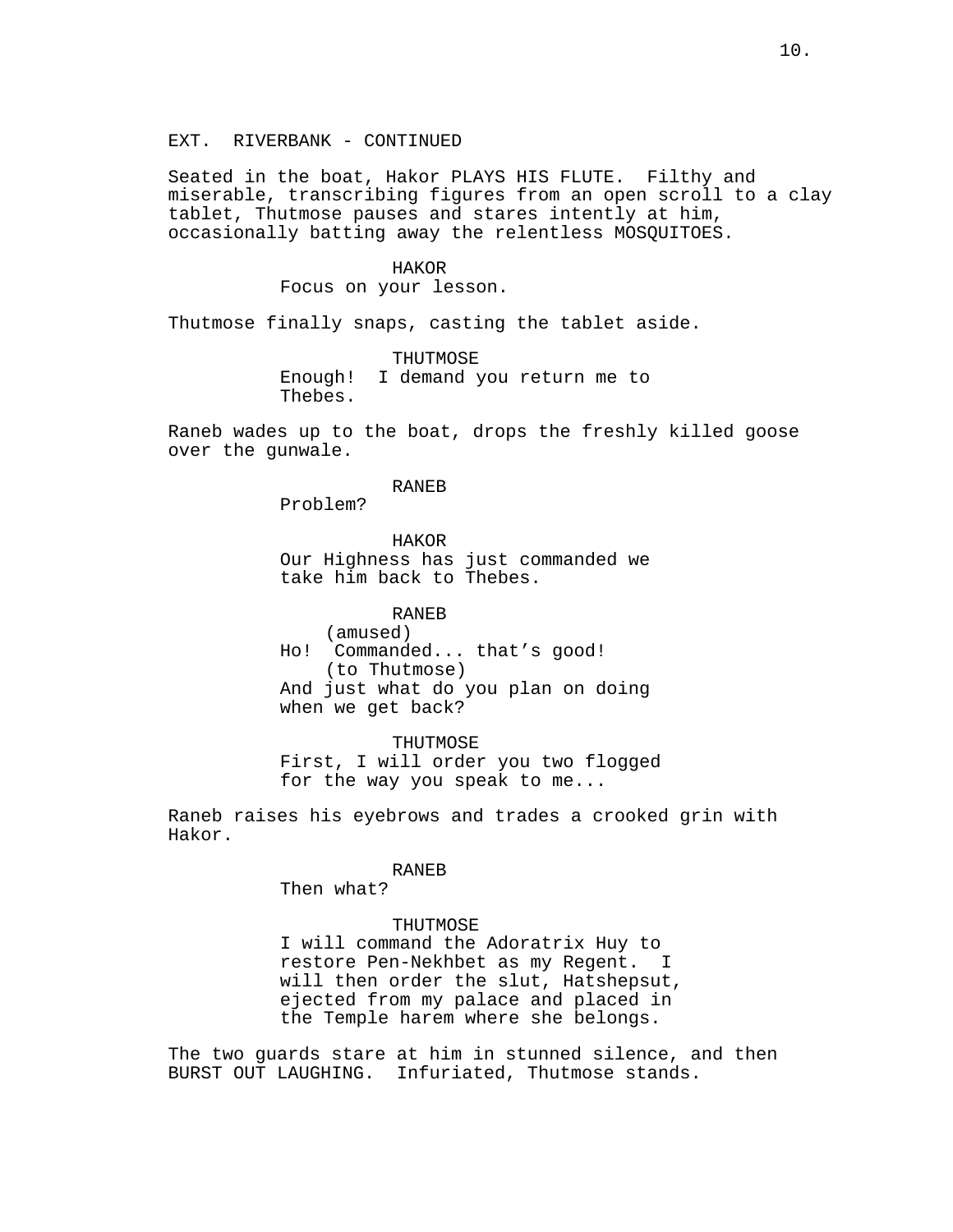Stop it! I am the King!

Hakor sets aside his flute and seizes the boy. Thutmose squirms and rages:

# THUTMOSE

You cannot put hands on me! I will see you impaled for this blasphemy, you insolent dog!

Hakor bends him over his knee and administers a royal spanking. He then lifts Thutmose and roughly seats him on the forepeak. Admonishes him in a firm tone:

### HAKOR

When you are ready, we will return to Thebes and you will take your rightful place on the throne where- the gods willing--you will be the greatest monarch Egypt has ever known. But... (holds up a finger) ... you are... not... ready.

Eyes brimming, Thutmose looks helplessly at Hakor, then Raneb, who takes a seat and begins plucking the goose.

> **THUTMOSE** (stammers) But...
> we
> cannot
> let
> them
> punish Ahmose...

RANEB There
will
be
no
punishment
for Pen-Nekhbet.

Hakor looks sharply at Raneb, who shrugs,

RANEB

A dead man cannot be punished.

# THUTMOSE

Dead...?

Hakor sighs, sits down next to the distraught boy.

HAKOR

Pen-Nekhbet was very wise. He knew he could not long remain silent if subjected to torture. To that end, he ordered Raneb to procure him a fatal dose of cerussite...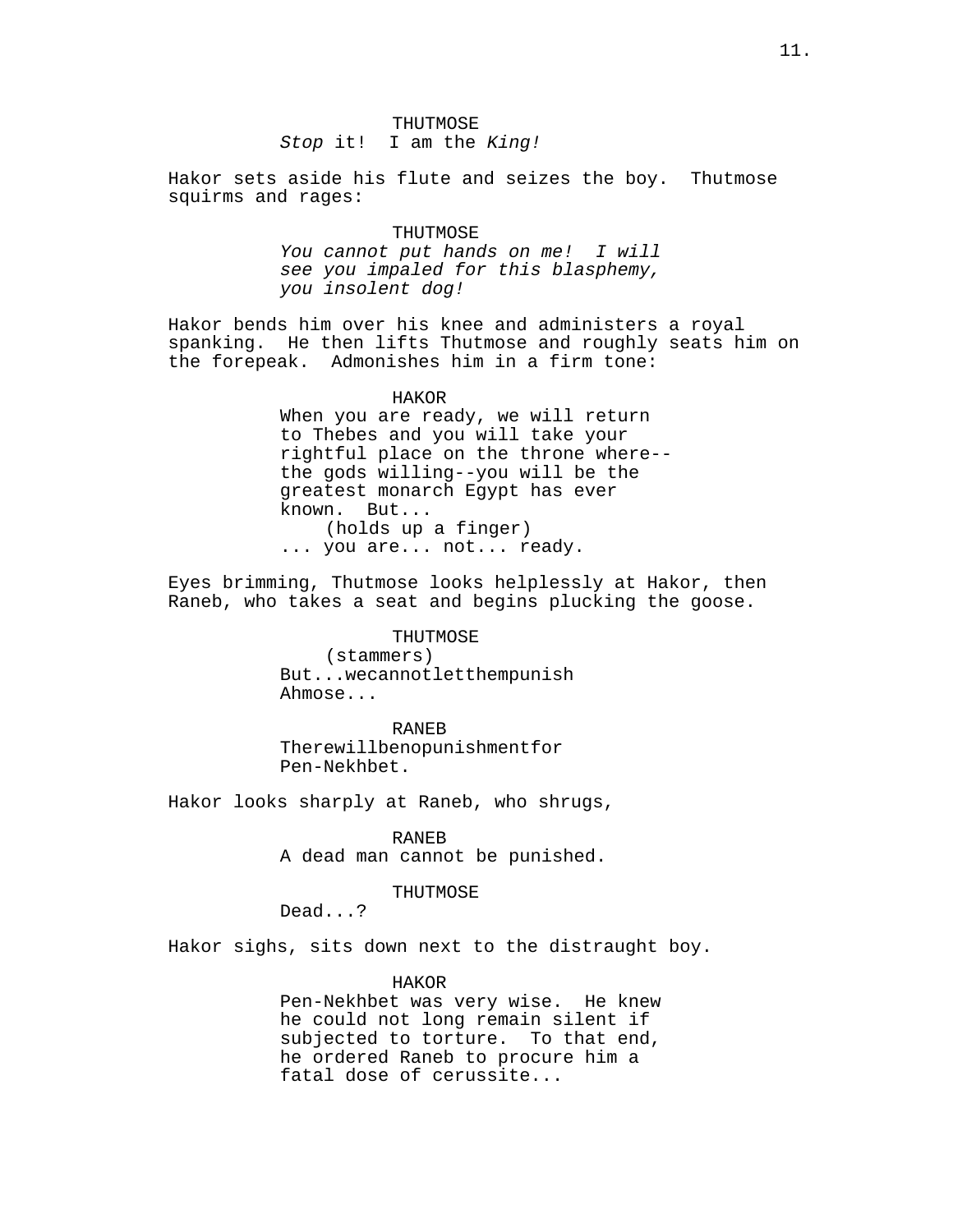RANEB A deadly poison--swift, painless.

HAKOR And the sole means by which he might still his tongue forever to insure your safety.

Silent tears cut through the grime on the young Prince's cheeks. Raneb turns away in disgust at the womanly display. Hakor gently puts an arm around Thutmose.

> HAKOR We
> loved
> Pen-Nekhbet,
> too.
> 
> He
> was like a father to Raneb. But we must
> be
> strong,
> for
> if
> we
> falter and
> you
> do
> not
> live
> to
> reign,
> it will
> make
> a
> mockery
> of
> his sacrifice.

He picks up the clay tablet and offers it to Thutmose.

HAKOR Now, your Highness. Please... return to your studies.

Reluctantly, the Prince takes the tablet, wipes his tears dry with the back of his forearm. Hakor returns to his seat, resumes PLAYING HIS FLUTE.

> OLD KABOSE (V.O.; CONT'D) And even as one boy sought from life what he could not find in the written word...

Thutmose looks up from his scroll, gazes closely at Hakor, MENTALLY NOTING IN SPECIFIC DETAIL his finger-positioning on the flute.

`MATCH CUT TO:

EXT. THEBES - SLUM DISTRICT - HASA'S HUT - DAY

TIGHT ON KABOSE staring down intently at something OS

OLD KABOSE (V.O.; CONT'D) ... another sought in the written word what he could not find in life.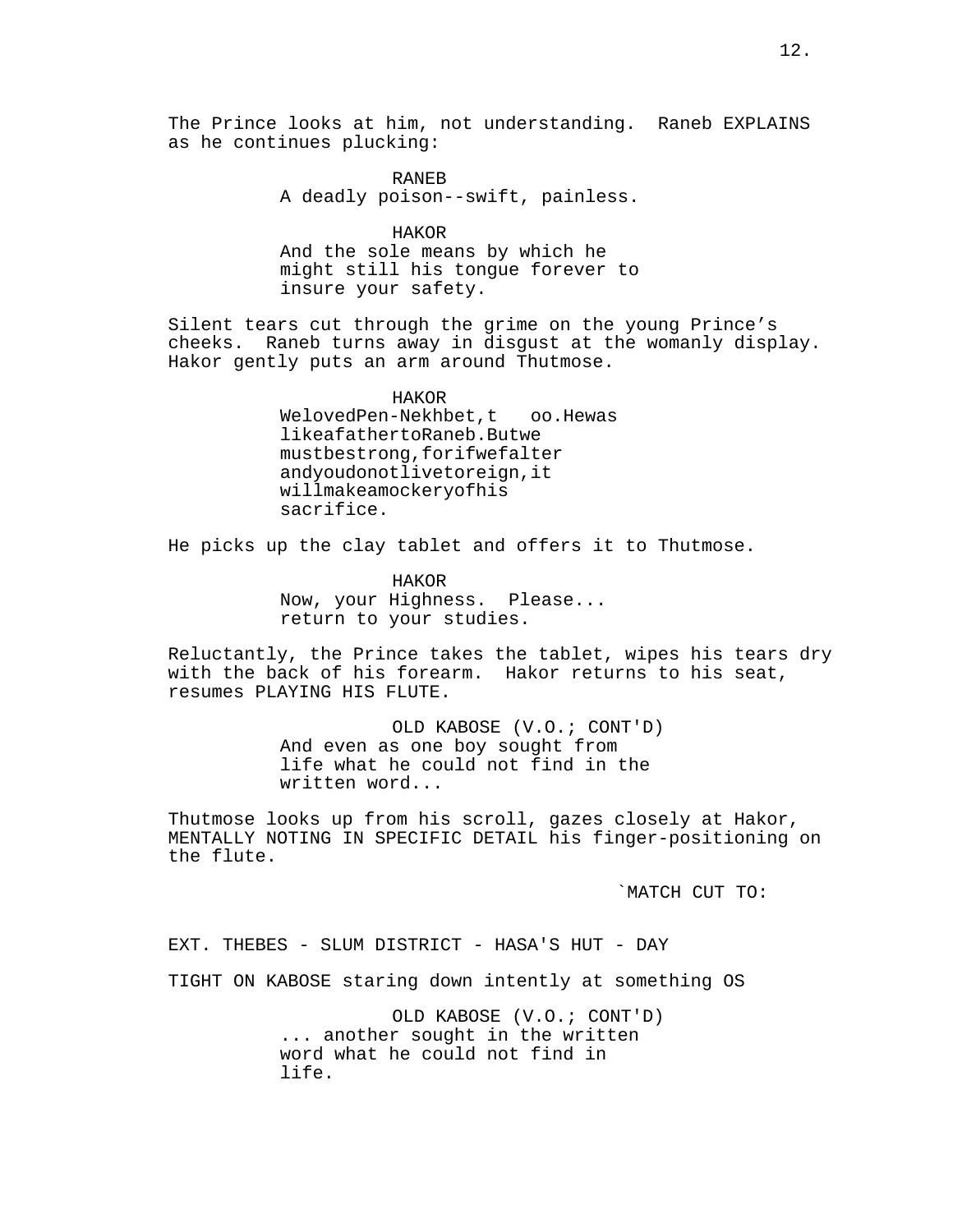Kabose squats next to his open TREASURE-BOX, trying to decipher the glyphs on the scroll he burgled from the King's tomb. A shadow falls over him.

> NYESS Where did you get a thing of such beauty?

NYESS stares down at the open box with an expression of awe. Kabose FOLLOWS HER GAZE: Sunlight winks off the burnished gold of Thutmose's SCARAB PENDANT. Kabose closes the box, affects a jejune tone:

> KABOSE It is but a bauble, given to me by the Prince Thutmose the Third.

> > NYESS

What for?

KABOSE For sparing his life, one I may not grant you if you keep spying on me.

She bows meekly.

NYESS I am blood-bound never to betray my Master's secrets. My only wish is to serve you.

KABOSE If you wish to serve me, you can begin by not blocking my light.

She steps aside and he resumes studying the scroll. After a moment:

> NYESS I know a man who could teach you to read.

KABOSE What makes you think I can't?

She gives him a silent, level gaze, carefully rephrasing:

**NYESS** I meant no offense, Master, only that this man could perhaps teach you to read... better.

He drops his eyes, considers then: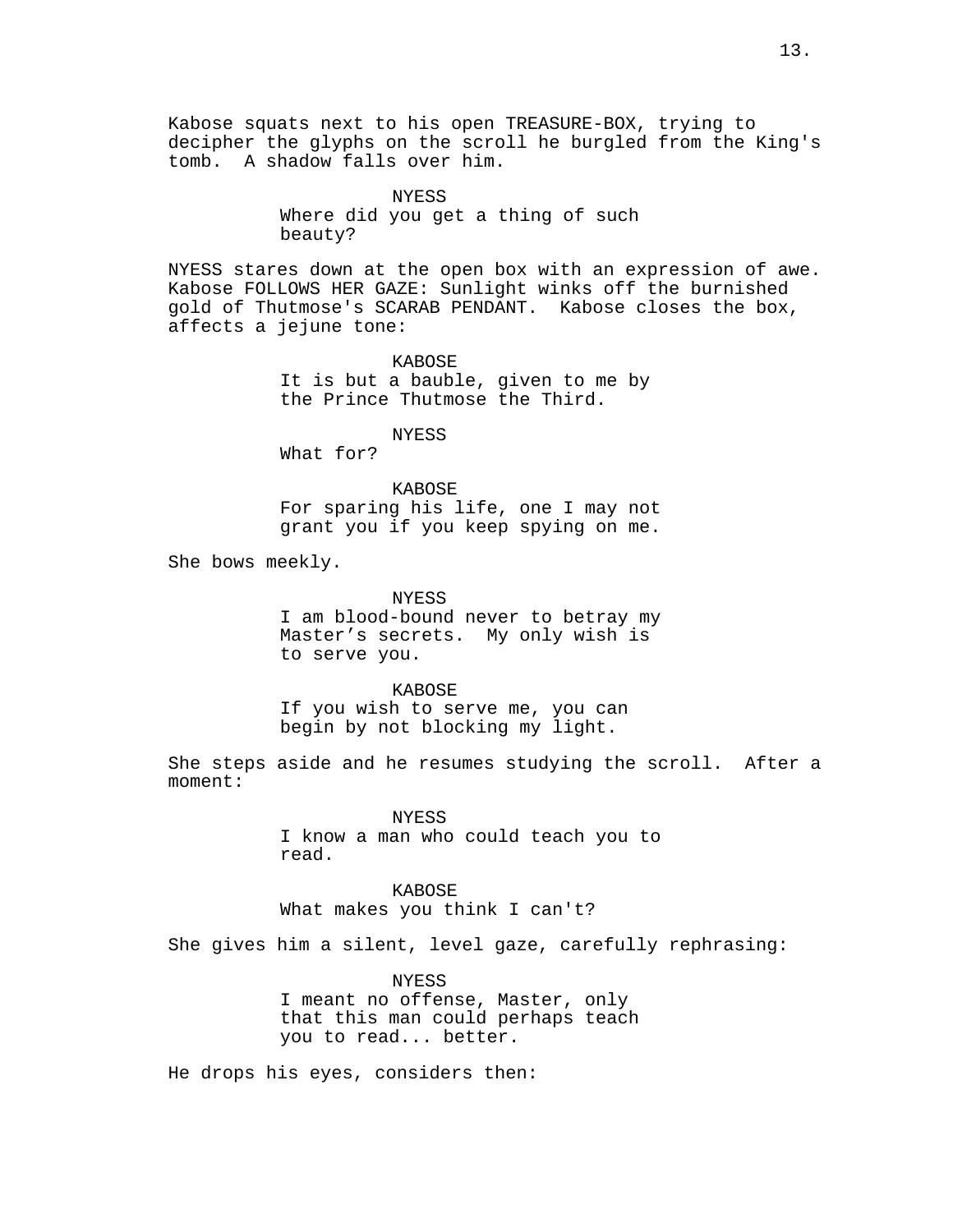EXT. THEBES - BUSY STREET - BORDELLO DISTRICT - DAY

Several scrolls tucked under one arm, BARUTI strolls down the street, his arrogance evident in the high tilt of his chin.

> NYESS There. That is him. His name is Baruti. He is the Chief Scribe of the Royal Surveyor's office.

Kabose and Nyess follow Baruti, weaving through the crowded street. PROSTITUTES visible in the porticos drink wine with JOHNS, PANDERERS greeting Baruti and extolling the beauty of their women.

> KABOSE How do you know this man?

Baratu begins negotiating with a Panderer.

NYESS

Everyone knows Baruti here. It is said his girth is only exceeded by his weakness for yielding flesh. Quickly now; before he goes inside!

As Baruti starts toward a doorway, Kabose cuts him off.

KABOSE Esteemed and generous Baruti--

BARUTI --out of my way, pup.

KABOSE I seek not alms, Master Baruti. Only that you would teach a poor orphan to read and write.

BARUTI I am not a teacher. I am a scribe. Go to a temple. The priests will instruct you... (adds lasciviously) ... I understand they are fond of young boys like you.

He LAUGHS and pushes him aside. Kabose withdraws the SCROLL he purloined from the tomb.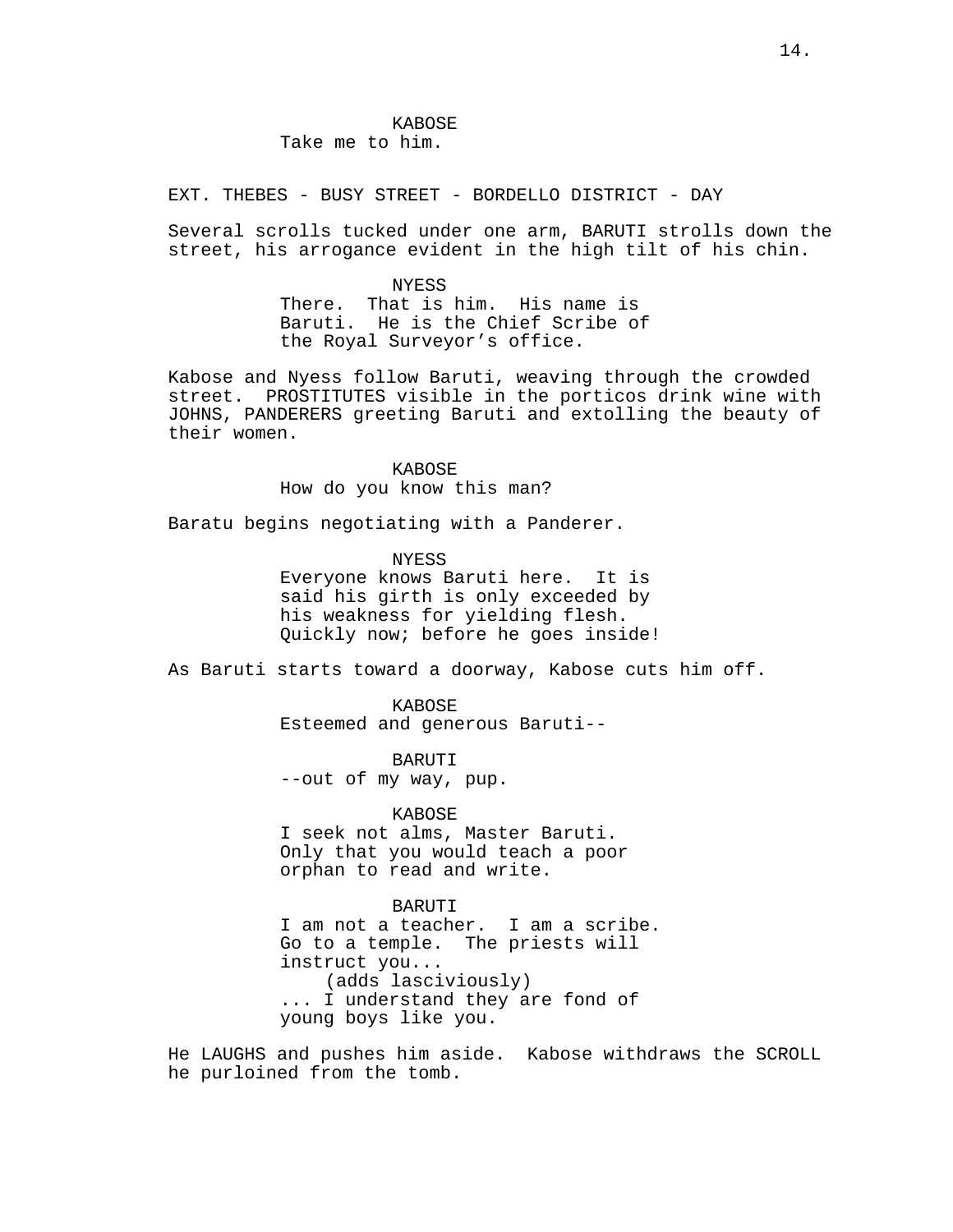KABOSE Please, your Learned Excellence. I offer this in trade. It is valuable, is it not?

Baruti snatches the scroll, examines it.

BARUTI This is The Book of the Dead! (grabs Kabose) You filthy little tomb-robber! Where did you pilfer this?! (looks around, SHOUTS) Police...!

Nyess intercedes:

NYESS Forgive my young Master. He did not know--

Suddenly, a BABOON bares its fangs at Kabose. A POLICEMAN restrains it on a leash.

> POLICEMAN What is the trouble here?

Captivated by Nyess' coltish beauty, Baruti doesn't answer.

NYESS Please, noble Baruti, kind Baruti, my master is willing to give you all he has to learn what only you can teach him.

Baruti glances at the Policeman.

BARUTI I am sorry. A slight misunderstanding only. I need no assistance, thank you.

POLICEMAN You are certain?

BARUTI Most certain, yes.

Annoyed, the Policeman snaps the Baboon to heel and continues on his beat. Baruti turns to Kabose.

> BARUTI Is it true? Is this girl your slave?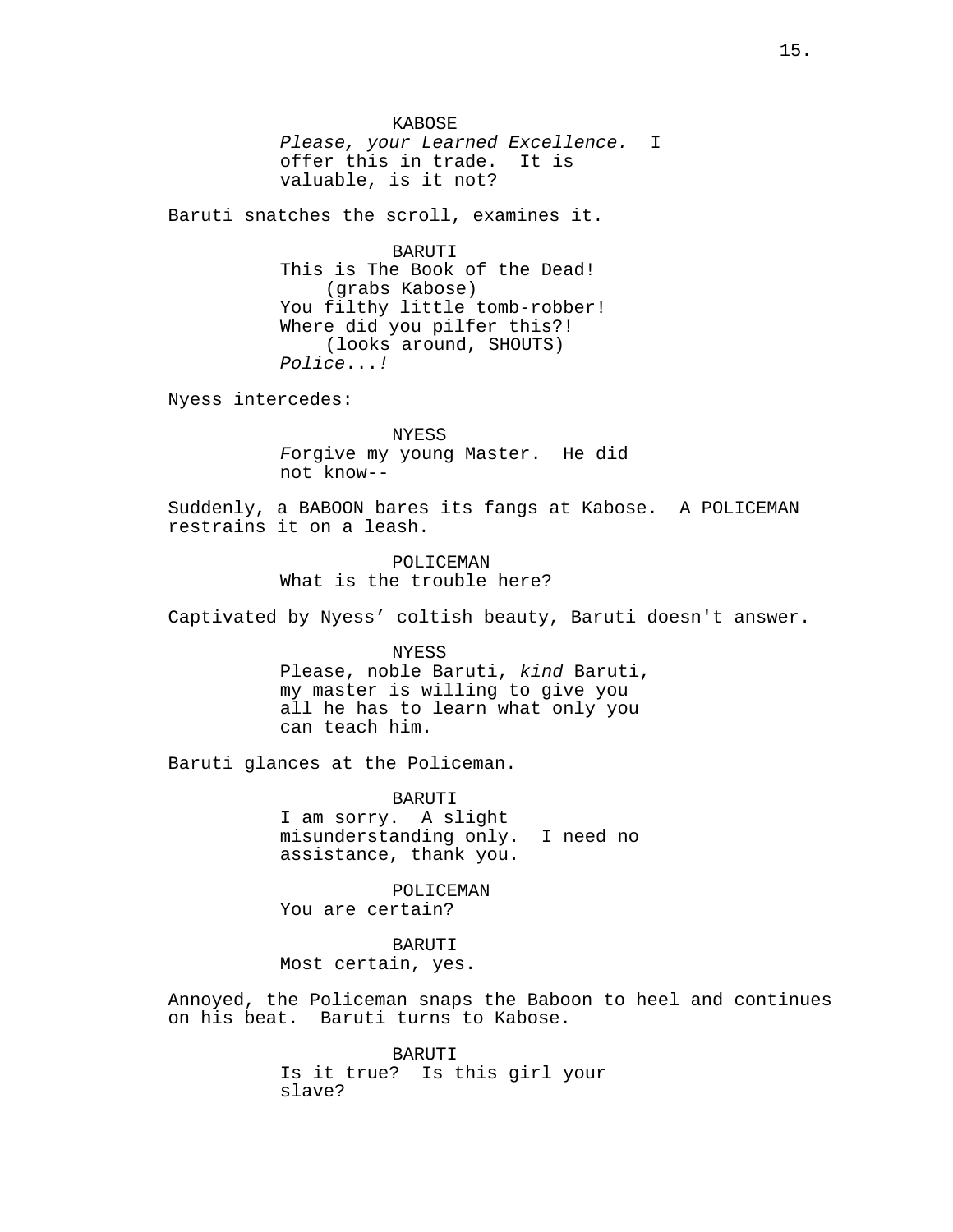KABOSE

Yes, Master. She is young; ripe with vigor and passion. And she loves traveling the marshes with older men.

Trembling with desire, Baruti pulls Kabose aside, throwing covetous glances at Nyess.

> BARUTI If I were to accept you as an apprentice, would you be willing to leave her with me? Alone...?

Kabose hesitates, glancing at Nyess. She gives him an almost imperceptible nod.

> KABOSE Perhaps... in exchange for lessons, of course. To read and write.

BARUTI At the end of each day, then.

KABOSE Yes. For one half of an hour only.

BARUTI Yes... yes, that will be more than sufficient.

He eyes Nyess as he would a roasted lamb-shank,

OLD KABOSE (V.O.) And so it was that day, I entered the Royal Surveyor's office and commenced my apprenticeship under Baruti the Scribe...

EXT. ROYAL SURVEYORS OFFICE - YARD - DAY

Kabose looks around, fascinated, as he follows Baruti through a walled yard. WORKERS deliver bundles of papyrus reed to WOMEN, who strip off the rind and placing the stalks of pith on a table to be cut into strips.

> BARUTI Where is your friend?

KABOSE (distracted) She is not my friend. She is my slave.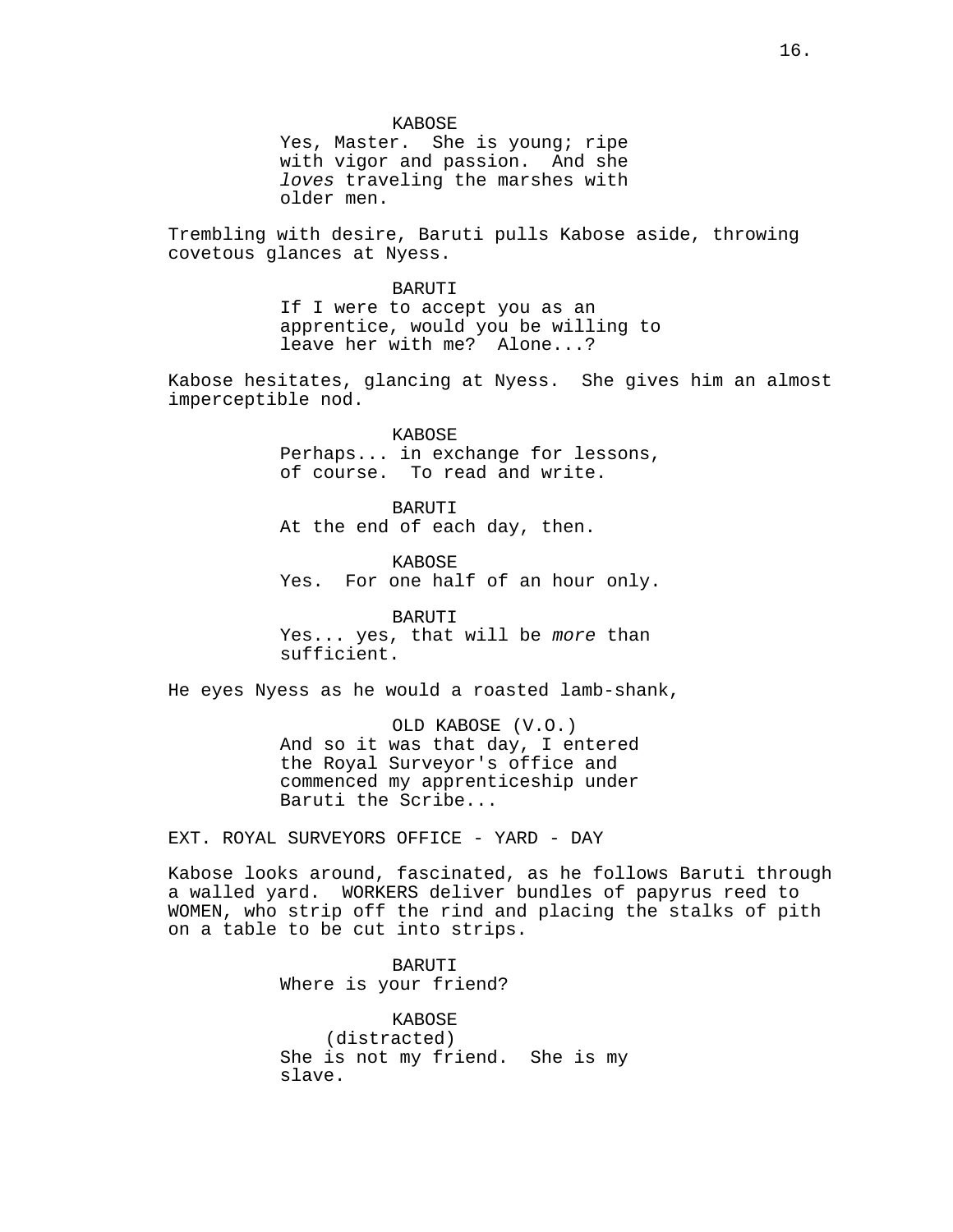**BARUTI** 

Ahh, yes. Of course. Your slave...

On sheets of granite, the strips of pith are laid in a lattice pattern, pounded with wooden mallets, then covered with another slab of granite and the process repeated until six layers have been stacked,.

### BARUTI

And just how, may I ask, would one of such meager circumstances as yourself come to own such an exquisite little flower?

Kabose watches burly WORKERS picks up the papyrus/granite sandwiches and deliver them to OPEN RACKS to be sun-dried.

> **KABOSE** What difference does it make?

BARUTI None, I suppose. Only that I would be very disappointed if you cannot deliver her as promised.

Kabose turns to Baruti.

# KABOSE

You will not be disappointed.

At long tables, CRAFTSMEN join dried, finished sheets of papyrus end-to-end with resin, attached dowels to each end rolled them up. Baruti and Kabose follow a worker, who delivers a bundle of freshly-made scrolls into...

INT. ROYAL SURVEYORS OFFICE - MAIN HALL - CONTINUOUS

Shafts of SUNLIGHT stream in through LARGE SKYLIGHTS, illuminating TWO DOZEN SCRIBES seated cross-legged on mats; working on documents and maps. CLERKS drop off notes and pick up completed projects.

KABOSE - gazes in wonder at the scene, excited that he will soon be a part of it.

# BARUTI

This way...

Baruti leads him to an area where THREE BOYS, 12 to 14, grind PIGMENTS and MIX INKS. He addresses the eldest:

BARUTI

Ako...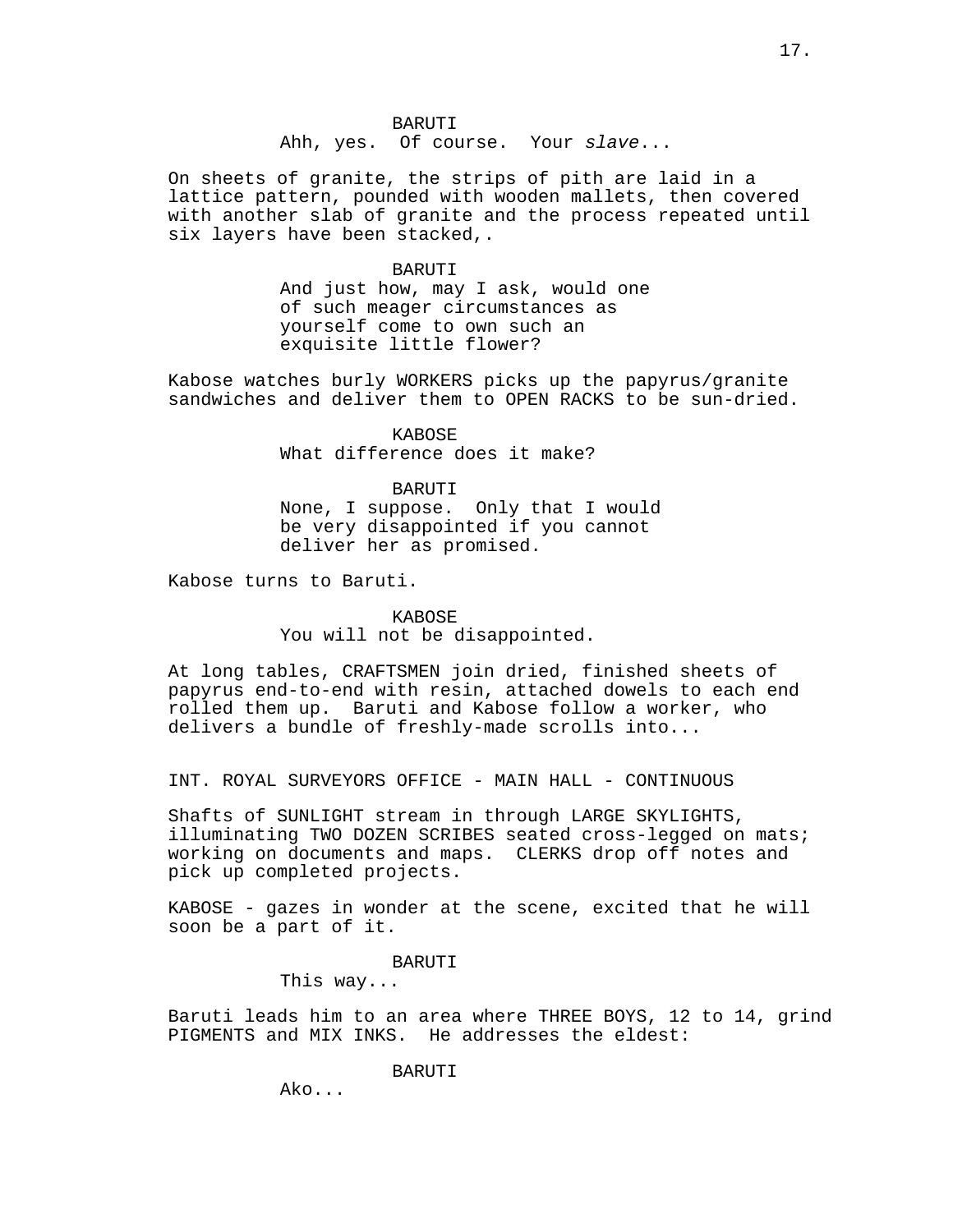AKO

Yes, Master?

BARUTI This is Kabose. He is to be our newest apprentice. You will start him grinding kahl.

Ako bows and Baruti starts away. Kabose stops him, SPEAKS QUIETLY:

KABOSE

I am not here to mix ink, but to write with it.

BARUTI

(chuckles) Of course, of course. But you must understand: We often must practice our craft in isolated places, where ink is not readily available.

KABOSE

So?

BARUTI

So. A scribe must mix his own. It is a critical skill, I assure you: One cannot write if one has no ink.

KABOSE

(leery) I suppose...

BARUTI I have much work to do. I will be in my office... (lowers his voice) Wait until the others have gone before you bring our friend.

Baruti nods to Ako, who takes Kabose by the arm and leads him back to his station.

EXT. THEBES - PALACE - NIGHT

Torch-lit and imposing, the edifice is heavily guarded. The ECHOING BOOM of a heavy door closing takes us to...

INT. THEBES - PALACE - CORRIDOR - MOVING - CONTINUOUS Senenmut and BADRU walk briskly down the hallway.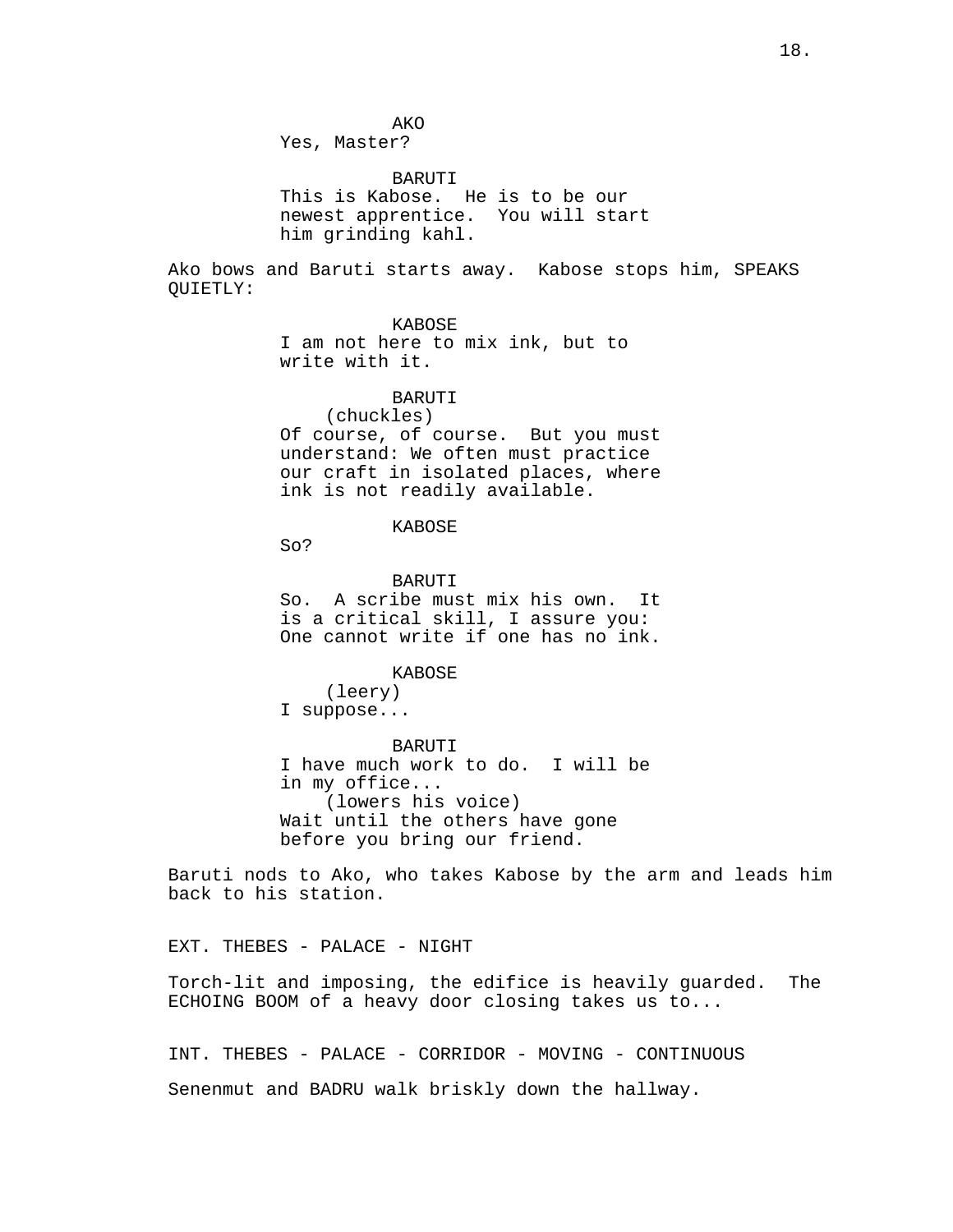**SENENMUT** I
want
every
port,
village
and
city searched,
from
the
sea
North
to
the jungles
of
Punt.

BADRU What shall I say is offered in recompense?

SENENMUT A
measure
of
gold
equal
to
four cubits
of
grain,
trebled
to
he
who brings
me
the
head
of
the
Prince.

They enter...

INT. THEBES - PALACE - SENENMUT'S OFFICE - CONTINUOUS

DRAWINGS AND SCHEMATICS of building projects are pasted to the walls, scrolls tucked in wooden racks. The room is dominated by a tall STANDING DESK, lit by TWO OIL-LAMPS. It's slanted surface littered with various DRAFTING TOOLS.

> SENENMUT Obviously, the
> search
> must
> be conducted
> with
> the
> utmost discretion...

He moves around to the other side of the desk, reviewing and jotting notes on a floor-plan, SPEAKING AS IF TO HIMSELF:

#### SENENMUT

It
must
never
be
suspected
that
the Prince's
absence
is
due
to
but
a trade
mission,
so
we
cannot
risk soldiers
or
police
blundering
about.

**BADRU** 

There
is
Tobu.

He
possesses
the requisite
manpower
and
has
proven himself
reliable...

### SENENMUT

(ponder
it
aloud) And
his
men
will
not
draw
attention, yes.

Very
well...

Returns his attention to the floor-plan, correcting the placement of a column.

> **SENENMUT** ... Tobu, then.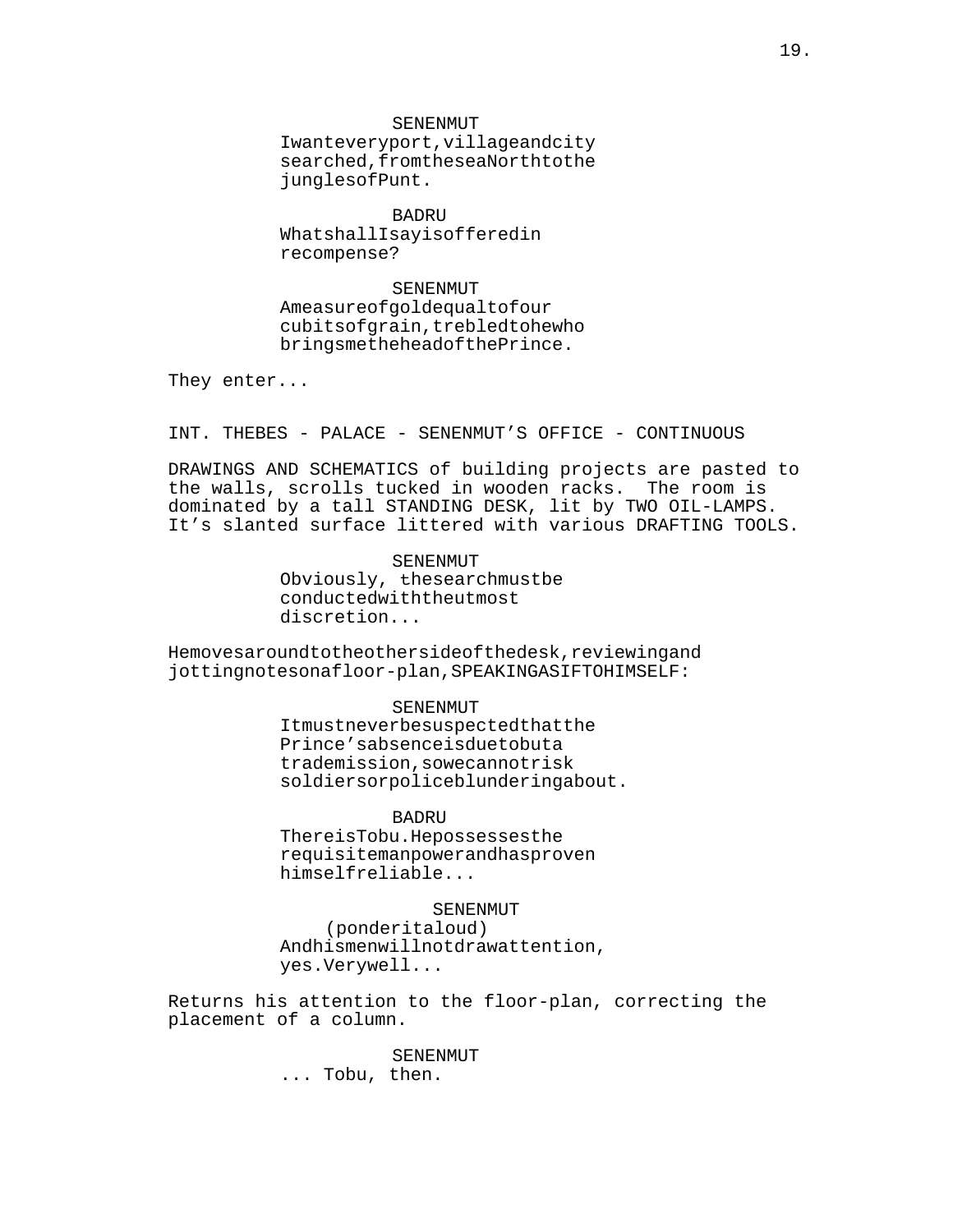By the light of an OIL-LAMP, Baruti alters a map. A KNOCK at the door and he looks up in eager anticipation. Kabose enters; his HANDS AND FOREARMS SMUDGED WITH INK. Baruti's smile fades.

> **BARUTI** Where is our friend?

KABOSE (calls) Nyess...

Nyess enters, eyes downcast. Baruti brightens.

KABOSE Will I be learning to write tomorrow?

# BARUTI

Write...?! (chuckles) Of course not. You have only begun your apprenticeship. You still have much to learn before you put pen to scroll.

Kabose considers this then, taking her by the elbow, turns Nyess toward the door.

> BARUTI (dismayed) Wait. Where are you going? We have an arrangement--

KABOSE --and its terms were quite clear. When you teach me to read and write, then I will bring Nyess.

Baruti is speechless. Kabose nods good night and begins to exit. Desperate, Baruti blurts out:

> BARUTI Tomorrow, then!

Kabose pauses; turns and looks at him, affecting mild puzzlement, forcing Baruti to spell it out:

> BARUTI Tomorrow. I will begin teaching you to write--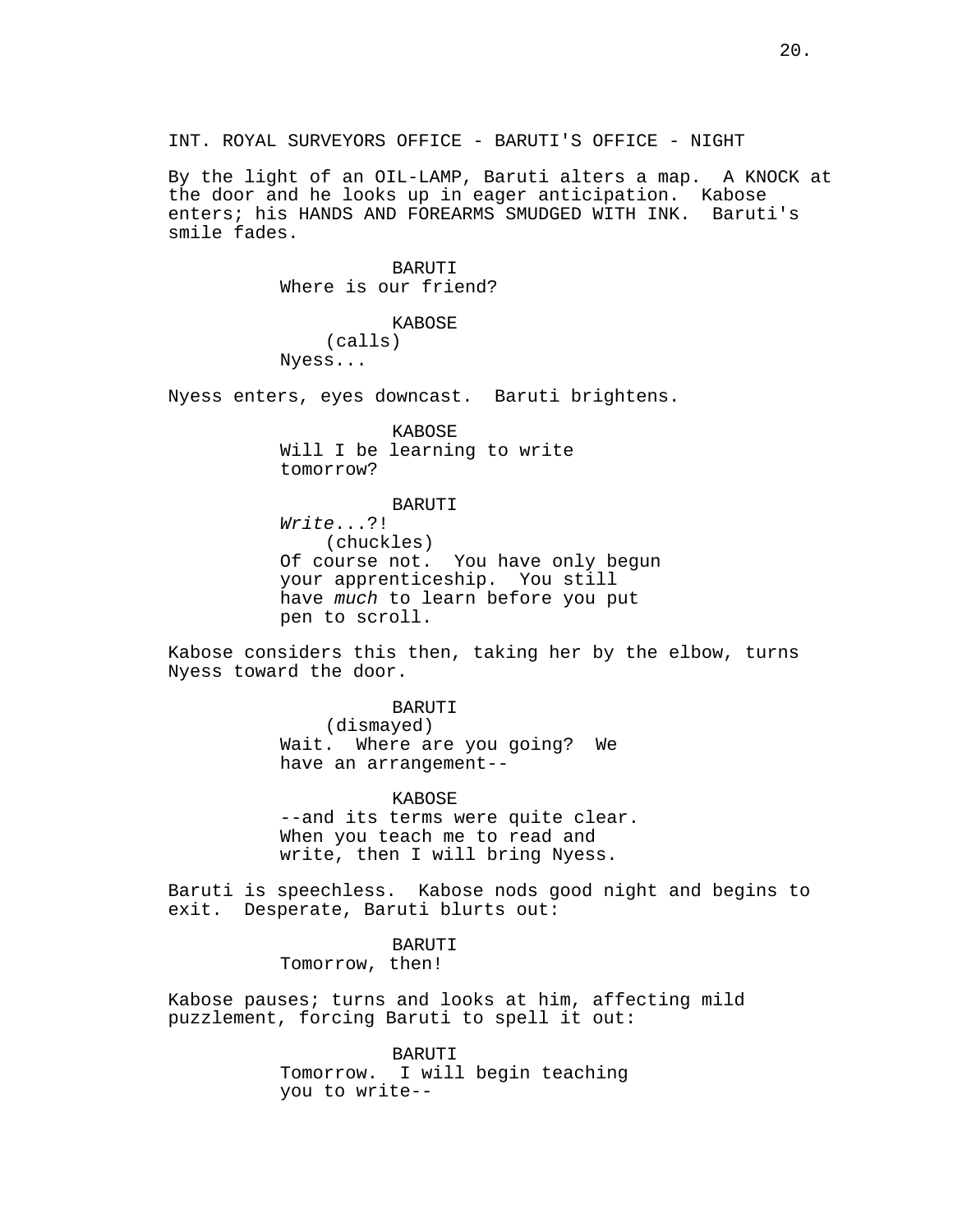**KABOSE** --and read.

BARUTI Yes, yes, yes, of course. And read.

Kabose locks eyes with him, gives him a measured nod.

# KABOSE Tomorrow, then.

With that, he turns and leaves with Nyess.

EXT. THEBES - HARBOR DISTRICT - DOCKS - DAY

POV - From a distance, we see TOBU give final orders (MOS) to HALF-A-DOZEN MEMBERS OF HIS GANG, among them, Kabose's uncle, HASA THE LIAR.

KABOSE - watches from the riverbank.

The group disperses, each moving toward various VESSELS on which they've booked passage. Tobu approaches Kabose, who appears slightly confused.

> TOBU Worry not, little man. Your Uncle will soon return.

> KABOSE I care not if he ever returns. I only wonder why you would choose him for the task when there are so many more able in your employ.

Tobu is startled, then throws back his head and LAUGHS.

TOBU

Oh, young Kabose... how can one so callow have the eyes of an old man?

Kabose doesn't reply, patiently awaiting an answer. Tobu crouches down to meet his eyes.

> TOBU Since you are not a fool, I shall answer forthrightly. The task before me demanded the uttermost in discretion, such that I did not have at hand enough men of requisite prudence. So I chose your uncle, The Liar, because even if he talked--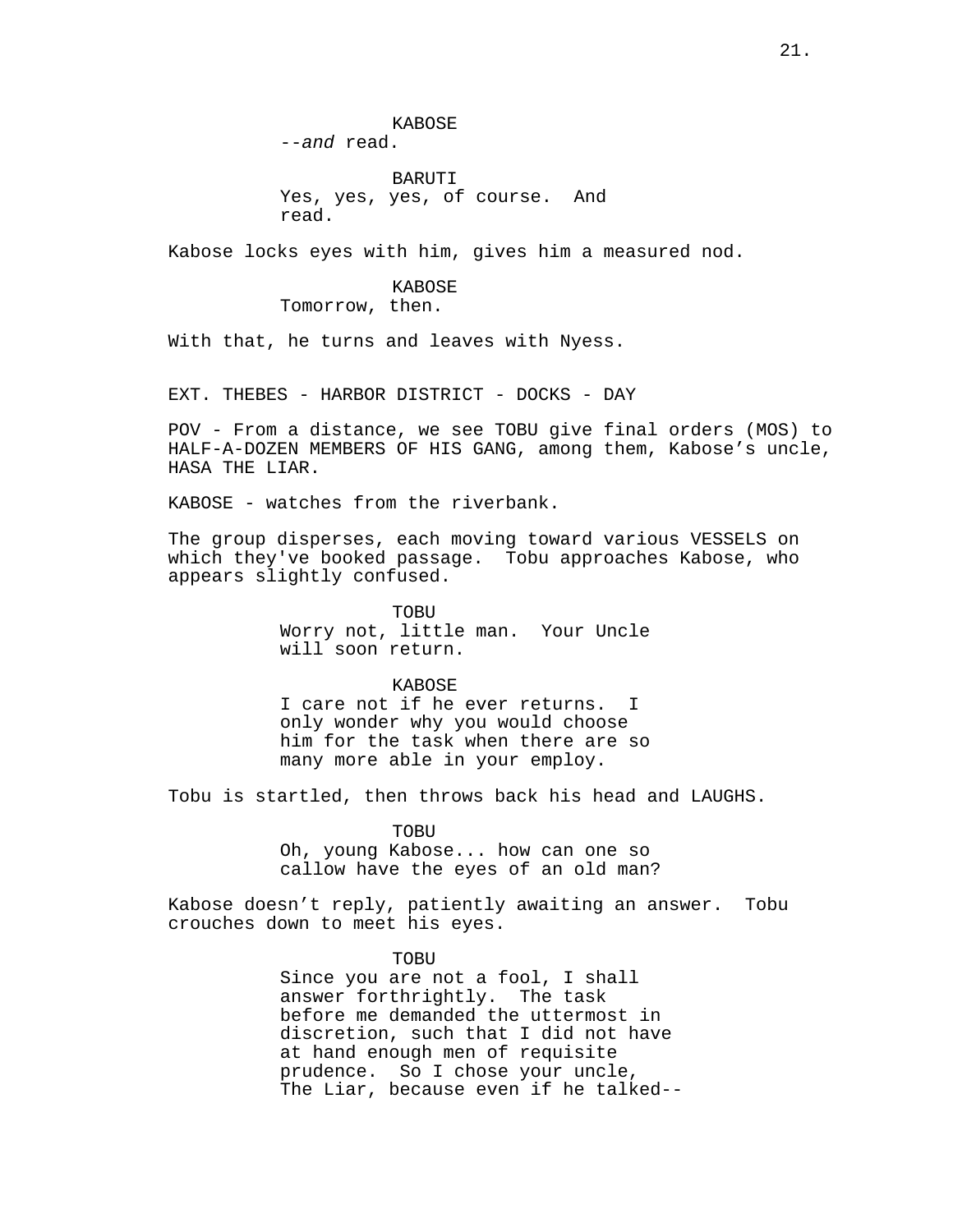KABOSE --no one with of any consequence would believe him.

TOBU Very good. (stands) Ahh, pup... were but you a few years older, it would be you I would dispatch to Kerma-Mem... (smiles) There is a spark in you that pleases me, boy. I understand you have begun an apprenticeship with Baruti the Scribe.

Kabose blinks. How could he know? Tobu CHUCKLES.

TOBU

There is not a bargain struck nor a compact broken on these streets that Tobu does not have wind of. I would reckon such skills will serve us both well in time.

KABOSE

Yes.

TOBU Then do what you will. I will see to your needs until Hasa returns.

With that, Tobu turns and swaggers over to his waiting CREW OF WORKERS.

> OLD KABOSE (V.O.) And so, as my studies continued under the patronage of the gangster, Tobu, far to the South, Prince Thutmose and his guardians at last arrived in the City of Kerma-Mem...

> > SLAM TO:

EXT. NILE - KERMA-MEM - HARBOR - DAY

A BEATING OF DRUMS and we see for the first time the frontier outpost of Kerma-Mem, a fortified city Egyptian character constructed of RUSSET, RAMMED-EARTH BUILDINGS.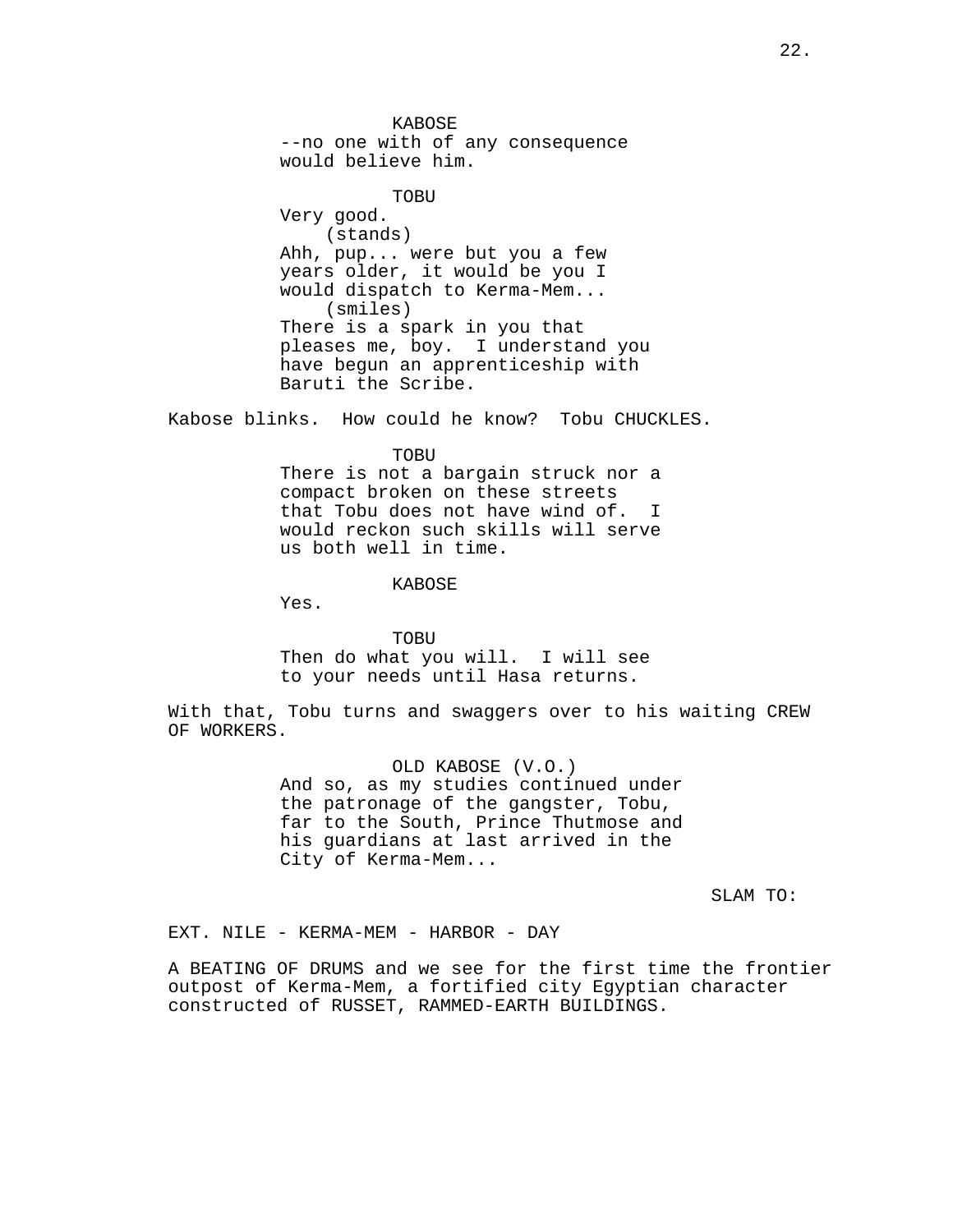OLD KABOSE (V.O.; CONT'D) An ancient city built on a great mound of red earth at the confluence of the Blue and White Niles, Kerma marked the edge of civilization, beyond which men were not men, but hardly more than beasts...

A jumbled FLOTILLA OF VESSELS, large and small, canoes, rafts and barks, are lashed together near the bank--a FLOATING MARKETPLACE connected by a maze of NARROW GANGWAYS.

EXT. NILE - KERMA-MEM - FISHING BOAT - CONTINUOUS

Raneb lashes a plank between their boat and the next as Hakor straps on his sword.

> THUTMOSE Why must I stay on the boat.

HAKOR I must first procure sanctuary from Prince Atsutep. If he is willing, then you will have more than enough time to see Kerma-Mem.

RANEB (mutters) Stinking hell-hole that it is...

Hakor glances at the boy, then pulls Raneb aside.

HAKOR Still your tongue. We must make what we can of this.

Raneb drops his eyes, resigned. Nods.

HAKOR Keep a sharp eye out and a weapon at hand until I return.

He turns and disembarks. Thutmose watches him, dispirited.

INT. KERMA-MEM - PALACE - ATRIUM OF THE HERONS - DAY

A game attempt at replicating the glory of Egypt, but falling well short; the PAINT on the bas-reliefs is FLAKING AND FADED; the stone floor in dire need of a good scouring.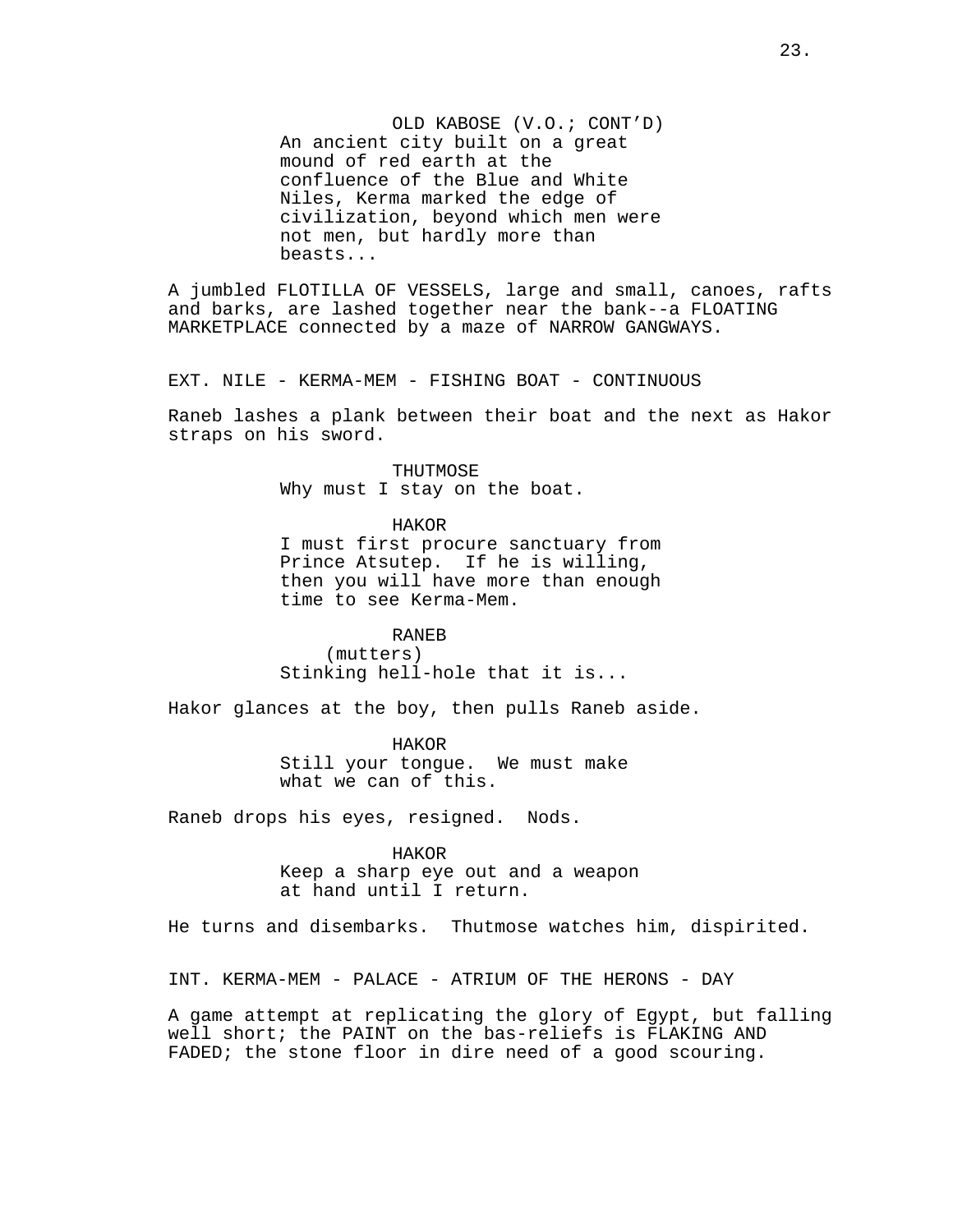ROTTING FRUIT lies under MATURE FRUIT-TREES gone to seed in large, crumbling sandstone planting boxes. BIRDS fly among the trees.

ATSUTEP absently feeds seeds from a ripe pomegranate to a monkey on his shoulder, scowling as he reviews a scroll.

### **ATSUTEP**

This is the last thing I need...

Atsutep's obsequious Vizier, URSHÉ, a craven, failed diplomat under Thutmose the First, MURMURS into his master's ear:

> URSHE It could very well anger the Queen should she discover he is within our walls...

Hakor stands before them. Seated on mats, disgraced NOBILITY, SYCOPHANTS and career HANGERS-ON play board games, others QUIETLY GOSSIPING as SERVANTS ply them with platters of food and amphorae of beer.

### HAKOR

Lord Atsutep, your exalted Uncle and my Master, Pen-Nekhbet, assured me that my charge could rely upon your hospitality...

He directs a hard glance at Urshe.

HAKOR ... and your discretion.

Atsutep SIGHS and, handing the monkey's leash to Urshé, stands.

> **ATSUTEP** Come. Walk with me.

INT. KERMA-MEM - PALACE - COURTYARD - CONTINUOUS

Hakor and Atsutep stroll through a courtyard built around an ANCIENT GNARLED SYCAMORE TREE.

> ATSUTEP You are aware, I am sure, that this is a delicate matter.

HAKOR And a grave imposition, I know.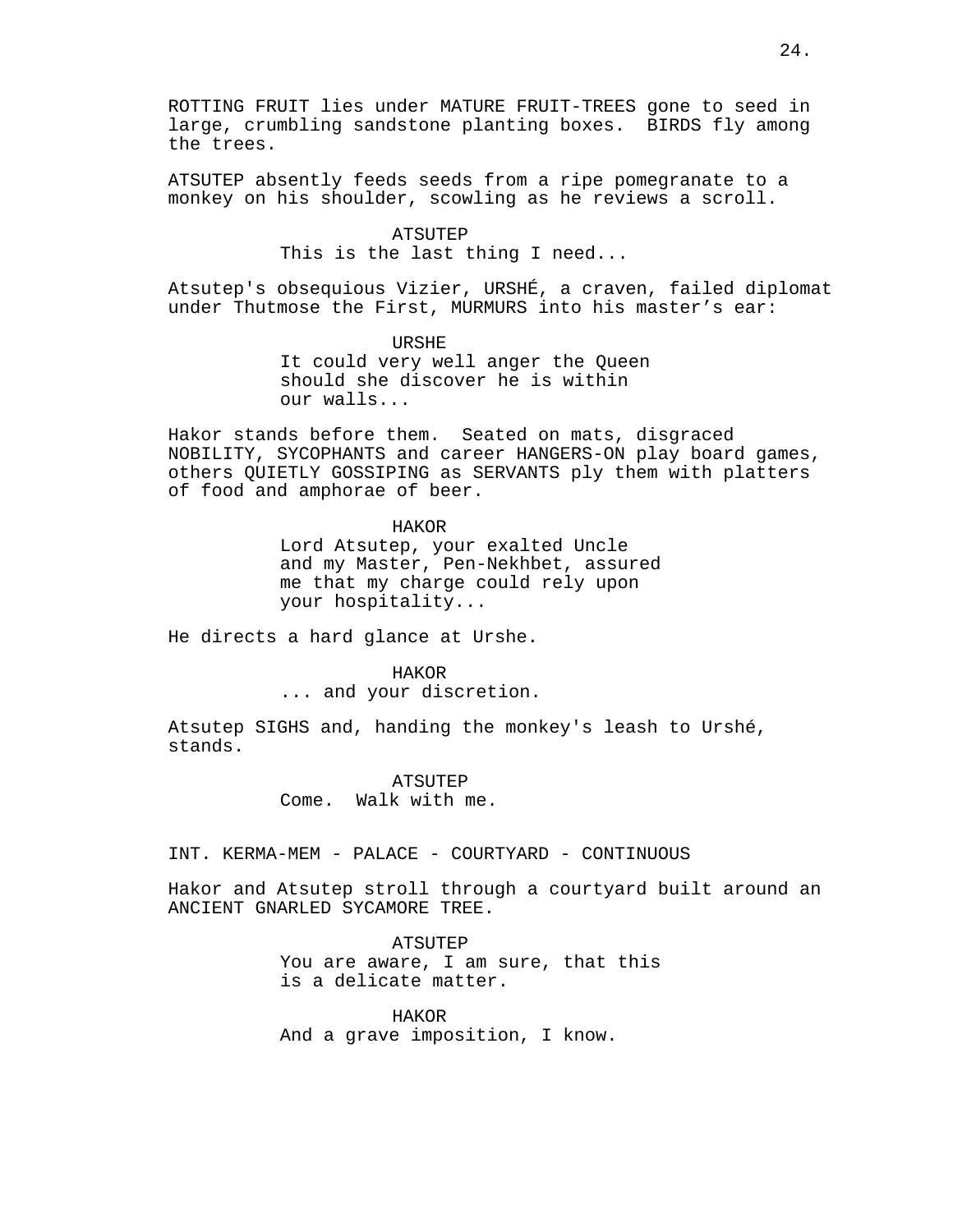### **ATSUTEP**

Nevertheless, I have little choice but to comply with the wishes of my family's patriarch...

They pause and face each other. Atsutep SIGHS, resigned.

#### ATSUTEP

Though hardly fit for one of such exalted station, I will be honored to provide accommodations in my palace to the Royal Heir and his retinue.

### HAKOR

Your generosity knows no bounds, my Lord, but that will be unnecessary. As my charge wishes to maintain his anonymity, we will live aboard our humble vessel, at port well outside your walls.

### ATSUTEP

Yes. Yes, of course. That will greatly please my Vizier. Is there not anything I might provide? Perhaps a contingent of guard?

# HAKOR

Again, though a most generous offer, their presence would only draw unwanted attention. The Prince requires only your blessing and discretion.

ATSUTEP Then he shall have both. May I ask...

He trails off, as if unsure whether to continue. Hakor raises his eyebrows.

#### ATSUTEP

A small favor--not in return, mind you, as my hoapitality is not contingent upon its granting--but only for the his most Noble consideration...

### HAKOR

Of course.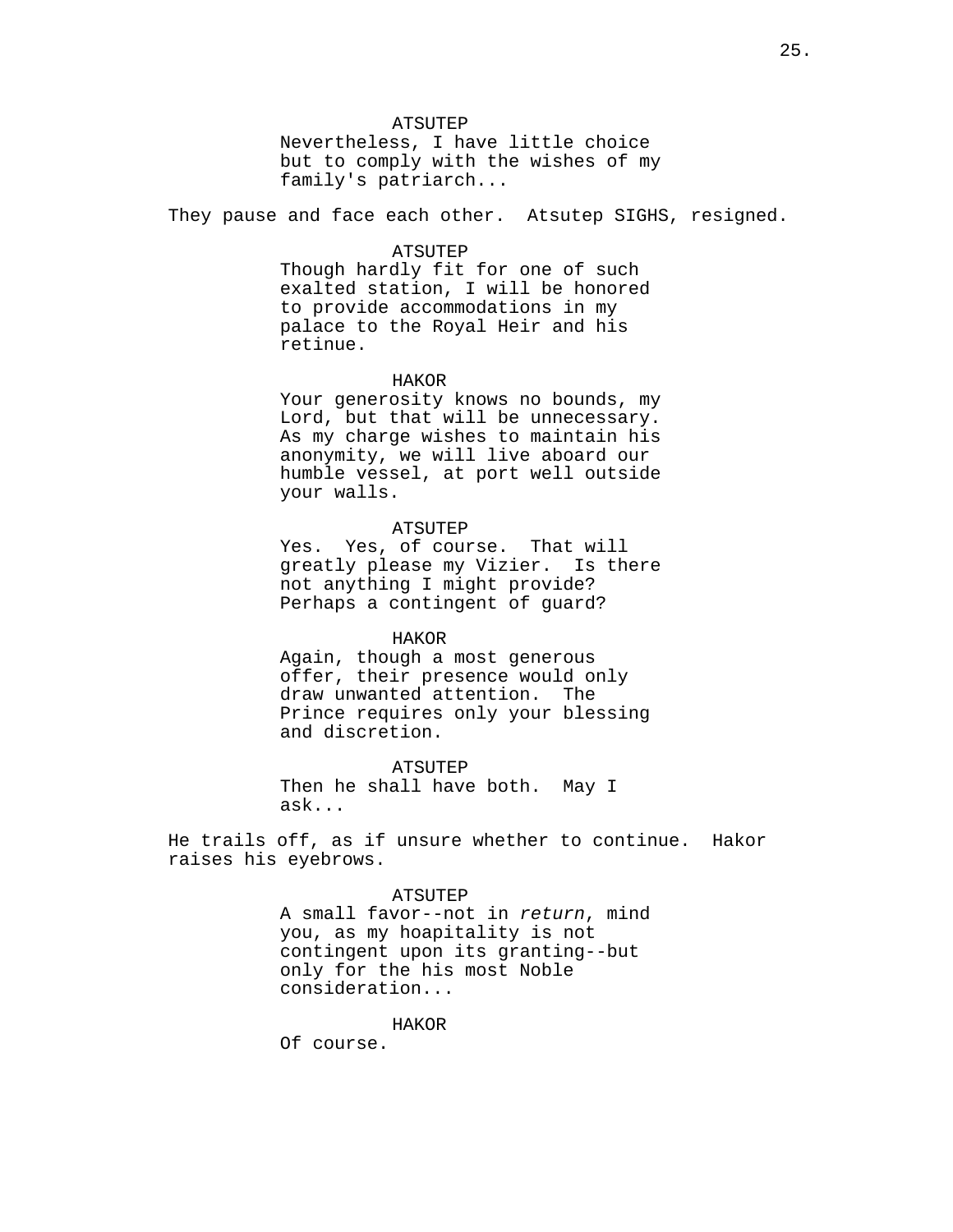You say you are the boy's tutor?

# HAKOR

I am.

ATSUTEP

Perhaps Pen-Nekhbet has mentioned his only daughter, my cousin, Satiah?

# HAKOR

I understand she is your charge.

# ATSUTEP

(nods) Due to our isolation, as you can imagine, I have had great difficulty recruiting
suitable
instructors...

# HAKOR

--and you wish to engage me as her tutor?

# ATSUTEP

Yes.

Hers
as
well
as
a
small
number of
other
children
of
noble parentage.

### HAKOR

It would be my honor to instruct the progeny
of
your
court.

### ATSUTEP

Do not be too hasty now. They are a wild lot and have assumed many of the
barbaric
proclivities
of
the natives
here.

### HAKOR

I am quite certain I can instill a measure
of
discipline
in
the
whelps.

### ATSUTEP

 (pats
his
shoulder) Of
course
you
can.

Of course. Excellent. So... how fares my Uncle Pen-Nekhbet?

> HAKOR You have not heard.

Atsutep knits his brows, waits for Hakor to continue.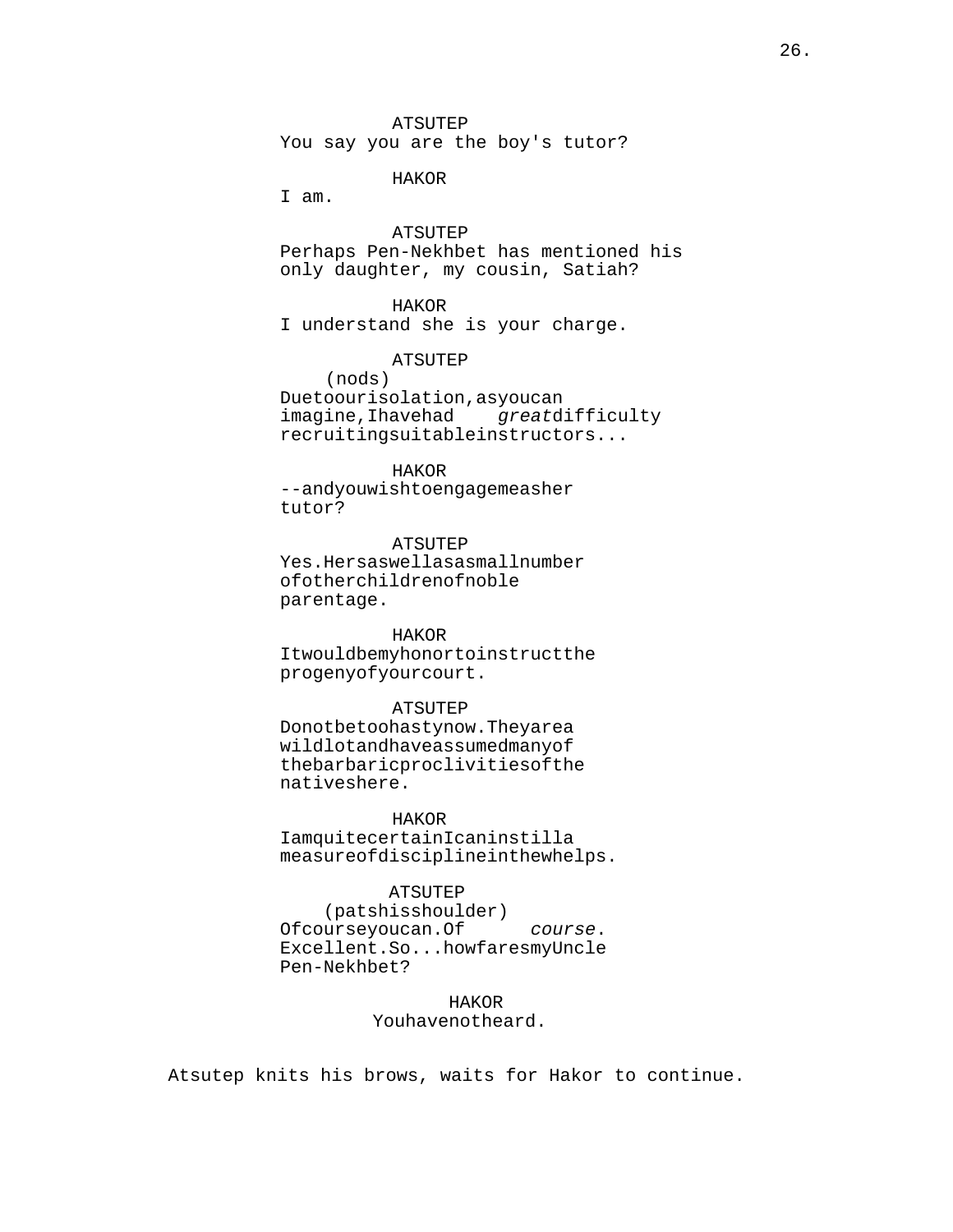HAKOR His Ka has passed from this earth. (off Atsutep's reaction) I am sorry...

ATSUTEP You are certain?

HAKOR

All doubts were dispelled upon our arrival, for had he not fulfilled his intent, we would have surely been set upon by a regiment of the Queen's Army.

ATSUTEP (shocked) He took his own life?

HAKOR To protect the Dynasty, yes. A most august sacrifice...

Hidden behind a column, a lean, athletic girl, SATIAH, 12, eavesdrops on the conversation, her eyes glittering with scalding tears of fury.

EXT. KERMA-MEM - FISHING BOAT - DUSK

Raneb and Thutmose eat GRILLED FISH from a wooden platter. Raneb observes something OS

> RANEB Look at that fool...

Thutmose follows his gaze.

POV - Satiah GALLOPS PELL-MELL down the beach on horseback, JUMPING over beached canoes and SCATTERING FISHMONGERS.

RANEB - turns his attention to something else down the beach. Recognizes a threat. Cupping his hands around his mouth, he SHOUTS:

RANEB

Hakor...!

EXT. KERMA-MEM - HARBOR - CONTINUOUS

Hakor looks out on the flotilla, sees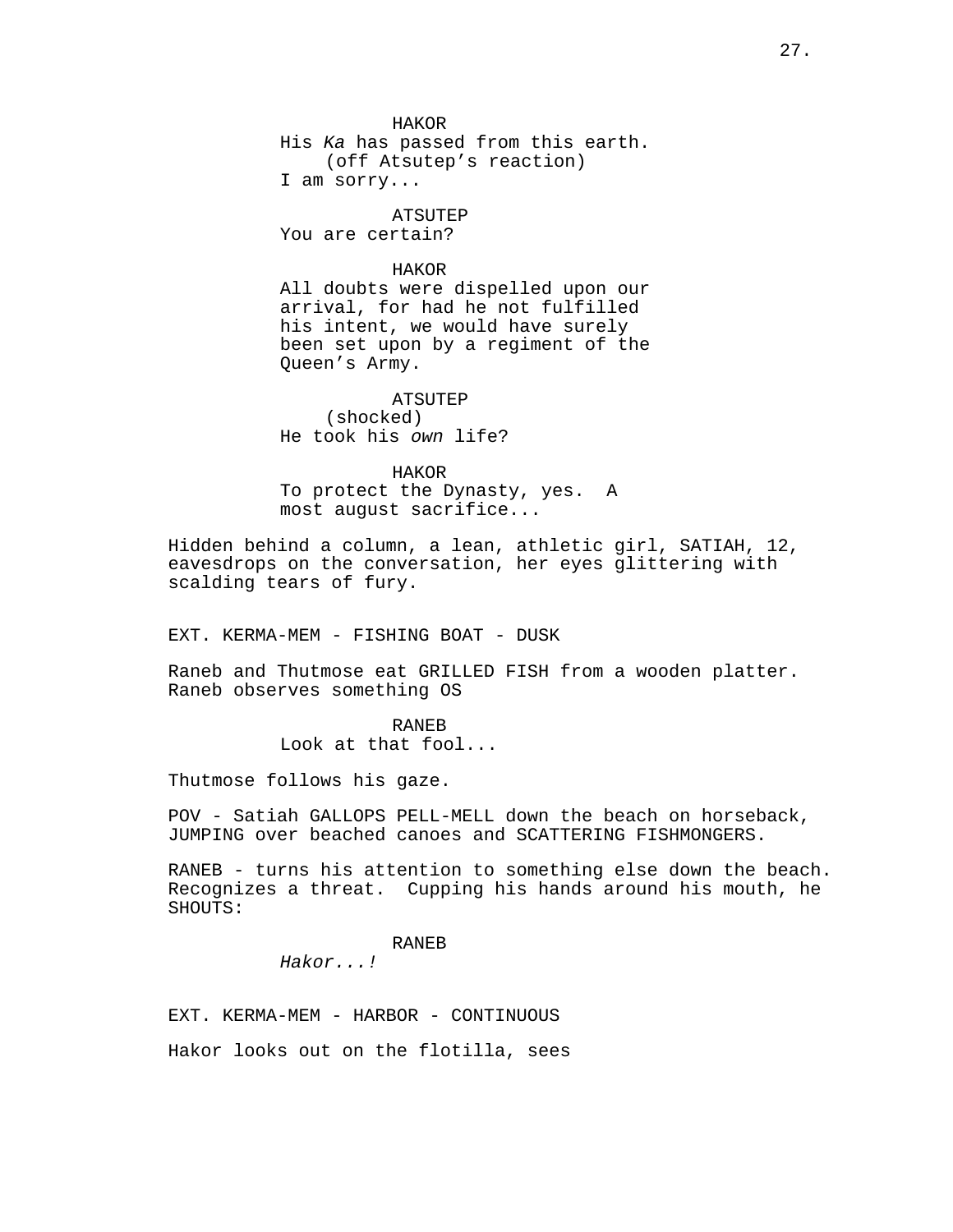HIS POV - Raneb standing in the distant boat, frantically pointing down the beach. Over the GENERAL DIN of the nearby market, we can't make out what he's SHOUTING.

HAKOR - Before he can react, a RAPIDLY APPROACHING THUNDER OF HOOVES. He turns, dodges, but not in time to avoid being BUTTED TO THE GROUND by Satiah's horse.

Dazed, the breath knocked out of him, Hakor gropes for his sword as Satiah leaps off her mount, straddles him and presses a SHORT DAGGER to his throat.

> SATIAH Show me the brat for whom my father threw away his life!

She presses harder, the razor-honed blade DRAWING BLOOD.

SATIAH Show me! Now! That I may slay him!

Suddenly, she's LIFTED OFF HAKOR by Raneb, who twists the blade from her hand and HURLS HER TO THE GROUND, pinning her down under ONE FOOT ACROSS HER NECK.

A LOUD NICKERING. Raneb spins as SATIAH'S HORSE REARS UP behind him, loops of spittle flying from its GNASHING TEETH, its HOOVES pistoning up and down to strike a fatal blow.

RANEB - crouches, draws back the dagger, preparing to plunge it into the horse's chest.

### SATIAH

Naboo! No!

She throws herself between man and beast, seizing the reins and taking expert control over the raging equine.

Hakor, shaken but uninjured save for bruises and a BLOODY NOSE, gently takes his wrist and, meeting Raneb's eyes, shakes his head, EXPLAINS:

> HAKOR She is Satiah.

THUTMOSE (O.S.) Who is Satiah?

They turn, startled, and find Thutmose staring at them in confusion. With a FERAL GROWL, the girl charges him. Raneb intercepts her, easily lifting her off her feet.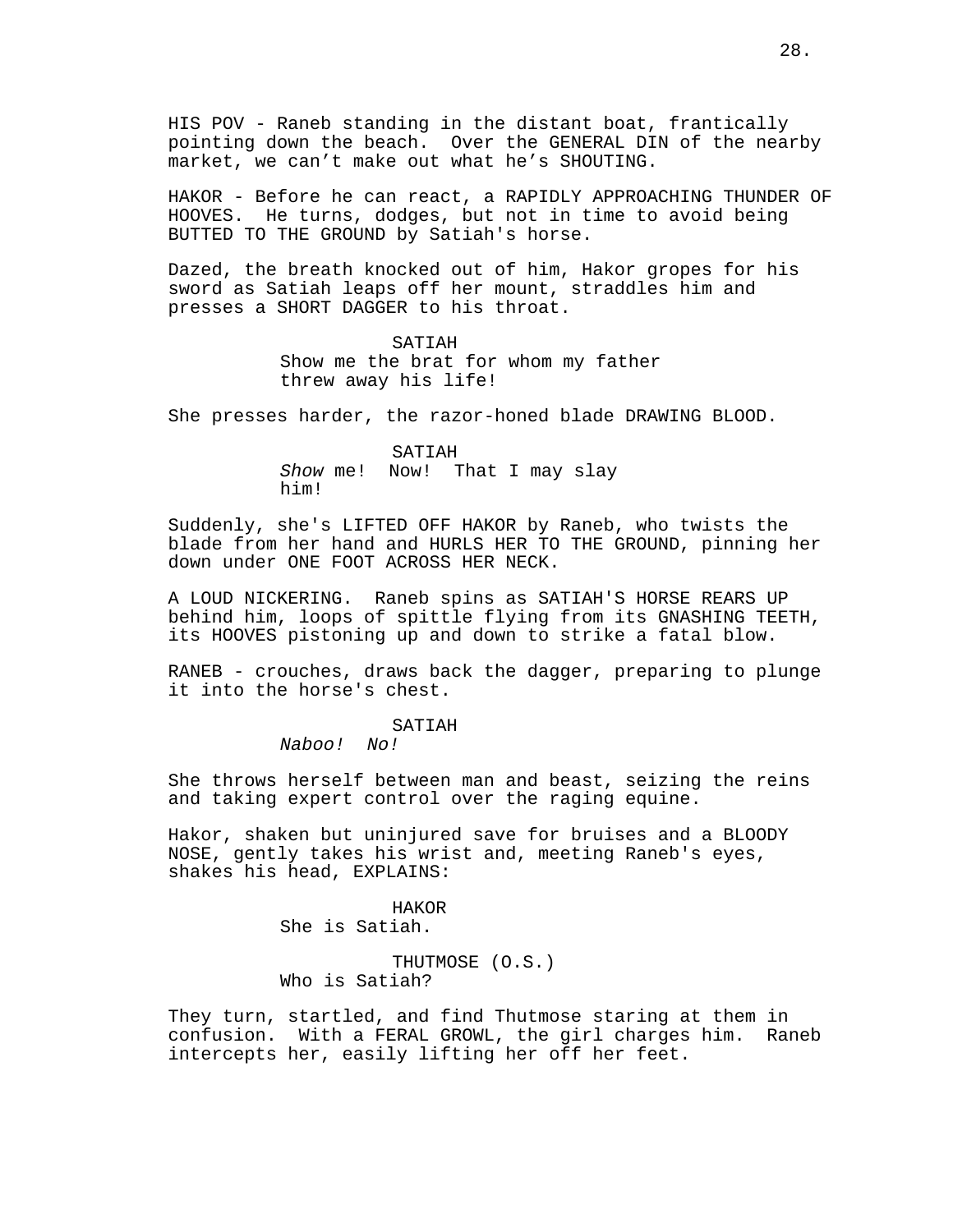SATIAH

Let me go you son of a pig-fucker, vile seducer of dogs...!

Noticing the GROWING CROWD OF ONLOOKERS, Hakor pulls Thutmose aside and answers in a LOW VOICE:

HAKOR

She is the daughter of Pen-Nekhbet.

His eyes widening in surprise, Thutmose looks at her.

SATIAH ... unhand me, ball-licker, that I may kill your idiot ki--

### THUTMOSE

--release her.

His command abruptly silences Satiah. Raneb hesitates until Hakor gives him a nod. He sets Satiah down. Her chest rises and falls as she glances around, squares her shoulders.

Thutmose approaches her, bows his head respectfully, then meets her eyes.

# **THUTMOSE**

If you wish to take my life, it is yours. I ask only that you spare me until the day I avenge your father, that I may purge the stain of dishonor from my ka with the blood of his enemies.

The fury drains from Satiah. She stares at him, aghast.

HAKOR

Well...?

**SATIAH** I will accept your conditions.

### HAKOR

Good. That is settled. (to Satiah) Return here tomorrow morning with the other children from the court.

She nods, numb, then turns and starts back to her horse. Raneb holds Naboo's reins. She takes them but he doesn't immediately release them.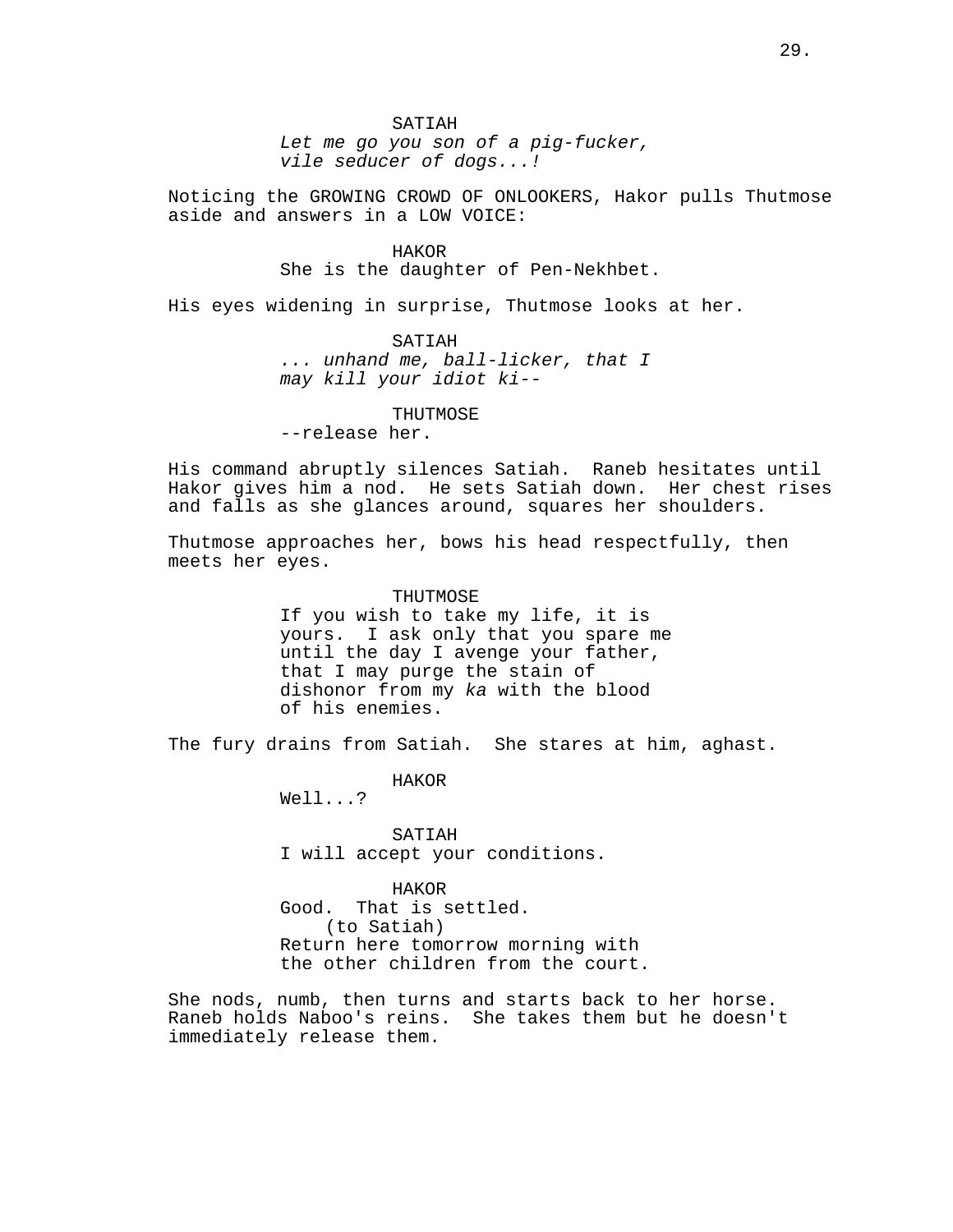RANEB (quietly) Who is the boy?

SATIAH

He is Thutmose.

RANEB No, he is Rami. That is how you will know him. Now say it.

She suppresses a smile (rami means "fish").

SATIAH

Rami.

## RANEB

Very good. Call him by any other and I shall still your tongue with my blade. I care not whose daughter you are. Is that clear?

Satiah nods and he releases his grip on the bridle. She pulls herself up onto the horse, wheels it around and rides off. They watch her. Raneb shakes his head, disgusted.

> RANEB Who but a savage rides upon a horse in such a manner?

THUTMOSE (captivated) She is magnificent.

DISSOLVE TO:

EXT. THEBES - NILE FLOOD PLAIN - DAY

FISHERS punt SKIFFS across the SHALLOW WATER, casting NETS as WORK-GANGS dig IRRIGATION CANALS to transmit water and rich silt to higher ground, the swollen Nile virtually lapping at the steps of the temples along its shore.

> OLD KABOSE (V.O.) Days turned to, weeks and weeks to months, and thus passed Akhet, the Season of the Inundation. And even as Mother Nile swelled with tears shed by Isis for her lost Osiris, so too did another weep...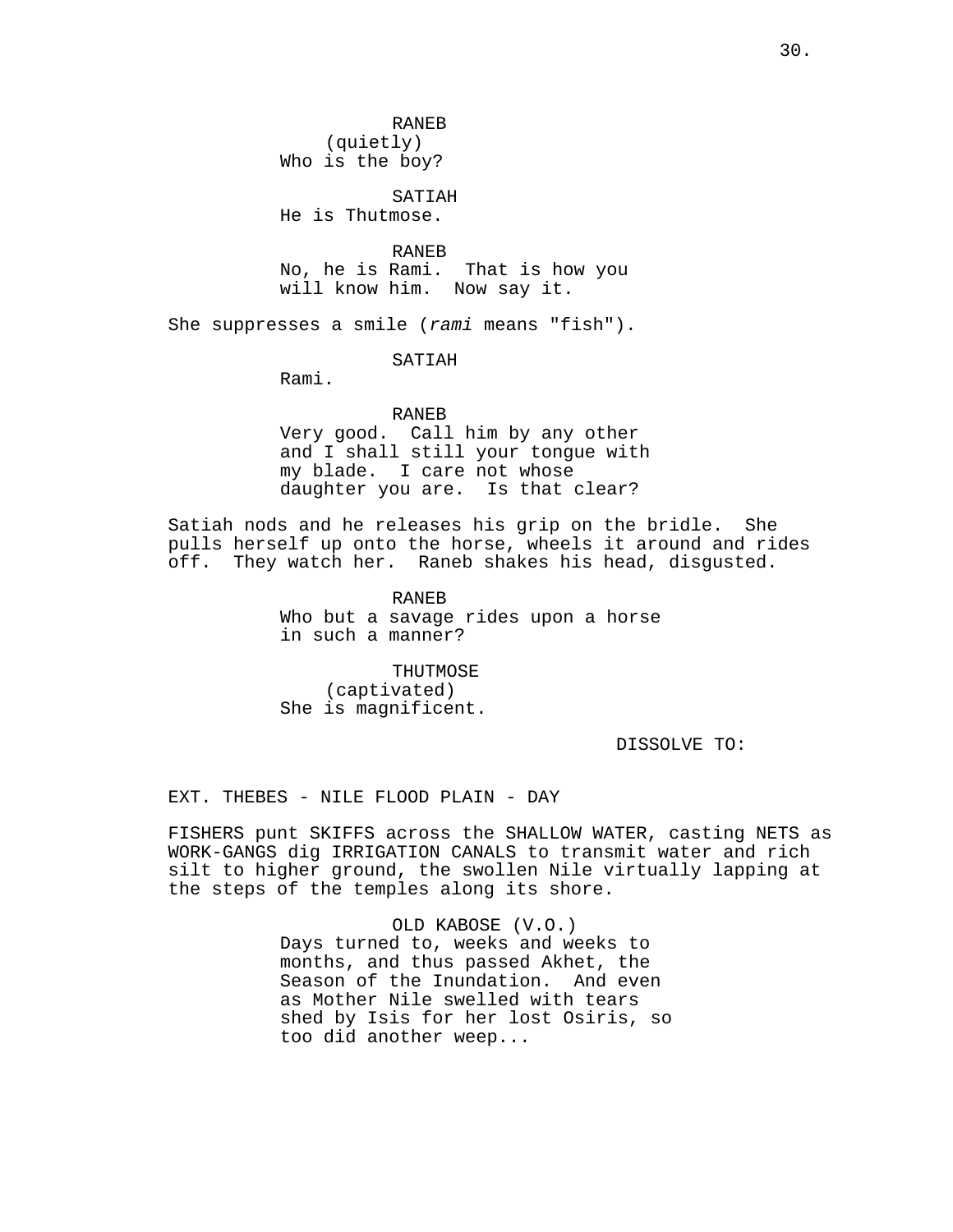Tears stream down Merytre's cheeks as she gazes at the sun reflect off the INUNDATED FLOOD-PLAIN BELOW. Her Mother, the Adoratrix Huy, struggles to keep her anger in check.

#### HUY

Why have you not spoken to me of this before?

# MERYTRE

Because I wished not to upset you. Besides, he is far away--

HUY --that is no excuse!

# MERYTRE

Even before he left, he barely acknowledged me. What right do I have to expect him to do so now?

# **HUY**

(incensed) Every week, the Queen-Regent apprises us of every detail of the Prince's journey. He sends word of the places he's been, the wonders seen, notables with whom he holds palaver and the terms of trade agreements struck. And yet not one word to she he has been promised to wed...?

(shakes her head) No. It is not acceptable.

MERYTRE (panicked) What are you going to do?

#### HUY

I will take the matter up with his Regent forthwith, that she may chide him for this insult.

Horrified, Merytre seizes Huy's wrist.

### MERYTRE

No. Please, Mother... you cannot. To speak of this in court would only make my humiliation a matter of public discourse and ridicule!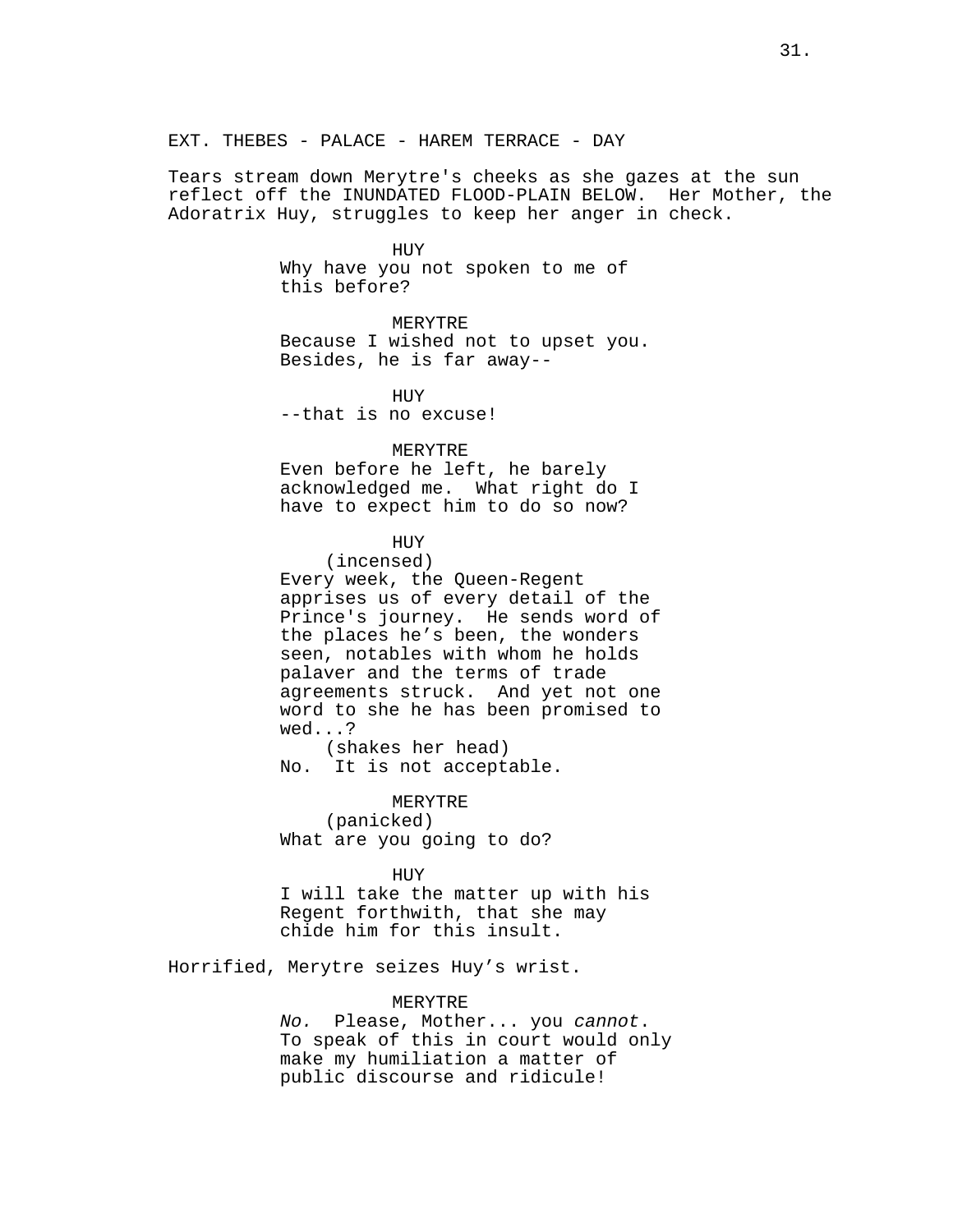Huy realizes that Merytre's right; worse, that she too would lose face if it became known that her daughter was rejected.

> **HUY** I suppose you are right. Tongues would wag...

Merytre bows her head, shoulders jerking as she silently weeps. The Adoratrix goes to her, takes her in her arms

> HUY There there, daughter. It is no fault of yours. What manner of Prince would send not a single word to his beloved...?

Huy strokes Merytre's hair, chin resting on the girl's shoulder, her eyes very, very cold.

> OLD KABOSE (V.O.) Neither dared lend voice to the answer so evident--that the Prince had given his heart to another...

EXT. KERMA-MEM - FISHING BOAT - DAY

Hakor patiently instructs (MOS) a DOZEN STUDENTS OF VARIOUS ETHNICITIES seated around the gunwale at the bow.

> OLD KABOSE (V.O.; CONT'D) ... and though they could not know was there had been no word from Thutmose to the Queen or anyone in Thebes, their presumption was all too correct...

All the children listen attentively save one, Thutmose, who gazes OS, mesmerized.

> OLD KABOSE (V.O.) ... Thutmose had fallen under the spell of another.

HIS POV - Biting the corner of her lip, Satiah works out a math problem on her tablet.

HAKOR (O.S.)

Rami!

Thutmose doesn't seem to hear. A young Egyptian scion, BITI, 13, HIS RIGHT EARLOBE PIERCED BY A THICK GOLD RING, elbows him. Bewildered, Thutmose looks up at Hakor.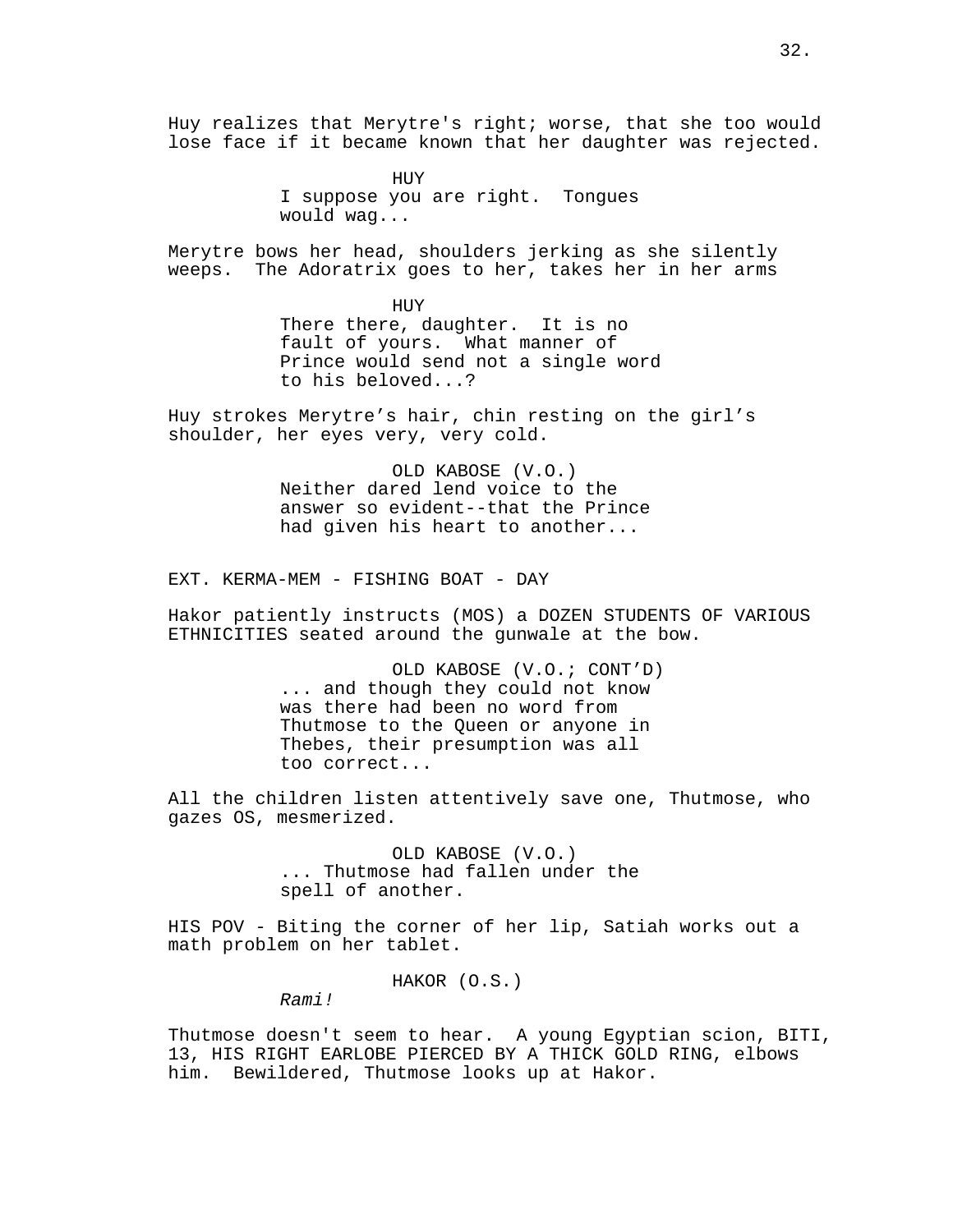HAKOR How much is nine lots of six?

THUTMOSE (quickly calculates) Four and fifty.

As Hakor quizzes others, Biti quietly teases him.

BITI She is a distraction. The fetching way she chews her lip--it is most endearing, is it not?

THUTMOSE

Shh. Be still.

**BITI** 

I often wonder why the Charioteers call her Emuishéré... do you suppose she purrs when she is stroked?

Thutmose SNORTS, eliciting a sharp glance from Hakor. Biti gives him a crooked grin--mission accomplished.

> HAKOR Very well, then. That will be all for today--

The words have barely escaped his lips before the students are up and making their escape across the planks lashed to the starboard and port gunwales that connecting them to nearby vessels. Hakor calls after them:

> HAKOR And study your tables. I will expect you to know them by heart next time...

In seconds flat, he's left alone on the rocking boat. He shakes his head and SIGHS, amused.

EXT. KERMA-MEM - HARBOR - MOMENTS LATER

The students have broken up, some going their separate ways, others lingering to explore the marketplace. Thutmose and Biti trade copper rings for HOT FISH STEW served in clay bowls, eagerly devouring it and sopping up the broth with chunks of bread.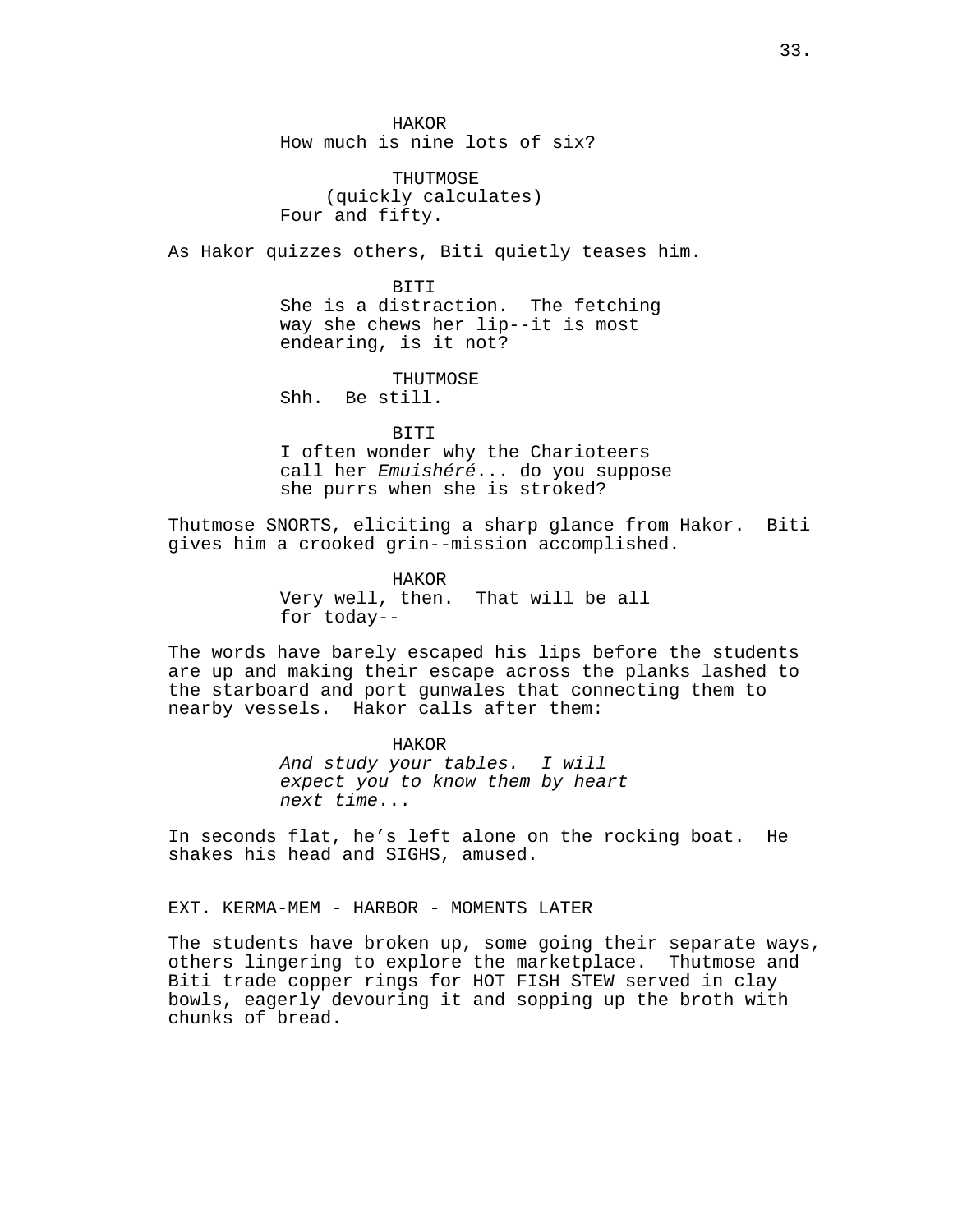Thutmose notices Satiah, who walks down the beach engaged in a quiet conversation with MAANDEO, 14, a tall Nubian Prince garbed in the traditional scarlet robe of the Maasai. Biti backhands his shoulder.

BITI

Come on.

### THUTMOSE

Biti--

But Biti is already up and approaching Satiah and Maandeo. Thutmose quickly wolfs down his stew, tosses the bowl and follows.

EXT. KERMA-MEM - BEACH - CONTINUOUS

Biti, Satiah and Maandeo are in mid-conversation when Thutmose catches up with them.

> MAANDEO --I wish you would.

BITI My father would flay me.

THUTMOSE

For what?

Stiah gives him a look. It's clear they still have issues. She explains as if to a child:

> SATIAH Tomorrow is the day of Maandeo's birth --

MAANDEO --my fourteenth! I will be a man!

BITI Only if the lion does not kill you.

THUTMOSE

What lion?

SATIAH Mandeo is Maasai. It is the way of their people to mark the event with a lion hunt--

MAANDEO --not just a lion hunt! I alone will hunt the lion.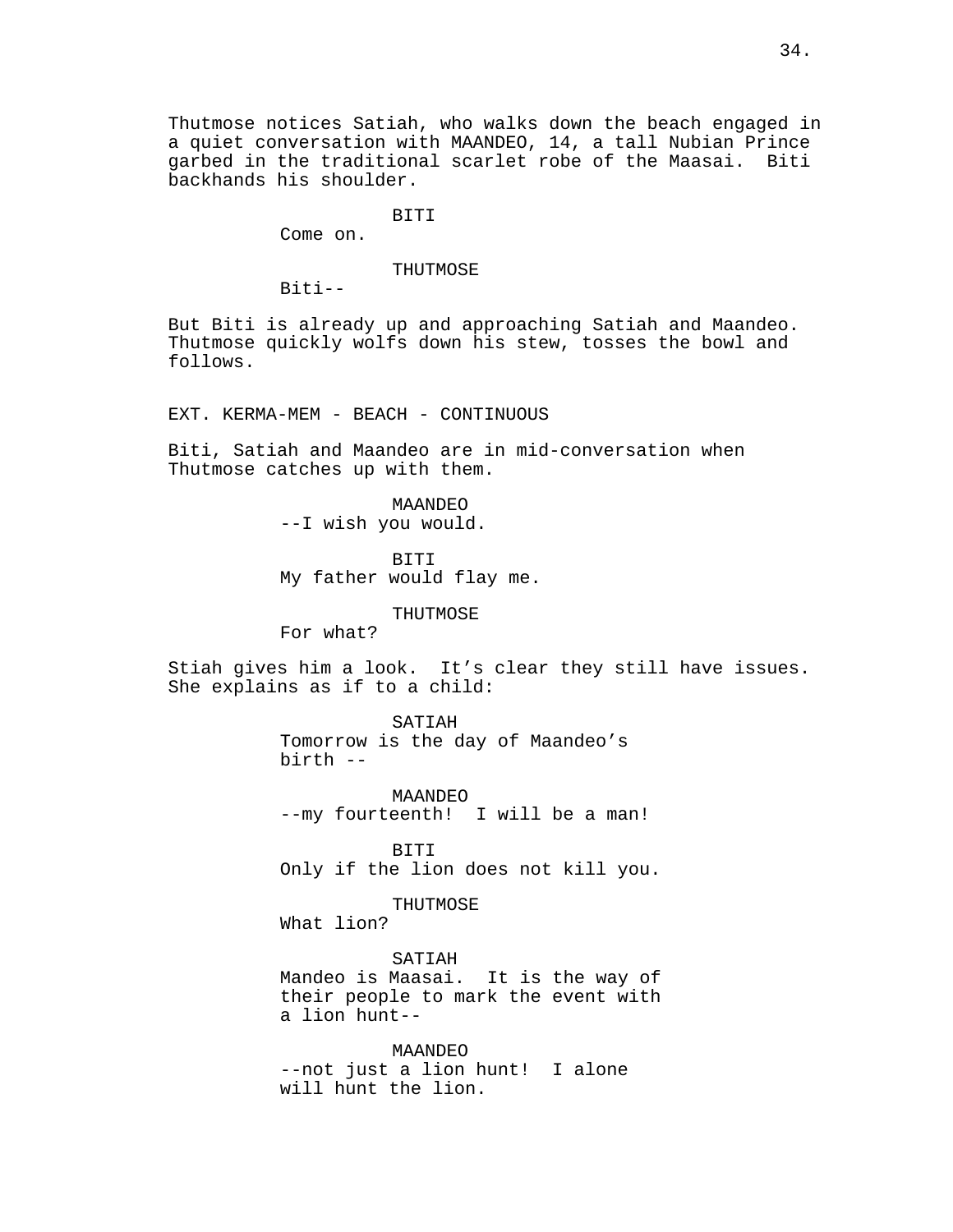MAANDEO(cont'd)

The others will make noises and shout and drive him into me, so I may slay him.

THUTMOSE By yourself?

MAANDEO With a spear, yes!

Maandeo mimes thrusting a spear down into an imaginary lion.

MAANDEO There will be much blood and jubilation! You will never see its like in this life.

Noting how impressed Satiah seems, jealous, Thutmose affects boredom and shrugs:

> THUTMOSE I have been on many lion hunts.

SATIAH Is that so? I did not know fishermen hunted lions.

She smiles mischievously. He narrows his eyes, incensed by her teasing.

> THUTMOSE You are going?

SATIAH To watch, yes. Not hunt.

THUTMOSE

Biti...?

BITI

It sounds hot and itchy, and even if I did not have chores to do, there will probably be no lion.

MAANDEO Come, Rami! Join us in the grassylands beyond the Southern ridge at first light. All my people will be there!

SATIAH Unless you're more comfortable casting nets than spears.

He gives her a resentful glance, then turns to Maandeo.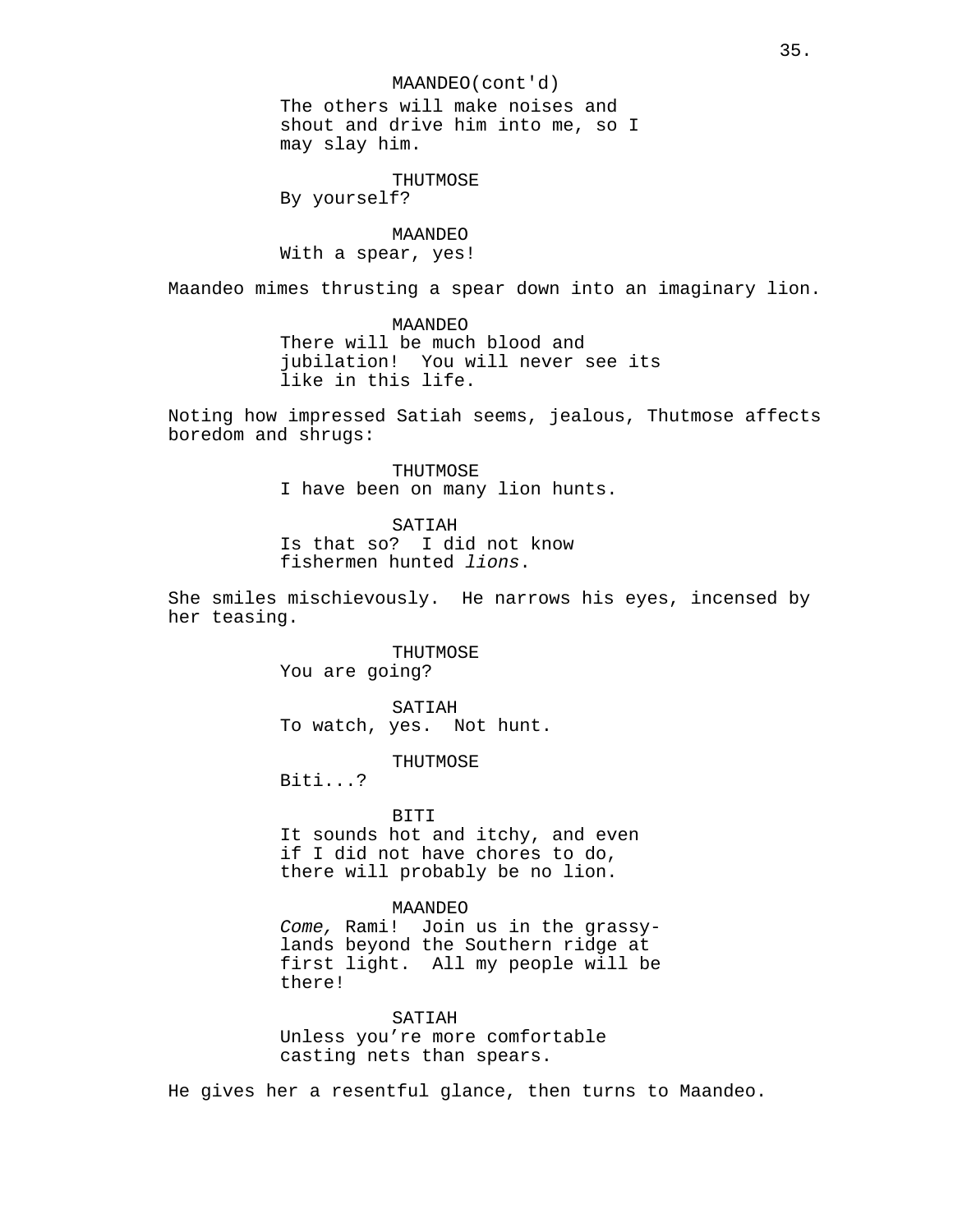# **THUTMOSE**

I will be there.

Satiah rolls her eyes and, taking Maandeo's arm, starts away down the beach with him. She says something they can't hear, and Mandeo LAUGHS. Fuming, Thutmose glares at them.

# BITI

Have you lost your senses?

THUTMOSE

(shrugs) I have never tasted lion.

BITI

And you will not! The Maasai do not hunt for meat, but manes, claws and tails from only the largest and most fierce of the bulls.

THUTMOSE Sounds exciting.

He LAUGHS, turns and starts back toward the docks. Biti CALLS AFTER HIM:

> BITI You may be a fool, but Hakor is not! He will never allow it!

THUTMOSE He can only say no if I ask permission!

POV - Biti catches up with Thutmose, the two walking together.

> HASA (O.S.) Which is the Prince?

ATSUTEP (O.S.) The one closest to us.

REVERSE - In the shade of a market-stand, Kabose's Uncle, Hasa the Liar watches the boys with Prince Atsutep.

> ATSUTEP I trust you will inform Lord Senenmut of my cooperation in this matter?

> > HASA

I will.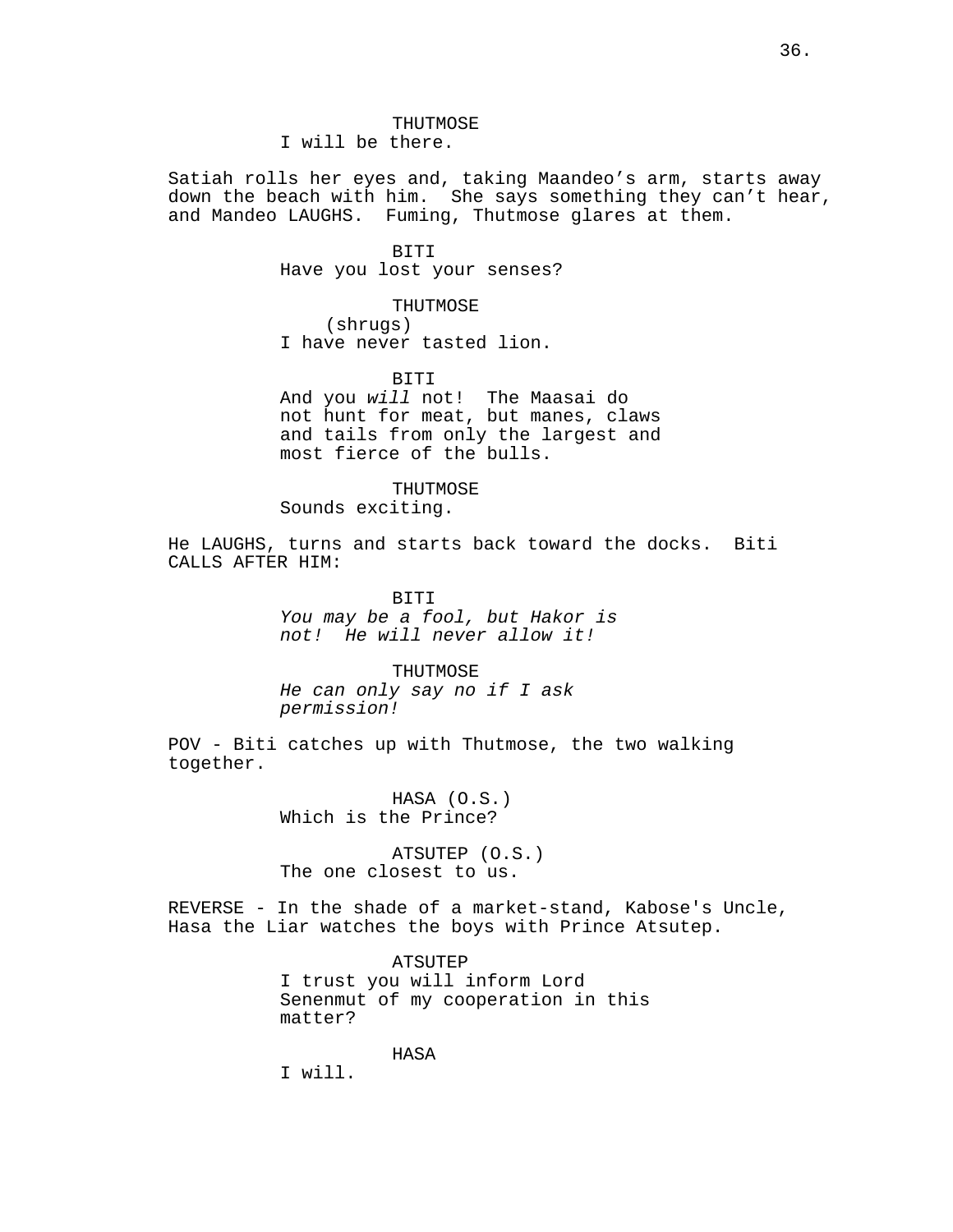**ATSUTEP** If I can lend any assistance...

HASA I will need two archers and a spearman.

INT. LUXOR - TEMPLE OF MUT - CENTRAL HALL - DAY

The sunken central hall is FLOODED WITH A FOOT OF WATER. Standing on a scaffold, Badru oversees Tobu and his CREW as they drain it with shadufs, swinging the rudimentary cranes and pouring the water into wooden sluices that carry the water outside.

### AMENEMOPE

The goddess's sorrow runs deep this year. A good sign.

Senenmut peers through a merchet, makes notations a schematic unfurled on a trestle-worktable.

**SENENMUT** 

For the harvest, yes, but not for the Temple's foundation, I fear... (to Badru, points) Drop a me plumb line from atop that column.

**BADRU** 

Which one, Lord?

He dips his head to Amenemope, who stands with Hatshepsut and her RETINUE.

### SENENMUT

Your pardon...

He turns and tarts nimbly over a catwalk to join Badru on the scaffold.

> AMENEMOPE Is he always so practical?

HATSHEPSUT Were he not, I suspect he would not be nearly as fascinating.

Amenemope CHUCKLES.

AMENEMOPE Any word from the Prince?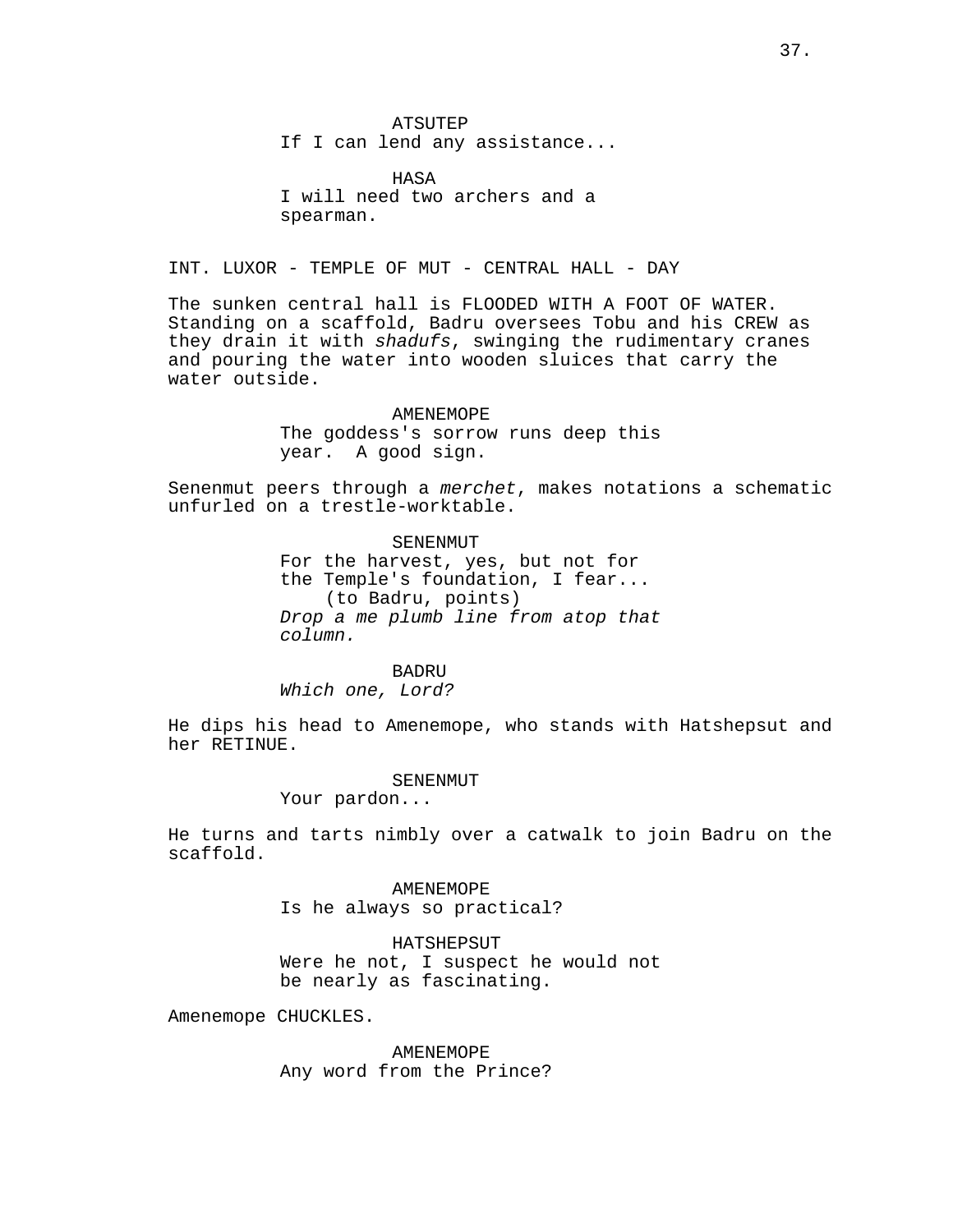### HATSHEPSUT

Only today, he informed me by messenger that he has arrived in Kurgus.

#### AMENEMOPE

Kurgus... yes.

Detecting pensiveness in the Priest's tone:

HATSHEPSUT This news troubles you?

AMENEMOPE

No. No, of course not. Only that there has been some idle gossip...

HATSHEPSUT

About...?

### AMENEMOPE

I really should not say. I swore to my informant I would tell no one.

### HATSHEPSUT

And so you uncork the amphora so I may smell the wine without tasting it. Even you cannot be so cruel to your Queen, Amenemope.

#### AMENEMOPE

He is a young priest in the Cult of Amon-Ra--a very comely young priest- and it would not do him good to raise the ire of the Adoratrix...

HATSHEPSUT

I understand. It is a shame, for I was thinking I would resume the celebration of Tekh...

# AMENEMOPE

(beyond thrilled) The Festival? No!

### HATSHEPSUT

Perhaps long overdue. It has not been marked since the reign of Apepi the Second--

# AMENEMOPE

--when Mut was last the principal deity of Thebes, yes!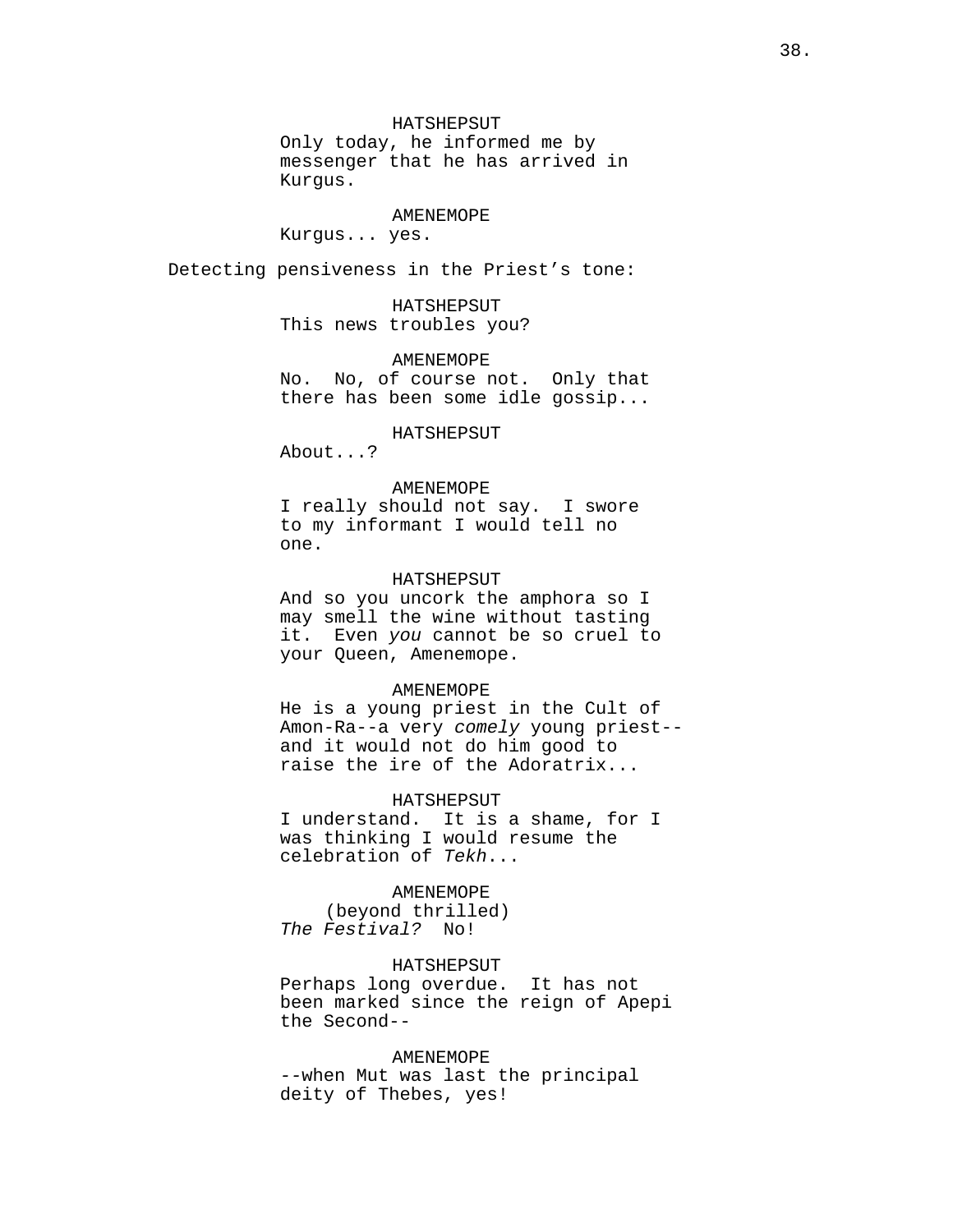HATSHEPSUT

But... (shrugs, teasing) ... since you refuse to take me into your confidence...

Amenemope GROWLS in frustration.

# AMENEMOPE You are ruthless!

She graces him with a playful smile. He relents, hastily taking her aside so the others will not hear:

# **AMENEMOPE**

It seems a certain party has expressed persistent, vociferous concerns that her daughter has received not a single word from the Prince since his departure.

HATSHEPSUT

Implying what?

AMENEMOPE That, at best, he is a swine--

# HATSHEPSUT

--and at worst?

### AMENEMOPE

That he has met with some terrible fate, and your Highness carries on as if all is well.

Hatshepsut considers the matter a beat.

# SENENMUT

She is quite right. The boy is a swine. This very day, I will dispatch my fleetest charioteer to bear him news of my displeasure, and demand he send word to Merytre forthwith.

### AMENEMOPE

And Tekh...?

She gives Amenemope a saucy grin.

### SENENMUT

When next we meet, we will be celebrating its advent.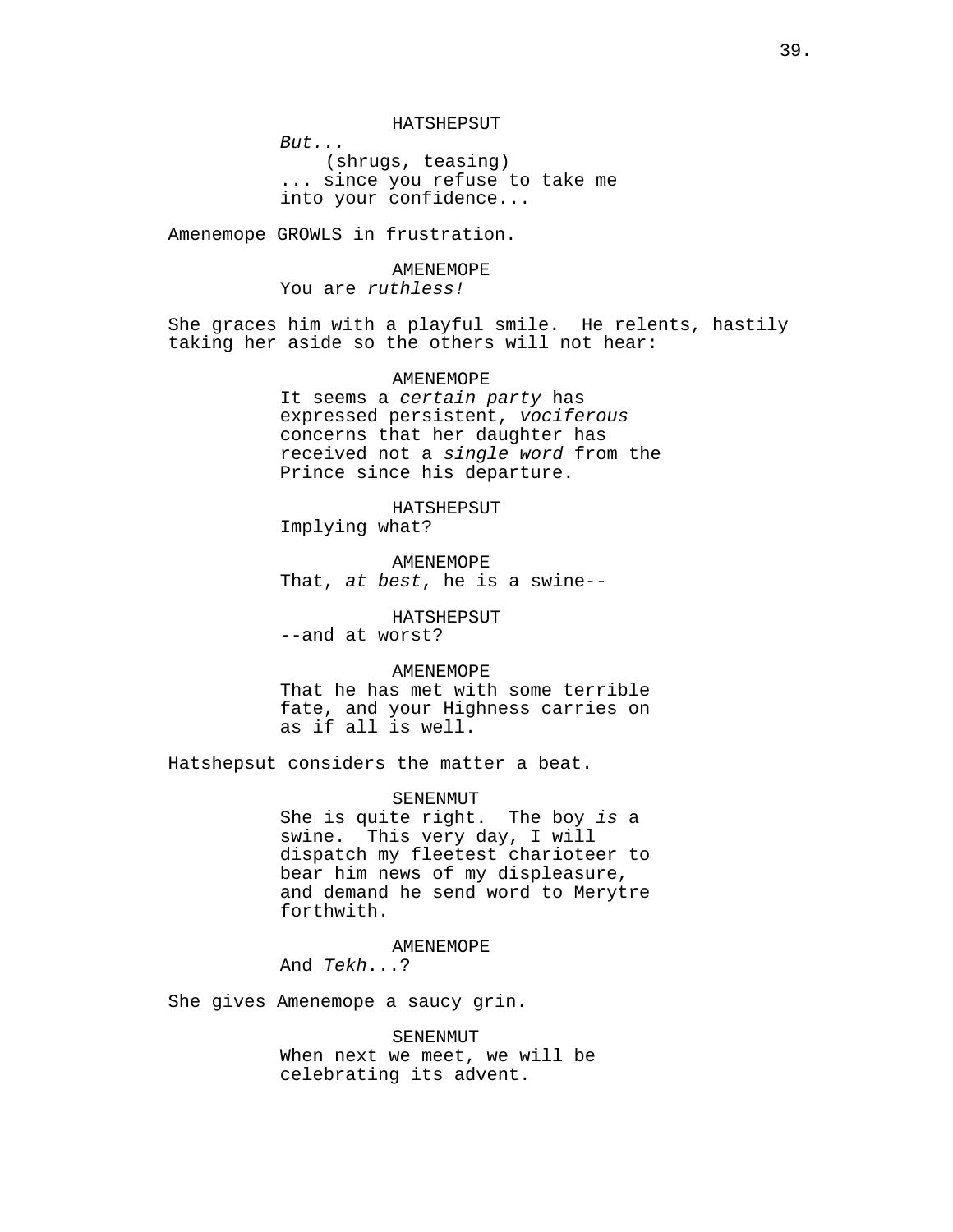```
HEKTOR (PRE-LAP)
Master...?
```
SLAM TO:

INT. GEBAL - KABOSE'S CHAMBER - EVENING

The boy pauses over his tablet, writing by the light of an OIL LAMP.

OLD KABOSE

Yes, yes, what now?

# HEKTOR

What is Tekh?

Kabose heaves a LONG-SUFFERING SIGH.

OLD KABOSE The Festival of Drunkenness. Held in honor of the warrior goddess, Sekhmet--a great orgy of drinking and depravity.

HEKTOR

Depravity?

Old Kabose gives him a leering grin.

OLD KABOSE Oh, most definitely. Hundreds would fill the Temple and, once drunk on lotus-laced beer, lie with whoever was at hand and vigorously travel the marshes.

He slides his scrawny arm back and forth through his clasped hand to simulate coitus. Hektor is disgusted.

> HEKTOR (stammers) I--I was always taught that...

> > OLD KABOSE

What...?

HEKTOR That the Egyptians were a more... reserved and intellectual race, not prone to public displays of, well...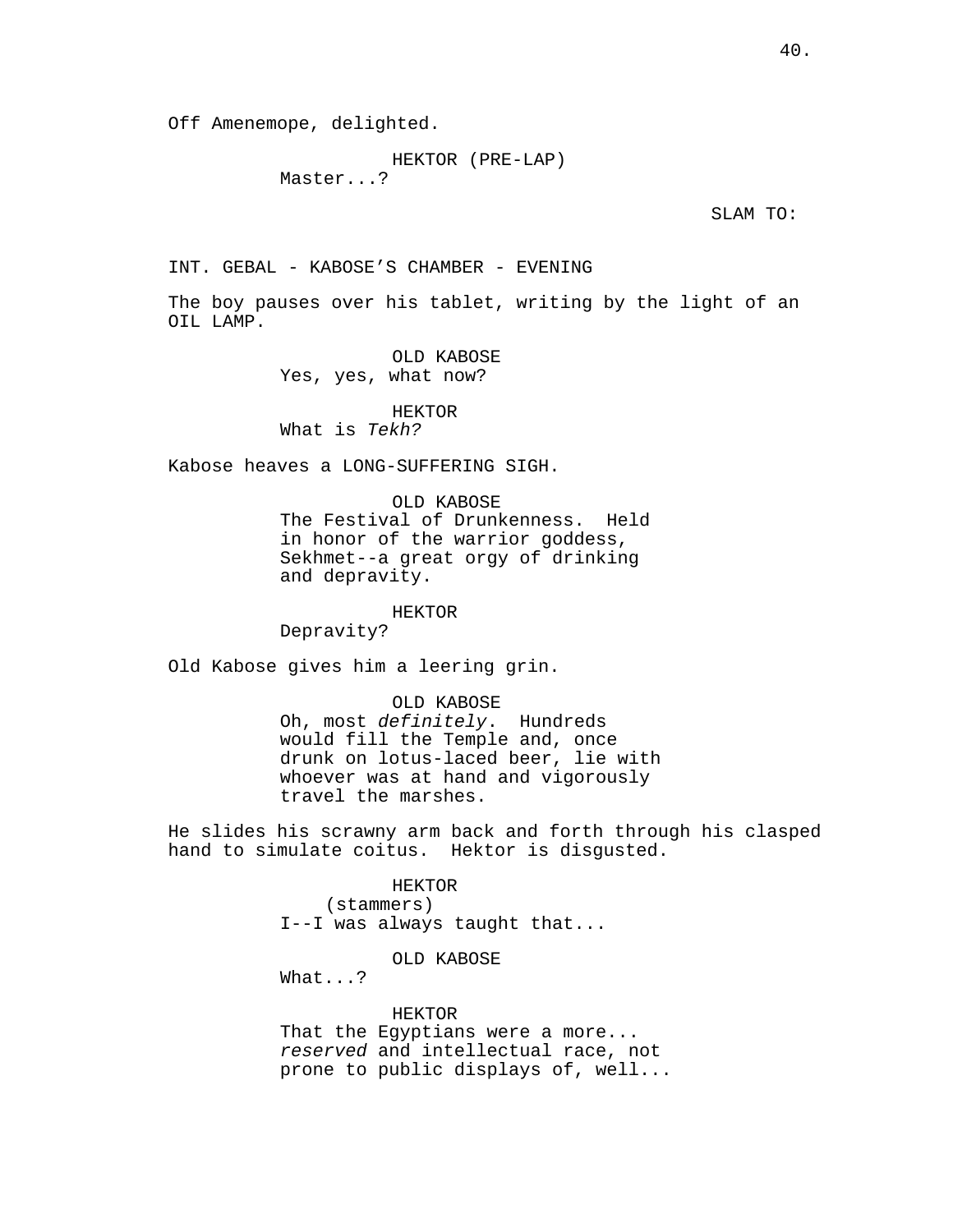# OLD KABOSE

Fucking?

The old man BURSTS OUT LAUGHING, soon falling into a FIT OF COUGHING. Finally, he hacks up a HUGE GOBBET OF PHLEGM and spits it into the CLAY CHAMBER-POT.

Wiping tears from his cataract-shrouded eyes, he catches his breath:

> OLD KABOSE Shall we continue?

Chastened, Hektor nods and puts stylus to tablet.

HEKTOR Yes. Please.

OLD KABOSE You're quite sure?

### HEKTOR

Yes.

Old Kabose smiles, settles and CONTINUES:

OLD KABOSE In my Uncle Hasa's absence, Tobu provided for my needs as I continued my studies. Of course, men such as Tobu act not out of charity, but commerce, and he knew it would well serve his ends to have a scribe among his gang of brutish miscreants...

PRE-LAP: Baruti's MUFFLED, ECHOING GRUNTS of passion, CONTINUING through to...

INT. ROYAL SURVEYORS OFFICE - MAIN HALL - NIGHT

Alone, in a flickering pool of light cast by an oil lamp, Kabose dips his brush in a small clay pot of ink, laboriously transcribing HIERATIC CHARACTERS from a scroll onto a scrap of papyrus.

> OLD KABOSE (V.O.) Free of Hasa's cruel yoke, I could devote the full measure of my time to my budding apprenticeship unmolested...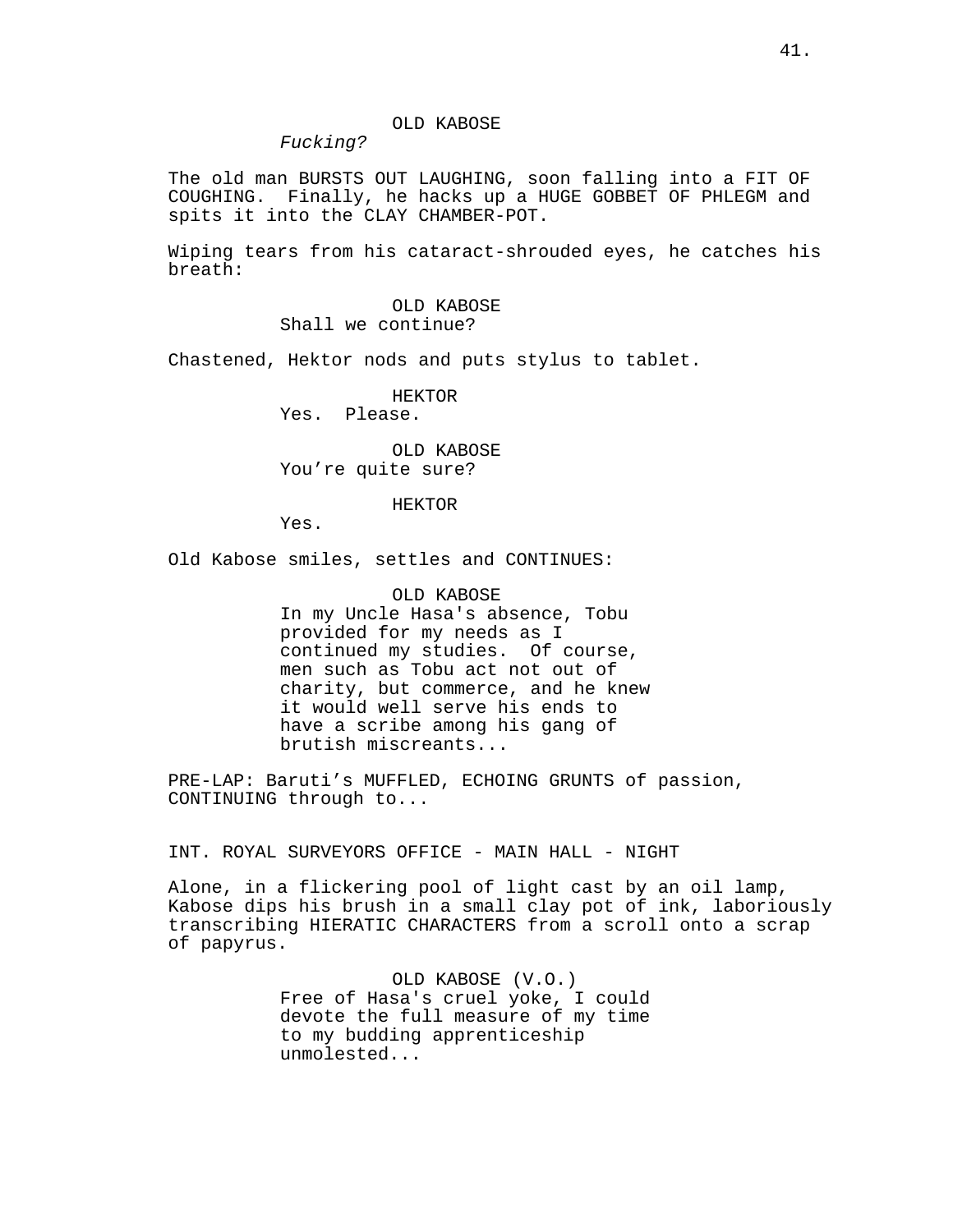Baruti's office door swings open. Winded and disheveled, adjusting his robe, he glances around furtively, then PUSHES NYESS OUT.

> OLD KABOSE (V.O.; CONT'D) ... the same could not be said for Nyess.

He glances at Nyess she passes, but she drops her eyes and moves quickly for the exit.

INT. ROYAL SURVEYORS OFFICE - BARUTI'S OFFICE - CONTINUOUS

Still sweating from his sexual labor with Nyess, Baruti sits at his desk, composing a Hieratic message on a slate with a stick of charcoal.

### BARUTI

Shit...

He grabs a damp rag and wipes the slate clean, begins again:

 BARUTI My... beloved... (corrects) Most... beloved...

He takes a swig of beer from a cup on his desk, rereads the few words he's managed to squeeze out and SNARLS:

### **BARUTI**

Fuck.

Frustrated, Baruti HURLS the slate across the room and it shatters against the wall. Pours himself another cup of beer. A SOFT KNOCK at the door.

BARUTI

What.

Kabose opens the door and peers in.

KABOSE Master Baruti...? I have finished my exercises.

BARUTI Don't just stand there. Come in. Let me see them.

Kabose steps over the shards of slate, hands his practice sheet to Baruti, who gives it a cursory reviw, sipping his beer and MUTTERING: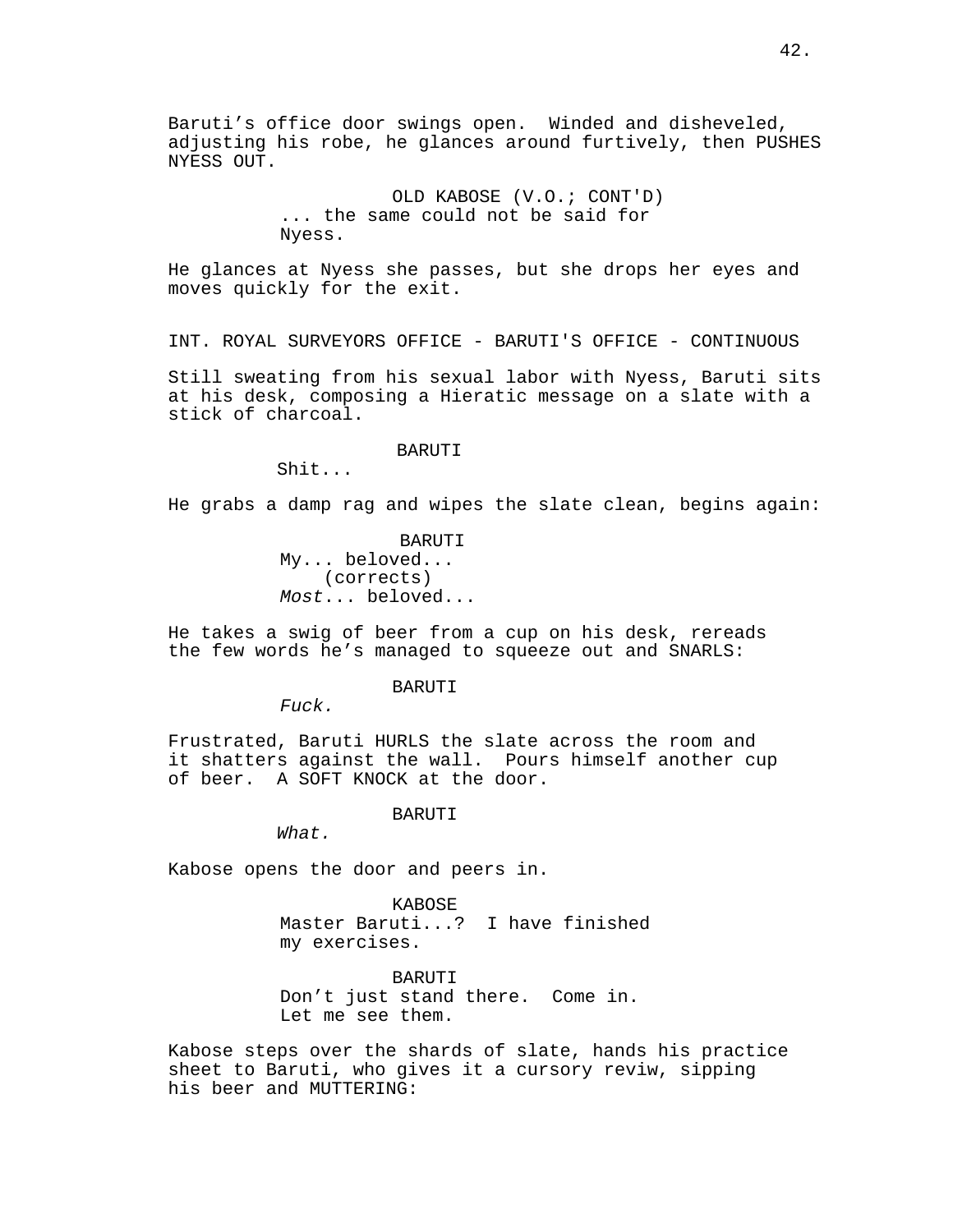Very impressive, yes... excellent progress...

He sets Kabose's work aside, picks a scroll at random up off his desk and proffers it to the boy.

### BARUTI

Read.

Kabose unfurls the scroll and studies the hieratic script.

BARUTI

Go on...

KABOSE There are words here whose meaning I do not understand.

BARUTI It matters not. Read them anywise.

KABOSE (reads, faltering) "The property line by rope equals sixty and seven..." (looks up) Cubits?

Yes. Continue. **KABOSE** ... cubits on a North-South line as

BARUTI

oriented parallel to the Temple of--

Satisfied, Baruti takes the scroll.

 BARUTI That will do. Now be off with you. I have much work to do.

KABOSE

Yes, Master.

### BARUTI

As if I don't bear a heavy enough yoke seeing to my own duties... do you have any idea how difficult it is to do what I do? Every day. And still, there is always another thing...

He searches his desk for a clean slate.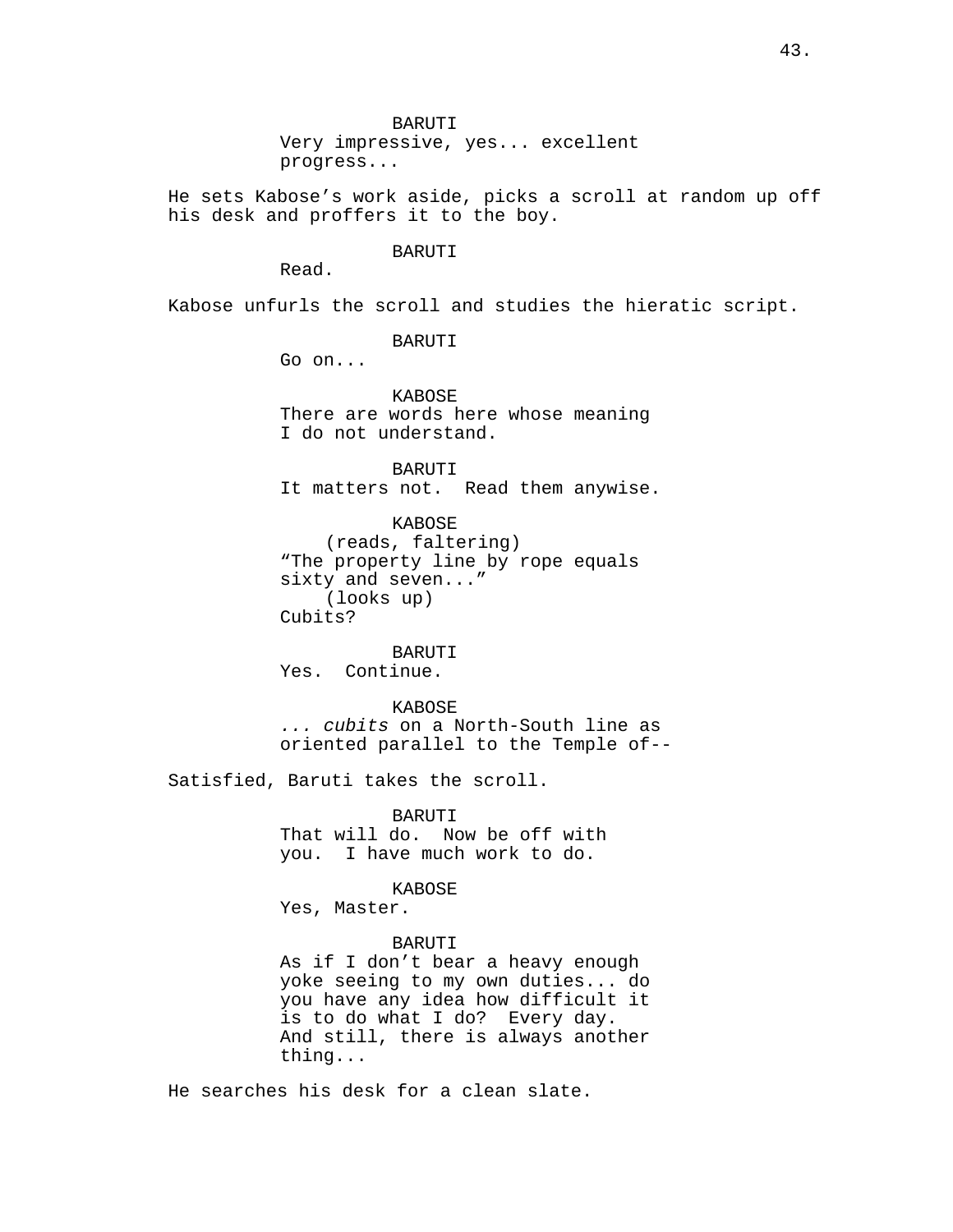BARUTI

 $Bah--$ 

Baruti suddenly stops, appraises Kabose a beat.

BARUTI

What do you know about love?

KABOSE

Love?

BARUTI

Yes. Romance. Poetry. Pretty words strung together like sparkling jewels to make the heart flutter. Have you ever written a love-letter?

KABOSE

Yes, master. Many times.

BARUTI

To our friend?

KABOSE

She is nothing to me. There are others. Many others.

Baruti takes a slug of beer, eying him suspiciously over the rim of his glass. Comes to some decision and turns, rifles through a cabinet and retrieves a scroll of virgin papyrus.

BARUTI

Listen closely, for I would have you complete a task that will be due when you return tomorrow. If you do well, I shall pay you four deben.

KABOSE

A week?

BARUTI

You thief! No, not every week. But if you do well, there will be more letters to write.

He hands the scroll to Kabose.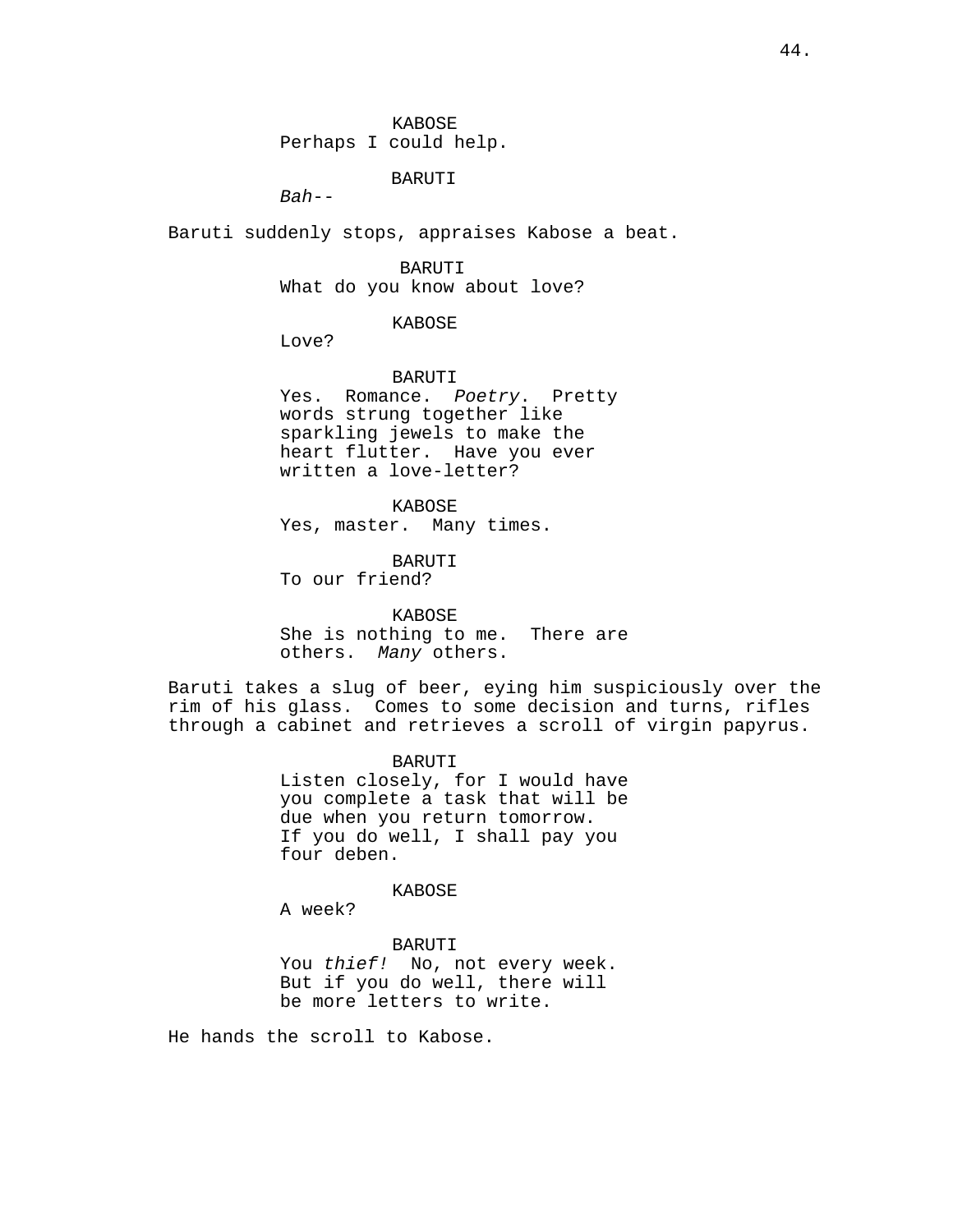You shall compose a personal correspondence. It is to be as one written from a royal personage to his beloved, who is far away. You will tell her how lonely you are and how your heart longs for her. It should be...

He trails off.

KABOSE

Poetic.

BARUTI Yes, precisely...

He jots down a few characters on a scrap.

BARUTI You shall address her thus.

He hands over the note. Brows knit, Kabose deciphers the name written on it.

NYESS (PRE-LAP)

Merytre?

INT. - THEBES - SLUM DISTRICT - HASA'S HUT - NIGHT

Hunched over his practice sheet as, by the flame of an oillamp, the blank page unfurled before him.

> KABOSE Yes. That is the name I am

supposed to be addressing.

Across the table from him, Nyess nibbles on dried meat and dates, pondering:

> NYESS I once knew a girl who was named Merytre...

KABOSE Silence! Can you not see I am trying to think?

He dips his pen in ink, sits for a moment, it's nib poised over the unmarked papyrus. A LONG BEAT, then:

KABOSE

Shit!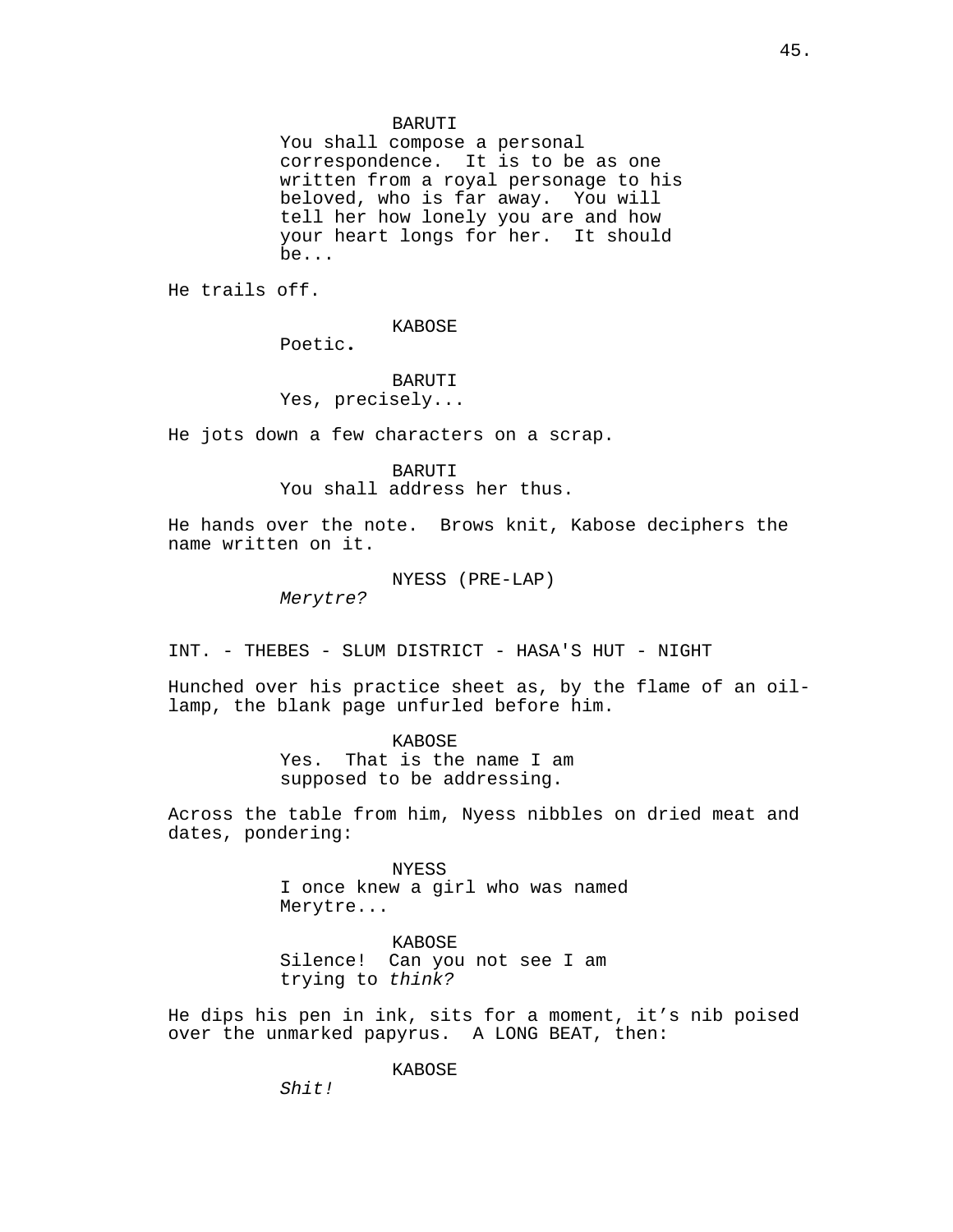He angrily returns the pen to his inkwell, sits back, arms crossed, sullenly glaring at the blank sheet before him.

> KABOSE It is stupid! How does the pig expect me to profess my love to a person I do not know?

NYESS You are being silly. It is not that difficult.

KABOSE Oh yes? So maybe you should try. Oh, wait... I forgot--you are an illiterate slut!

She rolls her eyes, unaffected by his harsh words. She sets aside her plate, brushes the crumbs off her tunic and stands.

NYESS

Here...

She moves behind him.

NYESS Slake your pen. I will speak the words, and you will write them down.

KABOSE That will never work.

NYESS So I am a mute as well as illiterate? Slake your pen...

He heaves an impatient sigh, plucks his pen from the well.

**NYESS** (dictates) My dearest Merytre... How I wish I could tell you how deeply I love thee...

She pauses as he writes, A SLOW PULL as she CONTINUES:

NYESS Within my heart, thou art like a desert flower in bloom...

He looks at Nyess, startled to hear her speak such elegant prose. She notices him staring.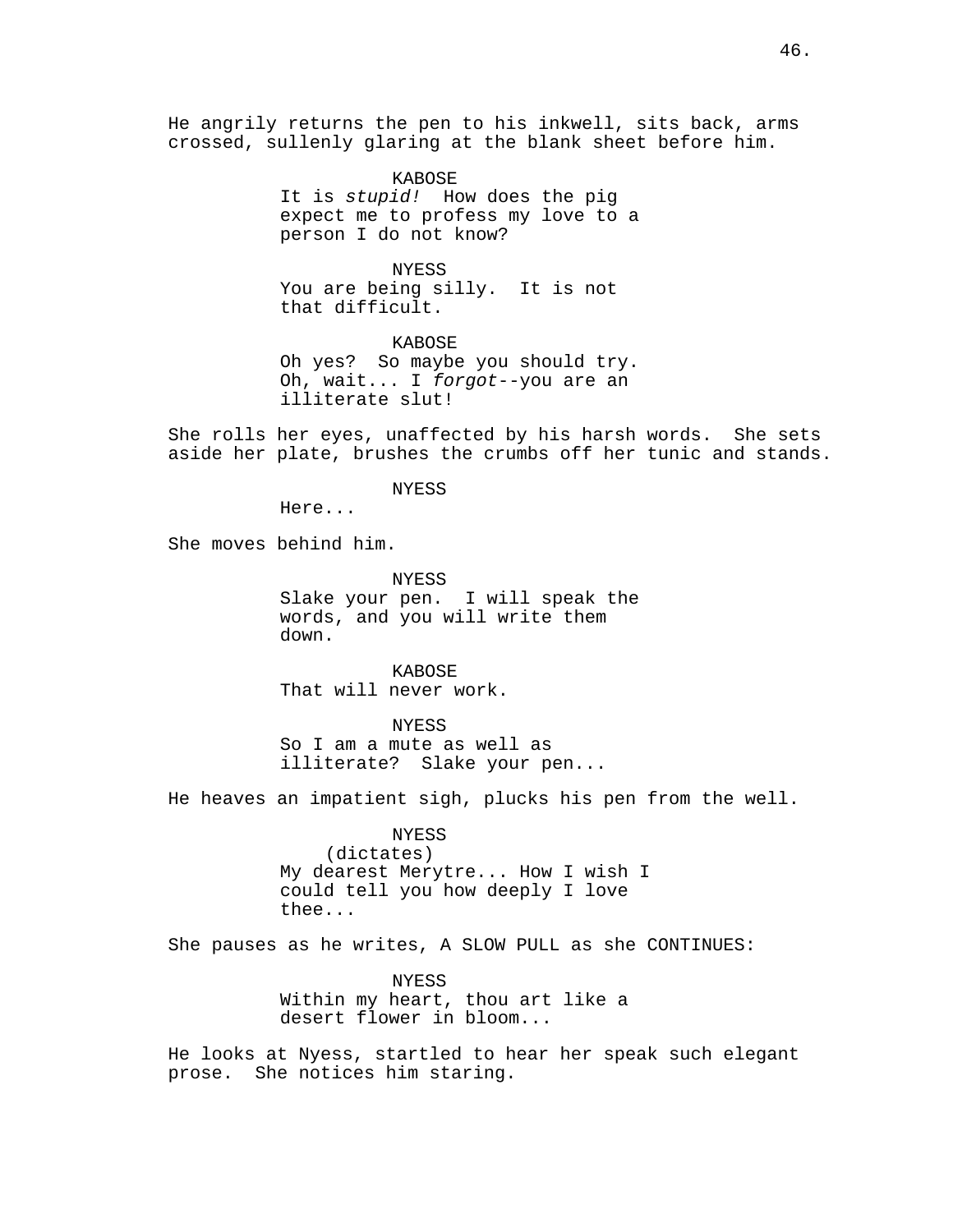**NYESS** 

Write.

The PULL carries us OUT THE WINDOW as Kabose bends to the task, MURMURING as he transcribes:

> KABOSE ... flower... in bloom...

**NYESS** ... its scent all the sweeter for the desolation that surrounds it...

HER VOICE FINALLY LOST under the WHITE NOISE of the Nile, the CHIRPING CICADAS and SUBDUED AMBIENCE OF SLUMS, the sound of a DISTANT REED-FLUTE until they are an intimate tableau

FRAMED BY THE WINDOW: A boy, seated and writing; a girl, standing behind him, one hand on the table, the other on the back of his chair; both, golden and warm in the FLICKER of the OIL-LAMP.

EXT. NILE - KERMA-MEM - HARBOR - DAWN

Hakor PLAYS HIS FLUTE. Raneb drops a string of FAT PERCH in the boat and hops aboard, setting down a loaf of fresh bread and a ration of beer.

> RANEB Where is Rami? Do not tell me he still sleeps.

Hakor jerks his head at a figure lying curled under a blanket in the open FORECABIN. Raneb nudges the sleeping figure with one foot.

> RANEB Wake up, boy. I brought breakfast.

The figure doesn't move. Raneb reaches down and pulls aside the blanket, REVEALING:

HIS POV - SEVERAL BAGS and the BUNDLED SAIL carefully positioned to appear as a reclined figure.

RANEB - turns to Hakor, eyes wide. Hakor lowers the flute, his face ashen.

SLAM TO: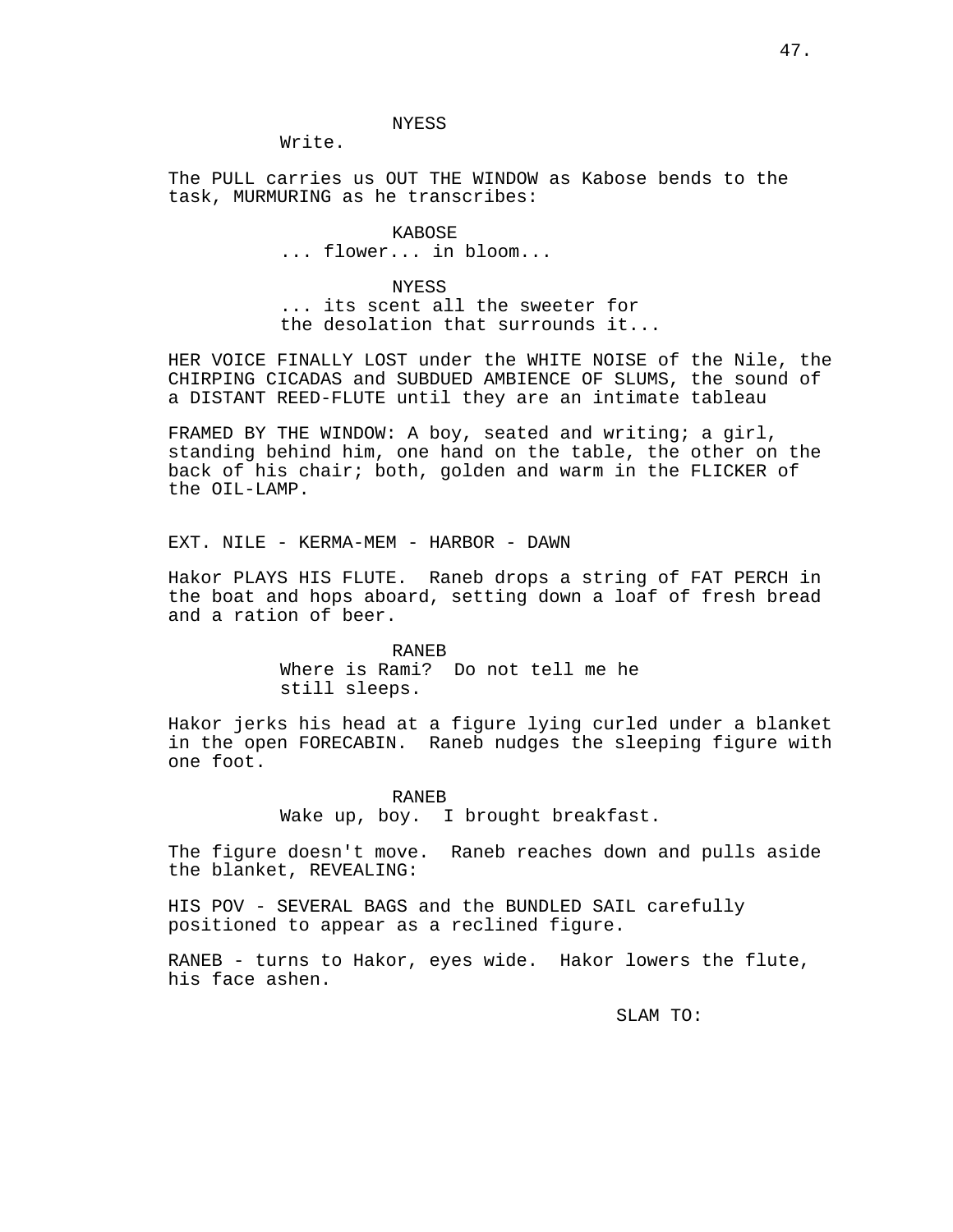EXT. KERMA SAVANNAH - DAY

Spears POUNDING leaf-shaped shields.

A LINE - of tall, thin MASSAI WARRIORS ULULATE and CLICK their tongues as they move forward through an undulating sea of tall, brown grass. CLOSER - Their henna-dyed, tightly cornrowed hair is bound by beaded headbands, faces SLATHERED WITH RED WAR-PAINT.

THE HUNTERS - Approach a thick copse of trees.

ON A SLIGHT RISE - Thutmose and Satiah watch the hunt, FACES SMEARED WITH RED OCHRE.

> THUTMOSE Why do they make such a cacophony?

SATIAH To drive the lion into the trers.

THUTMOSE

What lion?

Excited, she points. He sees:

HIS POV - A HUGE SHAPE darts through the high grass ahead of the Maasai, its TAIL flicking up as it runs toward the small stand of trees.

THE HUNTING PARTY - The ends of the line move up into a HORSE-SHOE FORMATION.

> SATIAH See how they place themselves. They will surround the stand on all sides but one, through whish they will flush the lion.

> > **THUTMOSE**

Where?

"Where?" asks Thutmose. Satiah points.

HIS POV - Maandeo stands poised at one end of the thicket, muscles tense, his spear ready.

The HUNTING PARTY - enters the copse, STILL BEATING THEIR SHIELDS, and are swallowed by the THICK FOLIAGE.

Suddenly, a HIDEOUS, MORTAL CRY, an unseen commotion.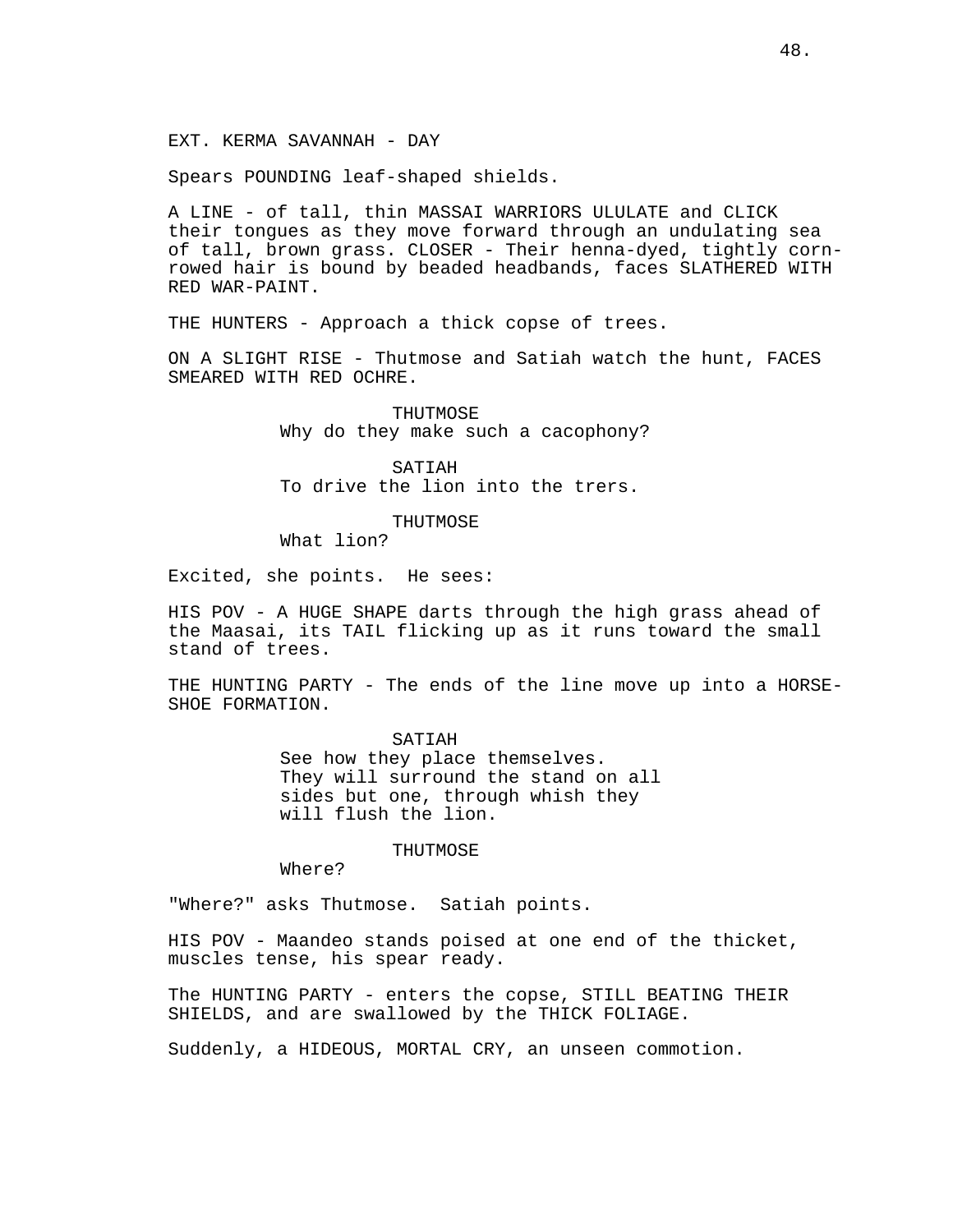# SATIAH

# Something is wrong!

Still hidden in the brush, The Maasai raise SHOUTS OF CONFUSION, THEN WARNING.

MAANDEO - glances left and right, unsure what to do.

THUTMOSE - watching, tense, his attention drawn by movement O.S. He alerts Satiah, points...

THUTMOSE

Look! Up there!

THEIR POV - THE LION, a large male, has escaped the thicket and transverses the face of the outcropping above Maandeo.

SATIAH - Realizes what's going to happen and breaks cover, SHOUTING and frantically pointing:

> SATIAH Maandeo! Above you! Ol-kurrukurr! OL-KURRUKURR...!

Maandeo spins and looks up. Too late.

HIS POV - ROARING, teeth bared, its wrinkled muzzle GLISTENING WITH FRESH BLOOD, the LION springs from the ledge.

MAANDEO - Before he can bring his weapon to bear, he's OBLITERATED under the lion's full crushing weight, CLAWS RIPPING, TEETH SINKING into his flesh.

SATIAH - instinctively runs toward her friend, SCREAMS.

THE LION - jerks its head up from Maandeo's shattered, bleeding corpse and, spotting her, BOLTS INTO A FULL CHARGE.

SATIAH - Freezes. Unarmed, she doesn't have a chance. Suddenly...

... Thutmose GRABS HER and HURLS HER INTO COVER, preparing to take the full brunt of the attack.

THE LION - LEAPS toward him.

THUTMOSE - squeezes his eyes shut for the inevitable, fatal impact. There is the THUD of a HEAVY BODY HITTING THE GROUND with a GRUNT, then SILENCE. Thutmose looks down.

AT HIS FEET - The Lion lies on its side, the thick haft of an ARROW PROTRUDING SIX INCHES FROM ITS LEFT EYE, its huge, rear paws clawing the dry soil.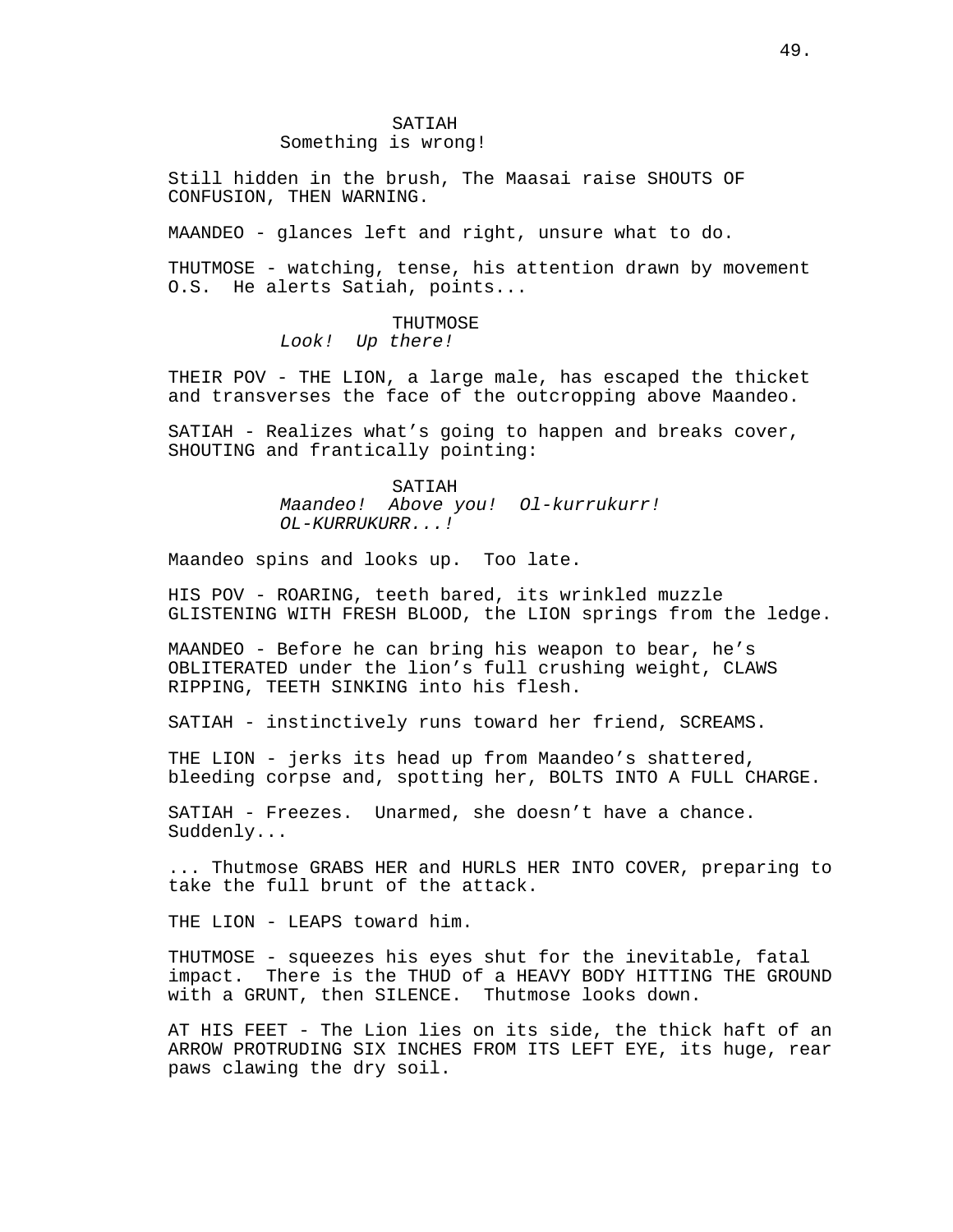THUTMOSE - turns, looks behind him.

RANEB - stands in a CHARIOT behind him, slowly lowers his double-curved HYKSOSSIAN BOW. He glares at Thutmose, furious.

EXT. NILE - KERMA-MEM - FISHING BOAT - DAY

Hakor is beside himself with fury.

HAKOR You would sacrifice Egypt for the sake of a girl? Worse yet, one of illegitimate birth?!

Thutmose bows his head, ashamed. Raneb stands at the tiller, a seething presence of quiet disgust.

> HAKOR It is clear you possess neither the judgment nor discipline to conduct yourself within the bounds of your station.

Hakor snatches up his sash and scabbard, straps on his sword.

THUTMOSE Where are you going?

HAKOR To the palace, so I may thank my Master's nephew for his hospitality and bid him farewell.

THUTMOSE Whe are leaving?!

Thutmose casts Raneb a pleading look. Shaking his head, Raneb pointedly turns away--no help here.

> HAKOR Since you insist on commiserating with savages, so they will remove themselves from civilization.

RANEB (under his breath) Such as it is...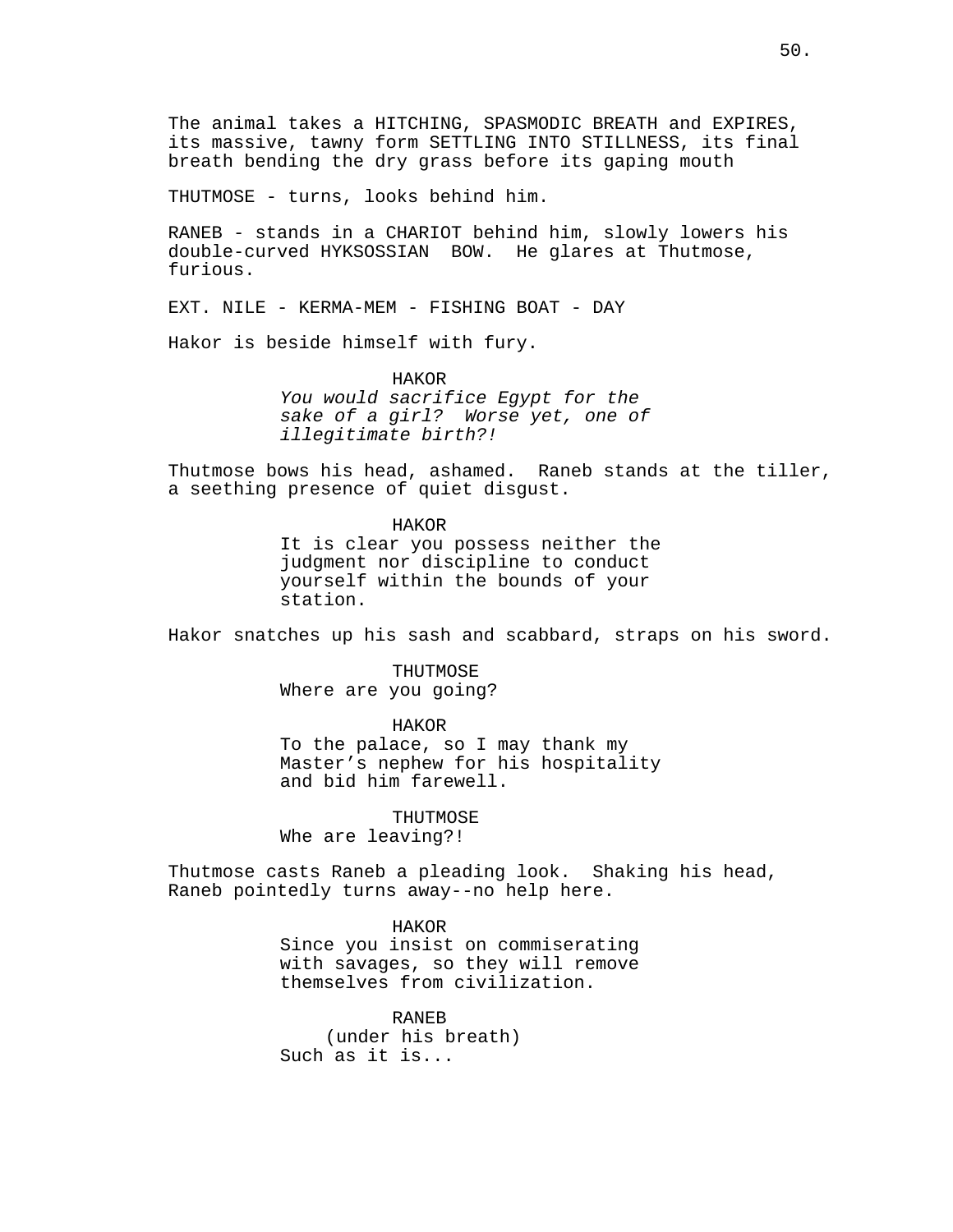Hakor turns and steps onto the plank bridging their boat to the next.

### THUTMOSE

Hakor!

Hakor turns.

THUTMOSE (CONT'D) Please... do not tell the Prince of Satiah's part in this.

His tutor barks a MIRTHLESS CHUCKLE, turns to Raneb.

### HAKOR

And still he protects her!

Shaking his head, he turns and begins making his way toward the harbor. Thutmose watches, despondent. He turns to Raneb.

> THUTMOSE Where does he mean to take us?

Raneb spits overboard.

# RANEB

Punt.

### THUTMOSE

Punt!

He takes a moment to absorb the implications, then scrambles out of the boat in pursuit. Raneb scoffs, then begins gathering the sail to prepare their departure.

EXT. NILE - KERMA-MEM - NILE - HARBOR - CONTINUOUS

Thutmose pursues Hakor from boat to boat.

THUTMOSE Please, Hakor! I am sorry! You are right! I was a fool...

Hakor ignores him.

THUTMOSE (CONT'D) The girl means nothing to me! Less than nothing! I swear! I will never again deceive you as I did! Please! Please do not make me go to Punt...

Hakor stops short and turns.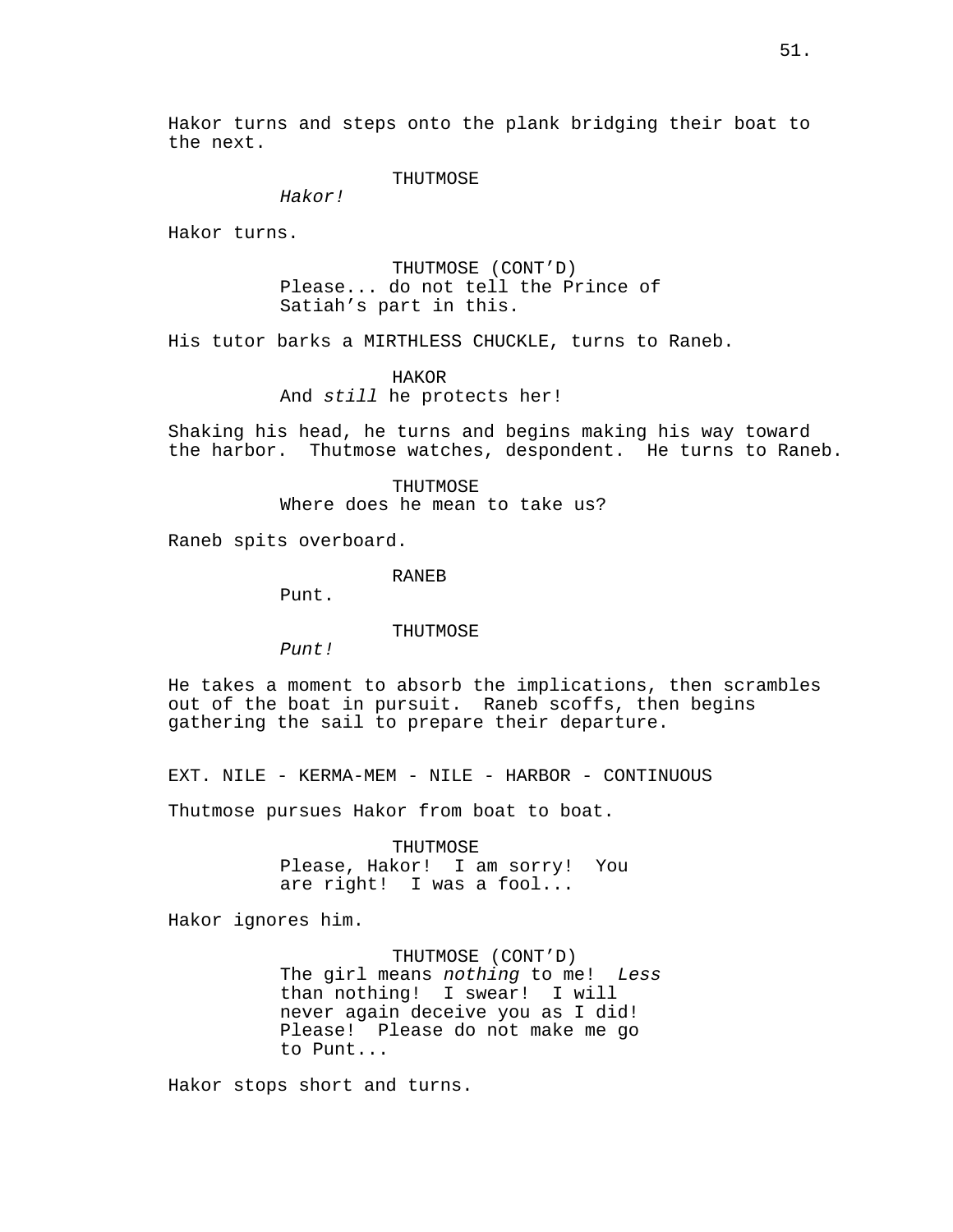Return to the boat. I have made my--

A SPEAR SHAFT SUDDENLY ERUPTS FROM HIS RIBS. He looks down, aghast, at its GORE-STREAKED BRONZE HEAD, and it is quickly withdrawn for a second strike.

Instinctively drawing his sword, Hakor spins and HALF DECAPITATES the SPEARMAN behind him with a POWERFUL SLASH TO THE NECK.

ON SHORE - HASA SHOUTS a command to his TWO ARCHERS:

HASA

Now!

They LOOSE THEIR ARROWS, the first striking Hakor IN THE THIGH; the second NARROWLY MISSING THUTMOSE.

> HASA The man, you fools! Kill the man!

HAKOR - clutching his chest wound, BLEEDING HEAVILY, shoves the boy ahead of him.

### HAKOR

 $M$ ove!

ARROWS STRIKE BYSTANDERS - as the two make their way from boat to boat across the BOBBING OBSTACLE COURSE. Hakor SHOUTS to Raneb:

### HAKOR

Raise the sail!

RANEB - reluctantly casts aside his BOW AND QUIVER, quickly tends to setting the rigging.

HASA AND HIS ARCHERS - give chase with his Archers.

HASA Shoot, you fools! Do not let them escape!

INTERCUT WITH:

EXT. NILE - KERMA-MEM - FISHING BOAT - CONTINUOUS

Hakor shoves Thutmose into the boat, SLASHES THEM LOOSE OF THEIR MOORING. As they drift out into the channel, Raneb seizes his bow.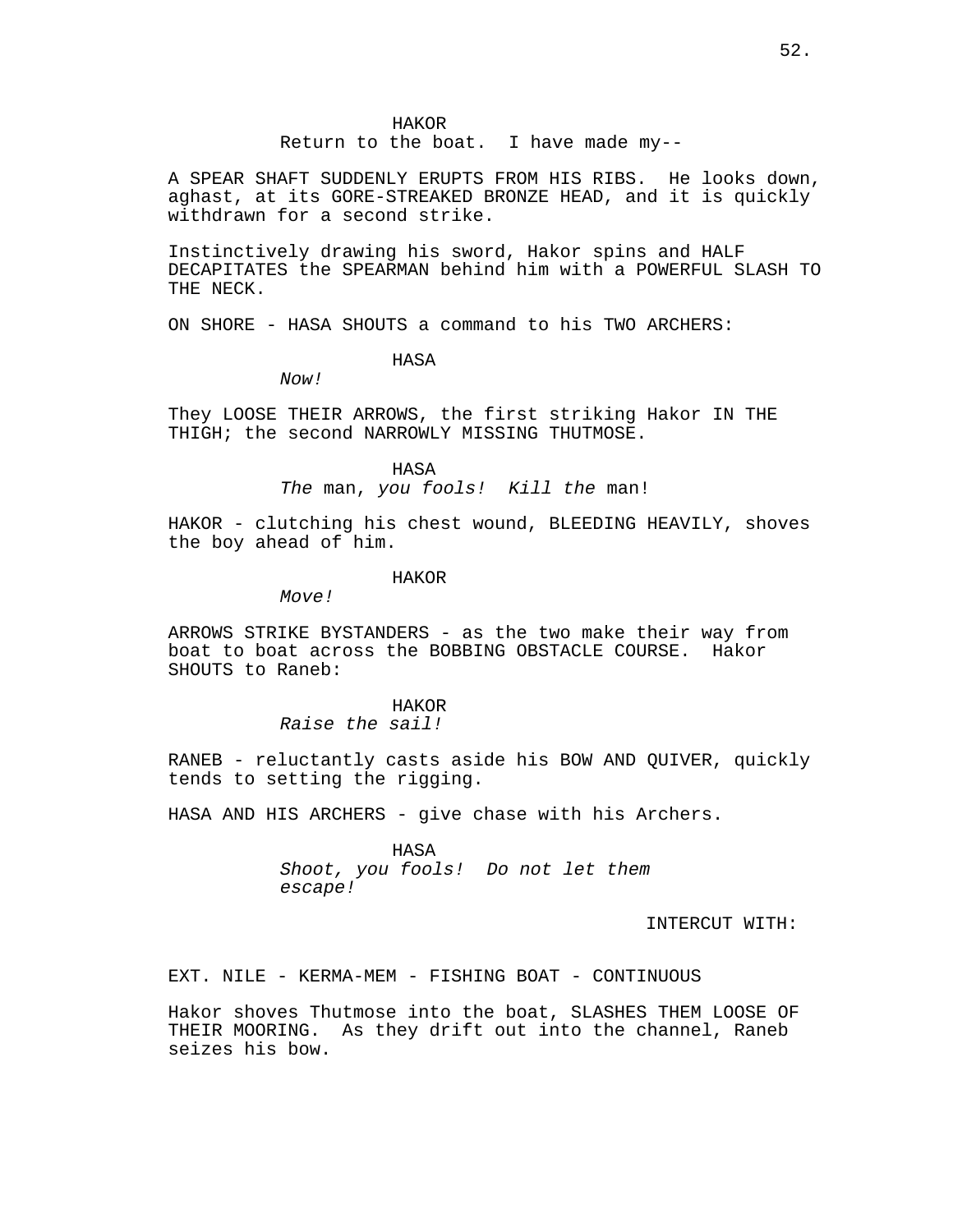### Stay down! Set the tiller!

He nocks an arrow, lets it fly.

ONE OF THE ARCHERS - Raneb's arrow IMPALES HIS CHEST and he falls into the river. Hasa DIVES FOR COVER.

THUTMOSE - grabs the rigging and pulls it taut, the CANVAS SNAPPING as it's swollen by a STIFF BREEZE.

Raneb - draws back his bowstring, unfazed by an INCOMING ARROW that narrowly misses him, burying itself in the mast inches from his head. He looses another shot.

The second Archer is INSTANTLY KILLED by an ARROW THROUGH HIS OPEN MOUTH, severing his brain-stem.

HASA - Frustrated, he crab-crawls over to the dead Archer and pries the bow loose from the dead man's grip.

# HASA

Useless piece of filth...

He grabs an arrow and, nocking it, SCURRIES across the gangplanks until he reaches the OUTERMOST BOAT in the harbor. One knee resting against the gunwale, hs draws back the bowstring, MUTTERS through clenched teeth:

> HASA Exalted Set, I beseech thee; let your hand guide my arrow into the heart of mine enemy...

With as GRUNT, he looses the arrow, watches expectantly as...

HIS POV - the arrow flies in a HIGH, ARCHING TRAJECTORY, DIRECTLY AT THE RECEDING FISHING BOAT...

# HASA

# Yes! Yes...!

... only to fall A GOOD TEN METERS SHORT.

### HASA

Fuck!

Suddenly, ONE OF RANEB'S ARROWS WHISTLES IN and BURIES ITSELF DEEP IN HIS HIP, shattering the ball-joint. Hasa GASPS and collapses in the hold.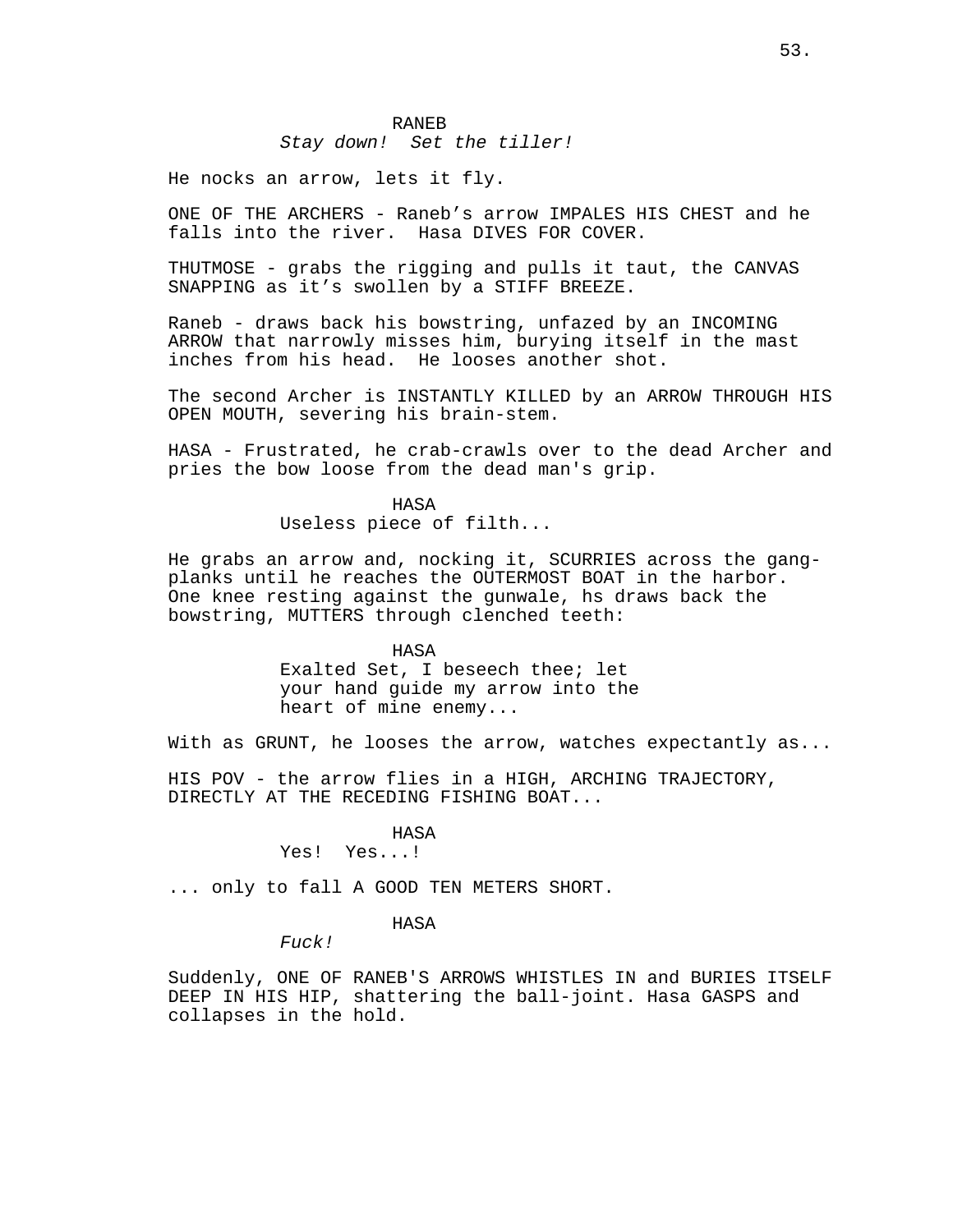EXT. KERMA-MEM - FISHING BOAT - MOVING - CONTINUOUS

Now out of range, Raneb takes the tiller. Thutmose kneels next to Hakor. The hold is AWASH IN BLOOD.

HAKOR

Fucking Atsutep... I served under the dog in the Sinai... Should have known he would betray us--

He shudders and BLOOD POURS FROM HIS MOUTH, the massive wound in his chest BUBBLING as he sucks air into his ruined lung. Tears flowing down his cheeks, Thutmose covers the wound with both hands, bears down. Hakor turns to Raneb:

> HAKOR It is all on you, now.

RANEB No! I know nothing of politics. Only how to fight.

HAKOR Then... teach him... to fight!

He grabs Thutmose's wrist, clenching it in a vise-grip.

HAKOR

Closer...

Thutmose puts his ear to Hakor's lips. He MUTTERS a few, labored words to Thutmose that WE CANNOT HEAR, then BREATHES HIS LAST, his eyes going still. Weeping, Thutmose buries his face against the dead man's chest.

SLAM TO:

INT. THEBES - PALACE - CORRIDOR - MOVING - NIGHT

Tobu briskly follows Badru down the hallway, clutching a FOOTBALL-SIZED BURLAP BAG by its DRAWSTRING, their FOOTSTEPS ECHOING through the silent palace. They turn into...

INT. THEBES - PALACE - SENENMUT'S OFFICE - CONTINUOUS

By the oil-lamps illuminating his desk, Senenmut and Baruti leaning over a PAPYRUS SURVEYOR'S MAP, the architect marking a line with a piece of charcoal. They look up.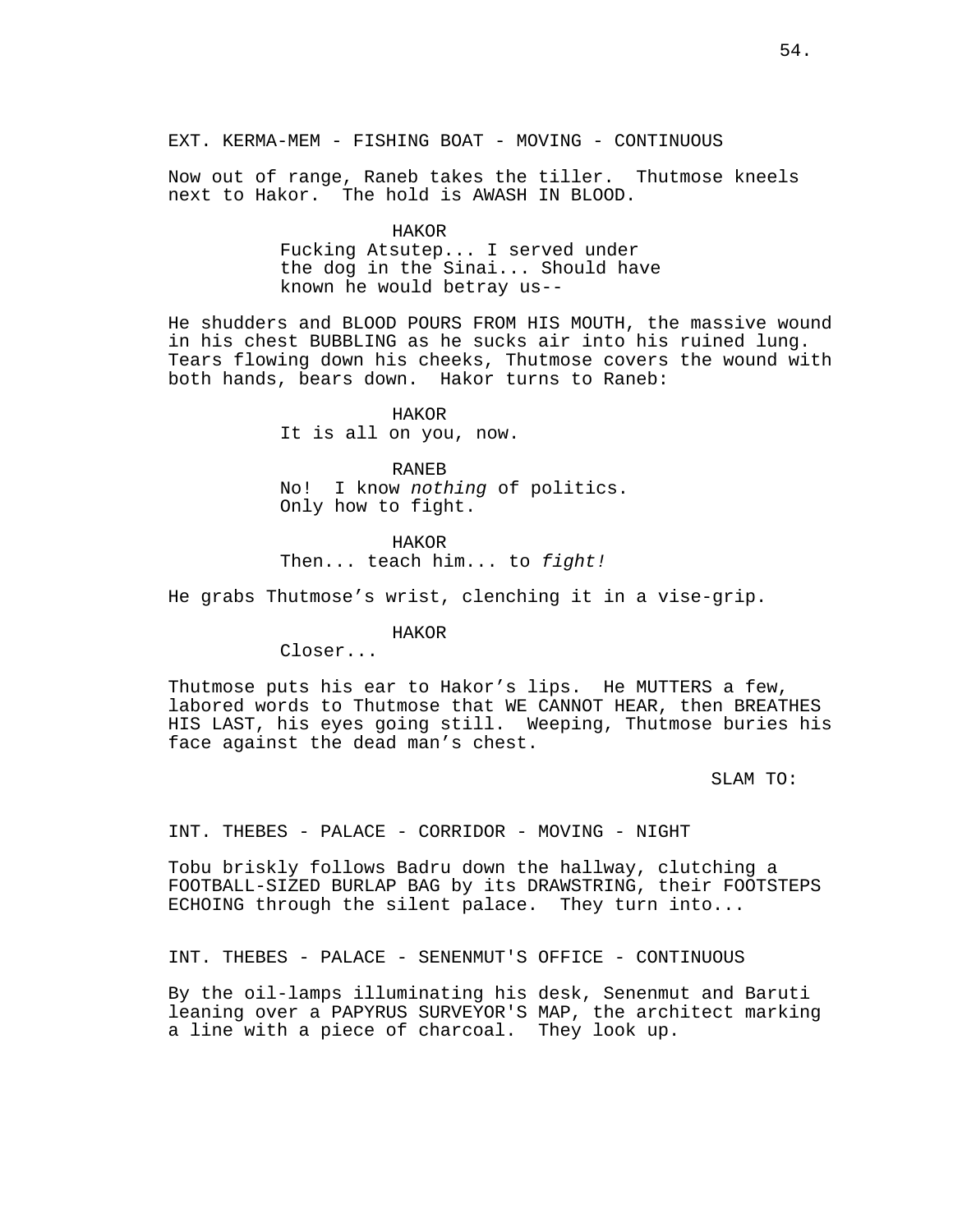BADRU

A development of some urgency, Master.

SENENMUT (to Baruti) I presume there will be no objections?

# BARUTI

None, my Lord.

Baruti rolls up the map and, taking it, nods brusquely to Badru as he EXITS.

### SENENMUT

You found him?

TOBU And his wards, yes, my Lord. In Kerma-Mem, disguised as fishermen.

# SENENMUT

His wards?

**TOBU** Both slain, Lord.

## SENENMUT And the Prince?

Tobu sets the bag on the worktable in front of Senenmut. The architect looks at him, then gingerly loosens the drawstring, pulling the hem down to reveal the DESICCATED, SEVERED HEAD OF A BOY.

> SENENMUT How do I know this is he?

TOBU It is he. Of that, there is no question... (a faint smile) I have it on the word of my most trusted man.

Gazing into the black, shrivelled eyes of the severed head, Senenmut slowly nods. Addresses Badru:

> SENENMUT See to the bounty.

BADRU Yes, my Lord.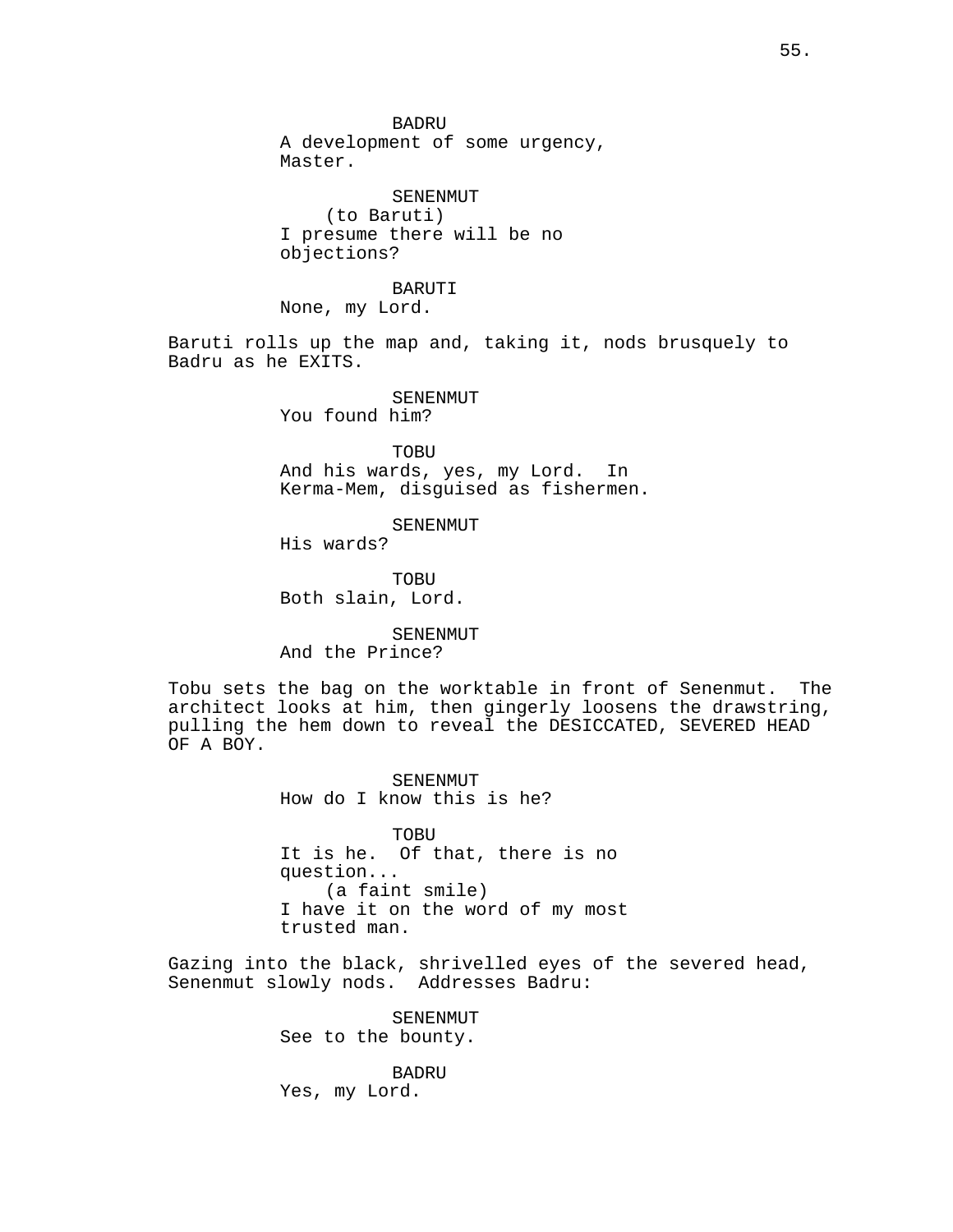Badru and Tobu exit. Alone, Senenmut contemplates the head resting before him. DECOMPOSITION AND NATURAL MUMMIFICATION on the long journey have taken their toll, but the BLACKENED FEATURES are similar to those of the Prince.

IT'S RIGHT EAR - Only upon close examinations would one would notice that it bears THE DIMPLED PERFORATION OF A PIERCING.

> MERYTRE (PRE-LAP) "What little I know of joy is but the joy you bring me..."

INT. THEBES - PALACE - MERYTRE'S CHAMBER - NIGHT

A SLOW PUSH as Merytre READS ALOUD to her mother, the Adoratrix Huy:

> MERYTRE (CONT'D) "What little I know of beauty is but the beauty you possess. What little I know of tenderness is but the tenderness you inspire in me."

Merytre SIGHS DREAMILY and presses the scroll against her heart. Huy is moved to tears.

> HUY Oh, daughter. Surely you must know that such words could only be crafted by a palace-born son of Amun-Ra!

They fall into each other's happy embrace.

KABOSE (PRE-LAP) "Each day remains an eternity until the day I am yours incarnate..."

INT. ROYAL SURVEYORS OFFICE - MAIN HALL - NIGHT

Alone in the vast hall, by the dim flicker of an OIL LAMP, Kabose, laboriously finishes yet another message to Merytre, MURMURING THE WORDS AS HE WRITES:

> KABOSE (CONT'D) "... as my Ka has always been, and will always remain..."

TIGHT ON PAPYRUS - as he draws the CARTOUCHE OF THUTMOSE THE THIRD.

> KABOSE (CONT'D) "... eternally yours, Thutmose."